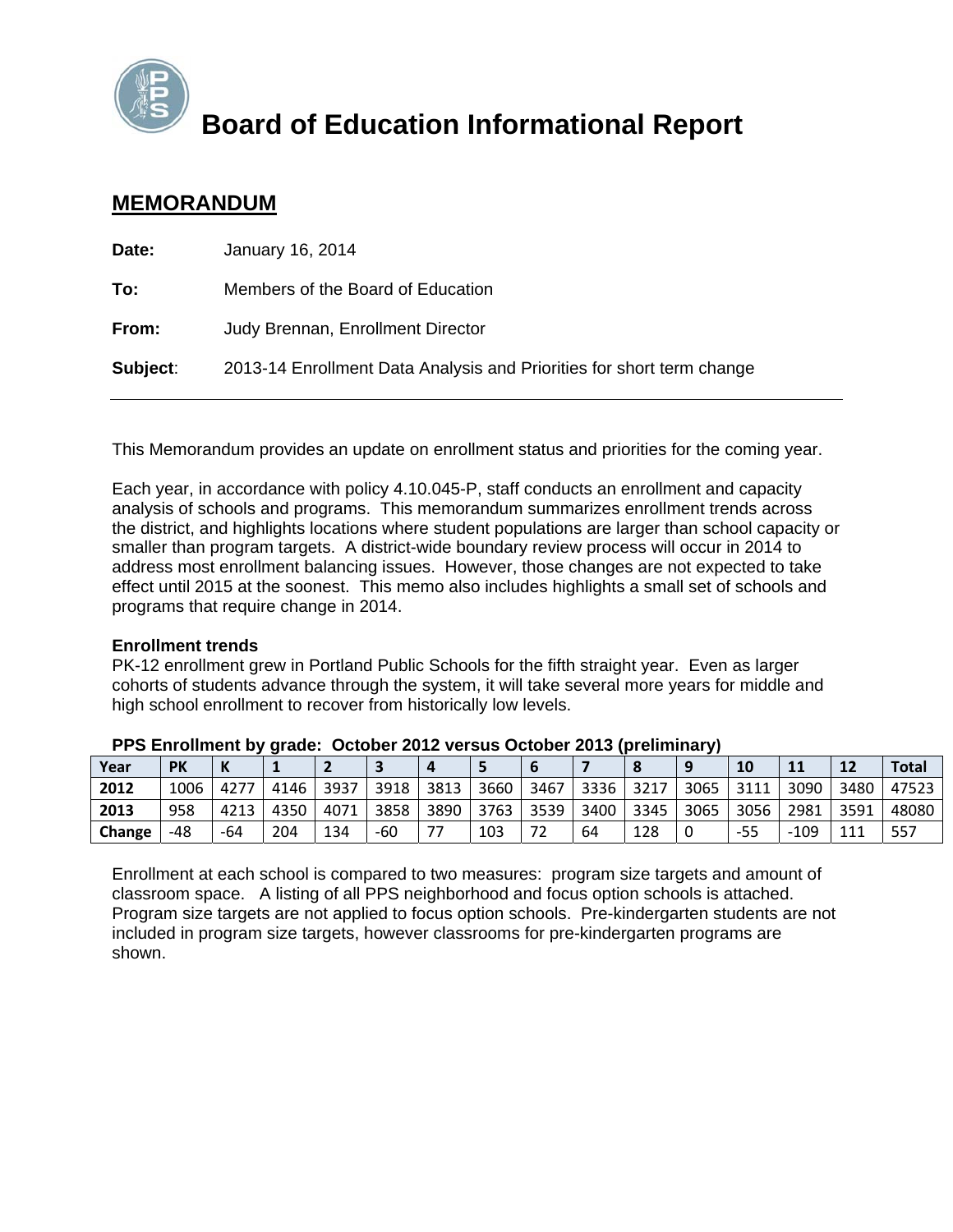| <b>School type</b> | <b>Number of</b><br><b>Schools</b> | Under-enrolled:<br>ES below 375<br>K-8 below 425<br>MS below 500<br>HS below 1200 | Over-enrolled:<br>ES/K-8/MS: At or<br>above 100% utilization<br><b>HS: Above 1500</b> | Percentage of<br>schools outside of<br>enrollment targets |
|--------------------|------------------------------------|-----------------------------------------------------------------------------------|---------------------------------------------------------------------------------------|-----------------------------------------------------------|
| Elementary         | 26                                 | 4                                                                                 | 6                                                                                     | 10 of 26 schools,<br>38%                                  |
| K-8                | 27                                 | 8                                                                                 | 8                                                                                     | 16 of 27 schools,<br>59%                                  |
| <b>Middle</b>      | 9                                  | $\overline{4}$                                                                    | 0                                                                                     | 4 of 10 schools,<br>40%                                   |
| High               | 7                                  | $\overline{2}$                                                                    | $\overline{2}$                                                                        | 4 of 7 schools, 57%                                       |
| <b>Total</b>       | 69                                 | 18                                                                                | 16                                                                                    | 34 of 69 schools,<br>49%                                  |

**2013 PPS enrollment data analysis results** 

One positive impact of enrollment growth is fewer schools where student populations are significantly below program targets, compared to past years. Changes to the equity formula have also helped bolster staff numbers at small schools with high percentages of historically underserved students.

At the same time, there are greater numbers of schools with more teachers than classrooms. Overcrowding can be viewed as a negative by-product of numerous positive forces, such as increased attendance from neighborhood families, class-size reduction and more arts teachers as a result of improved state and local funding, and expansion of popular programs, such as immersion. However, many PPS buildings are small and located on land parcels that present few opportunities for expansion. Therefore, shifting boundaries, school grade structures and program locations remain viable options for right-sizing enrollment at overcrowded schools.

#### **Long-term vs short-term enrollment balancing strategies**

PPS has partnered with the PSU Center for Public Service on a district-wide boundary review that is expected to result in more balanced enrollment across all schools. In anticipation of this project, numerous schools have agreed on short-term strategies to cope with enrollment challenges expected in the 2014-15 school year. A current list of schools with enrollment challenges and the range of options under consideration for next year is attached. We acknowledge and appreciate the willingness of many school communities to hold steady without enrollment/program changes next year, even though this means they will likely experience some sacrifice and discomfort. At the same time, we recognize that there are a small set of school and program changes that must be proposed for 2014-15. By the end of January, staff will provide specific recommendations for the following:

- Dual Language Immersion expansion at up to four schools, in accordance with board direction
- Enrollment adjustment at Benson High School, addressing measures to improve enrollment stability and to balance the geographic distribution of students approved through the lottery.
- Temporary enrollment relief measures for Beverly Cleary K-8 and Lincoln High School.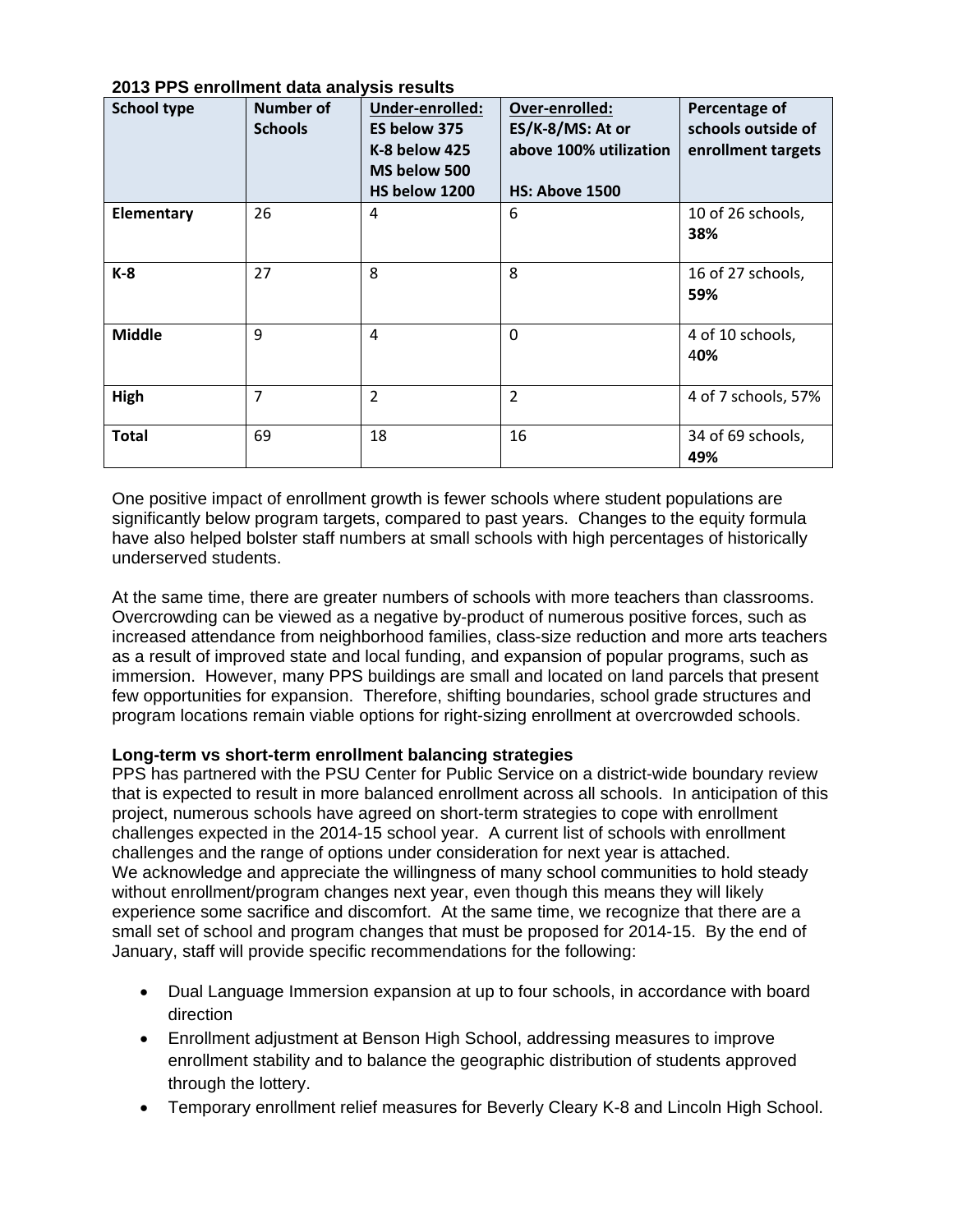Each of these school communities has been aware and involved in describing the enrollment challenge/opportunity, and in shaping options to improve conditions next year. School-based meetings are scheduled this month, in conjunction with site councils and PTAs, to refine and prioritize options for change. The Superintendent's Advisory Committee on Enrollment and Transfer will be briefed on these issues, as well. Stakeholder input will be incorporated into the final recommendations

Each year, PPS must announce by February 1 whether or not we will opt-in to the State's Open Enrollment provision for inter-district transfers. This topic will be included in the package of enrollment issues slated for Superintendent and School Board action later this month.

In addition to the list above, new locations for Pioneer High School and several Multiple Pathway programs will be proposed during the upcoming budget cycle.

Please contact me with any questions or concerns.

Attachments: 2013-14 enrollment data analysis charts Beverly Cleary short-term enrollment relief options information packet Lincoln HS enrollment relief options memo Lincoln HS enrollment relief options draft resolution Benson HS enrollment adjustment memo Benson HS plan of operation Benson HS regional balancer draft resolution Interdistrict transfer status memo 4-year interdistrict transfer data Open enrollment draft resolution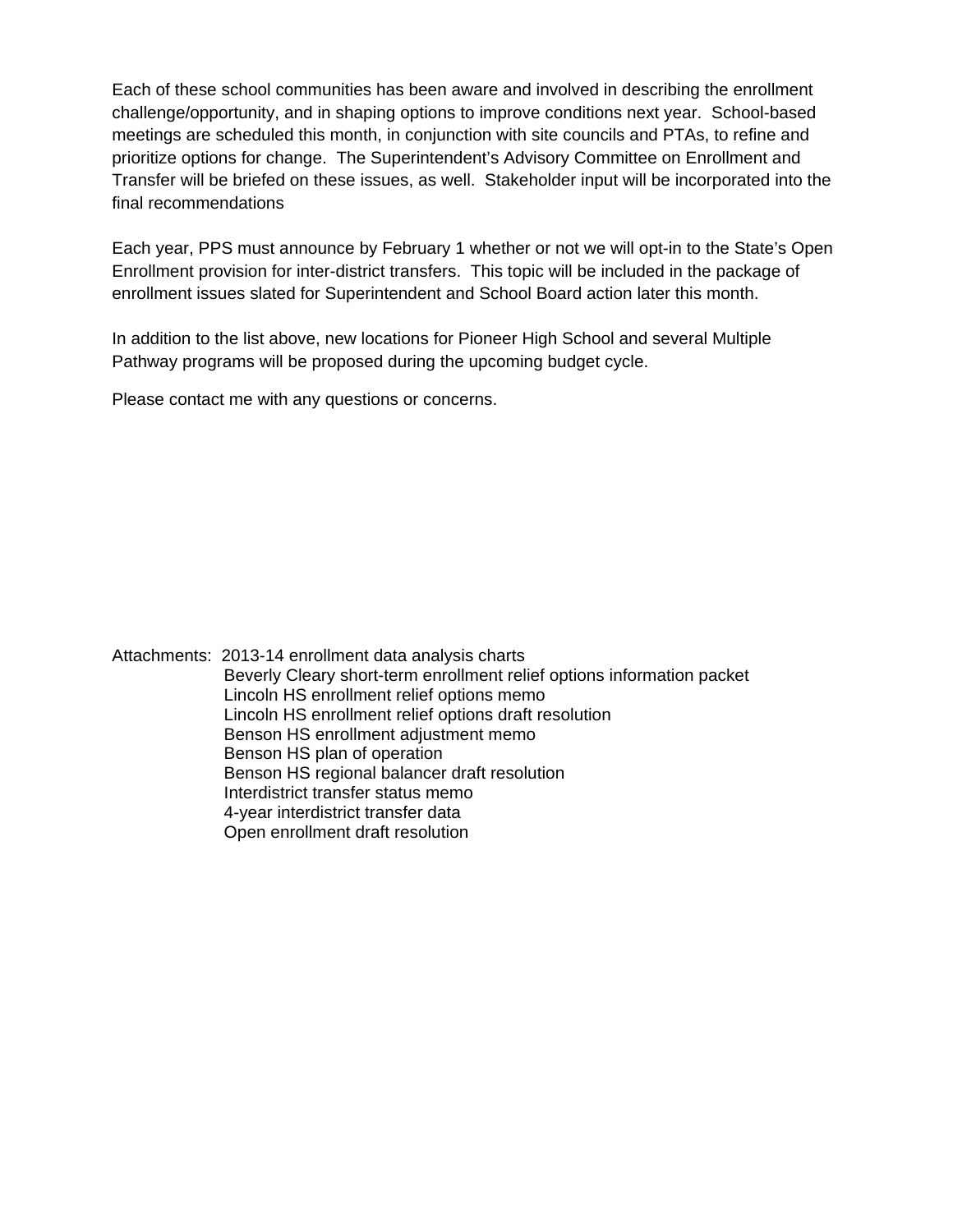

# **DRAFT**

## **Recommendation to the Superintendent & Chief Academic Officer**

### **MEMORANDUM**

| Date:    | January 16th, 2014                                                                                                                            |
|----------|-----------------------------------------------------------------------------------------------------------------------------------------------|
| To:      | Carole Smith, Superintendent<br>Sue Ann Higgens, Chief Academic Officer                                                                       |
| From:    | <b>Judy Brennan, Enrollment Director</b><br>Trip Goodall, Director of High Schools<br>Jon Isaacs, Senior Policy Adviser to the Superintendent |
| Subject: | 2014 – 2015 Benson Enrollment Adjustment Recommendations                                                                                      |

#### **Introduction & Key Background Information**

This memo outlines recommended adjustments to the enrollment policy and lottery for admission to Benson Polytechnic High School for the 2014 enrollment and transfer process.

Currently, Benson enrollment is capped at a maximum of 850 for a single academic year. In the September 2010 Revised Superintendent's High School System Design Revised Action Plan Benson High School was projected to remain at an enrollment of 850 through 2014 [page 30]. This cap was put in place as a main strategy to achieve one of the primary goals of high school system re-design to *"bolster the enrollment stability and program offerings at every community school, providing a greater degree of flexibility and resilience in the face of expected declines in enrollment (based on current demographic projections) and likely budget reductions over the next four to 10 years (based on current budget assumptions and state revenue projections)."*[page 7]. It was identified that Benson was drawing students primarily from a few high school clusters, contributing to consistent enrollment instability in those schools. For the most part, this strategy has worked. Benson enrollment has held steady just above or below 850, while enrollment at Roosevelt, Madison and Jefferson has continued to steadily rise consistent with projections in the report.

However, the revised action plan laid the ground work for potential revision and adjustment to the Benson enrollment cap and projection of a maximum of 850 in the following three areas:

1. The percentage of total enrollment in focus option high schools was projected to be 12% in 2014 [page 30]. Currently, 10% of total enrollment in focus option schools leaving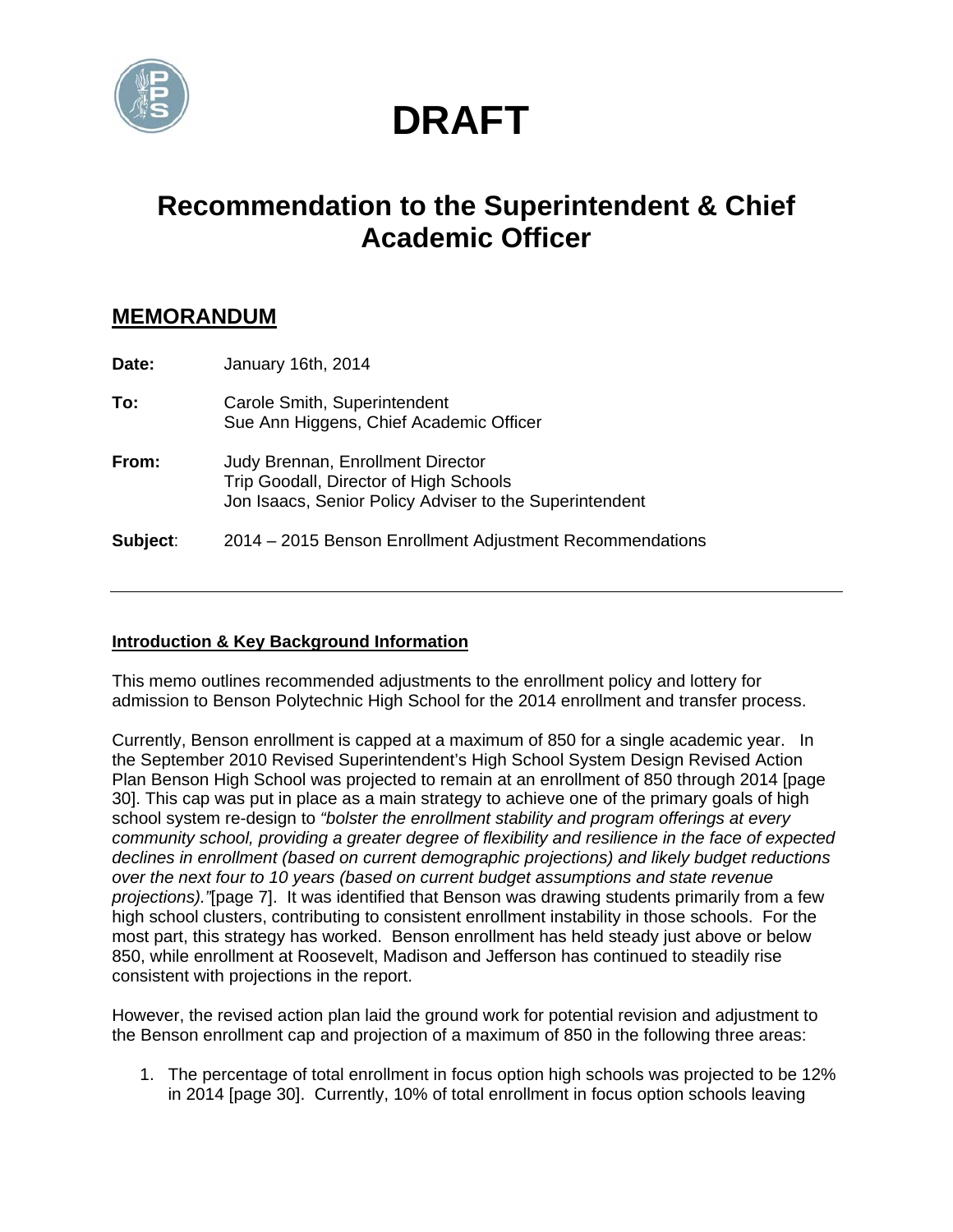room for growth in both Benson and Jefferson that would remain consistent with the revised action plan.

- 2. The report says, *"it is anticipated that focus schools, particularly Benson High School, would attract students from across the district in more balanced proportions than they do currently"* [page 10]. This has not been achieved. Even with the cap and steady growth at Roosevelt, Madison and Jefferson high schools, Benson continues to draw 68% of its students from those three clusters. Adjustments are clearly necessary to achieve this regional balance (see attachment 1).
- 3. The revised action plan states that *"we would work with the Benson Site Council and others to develop recommendations for the specific pathways that would be offered at Benson in 2011-12 and over the long term, and Benson's optimal size within the projected enrollment range, so that it can support its CTE focus*"[page 10]. Further, it states that "*a PPS staff team would develop recommendations about recommended school size and pathways, based on this input, prior to the beginning of the 2011-12 enrollment and transfer cycle*" [page 24]. While we have not worked with the Benson Site Council to develop the optimal size recommendation, in several discussions with them, including one as recent at January  $15<sup>th</sup>$ , it was clear that they do not consider 850 optimal to support Benson's CTE focus as evidenced by the enrollment drop from 889 to 821 in 2013-2014. While strong work was completed to develop the CTE program pathways, a recommended school size has not been developed.

Today, our recommendations are being made in alignment with these three objectives of high school system design:

- Grow focus option enrollment to 12% of total high school enrollment
- Bring regional balance to the clusters Benson's enrollment draws from
- Lay the foundation for sustainably growing Benson to an optimal size in future years.

#### **Recommendation #1 – Increase Freshman & Sophomore Admission Slots**

Our first recommendation is to get Benson to a strong base enrollment of at least 850. As stated, Benson's enrollment fell to 821 this year. We recommend boosting  $9<sup>th</sup>$  and 10<sup>th</sup> grade enrollment by adding 40 more slots between the two grades. We recommend increasing ninth grade slots from 250 to 275 with an increase in the waiting list from 50 to 100. We also recommend increasing tenth grade slots from 10 to 25 with an increase in the waiting list from 20 to 30.

#### **Recommendation #2 – Pilot a One Year Regional Balancing Tool for the Benson Admission Lottery.**

Even with the enrollment cap, Benson continues to draw over two thirds of its enrollment from the Roosevelt, Madison and Jefferson clusters. So while the cap has succeeded in limiting the number of students who choose to attend Benson instead of their community high school in those three clusters, it has proven to be a crude, imperfect tool that has failed to bring proportional regional balance to Benson's student body. The Office of Enrollment & Transfer has developed a method for conducting the Benson lottery that will produce more regionally balanced results. The regional balancing tool allocates slots more equally across students from different high school boundaries than a standard lottery. Enrollment and transfer re-ran the 2012 and 2013 lotteries using the regional balancing tool and those models consistently showed that Benson's current enrollment would be more regionally dispersed (attachment #2).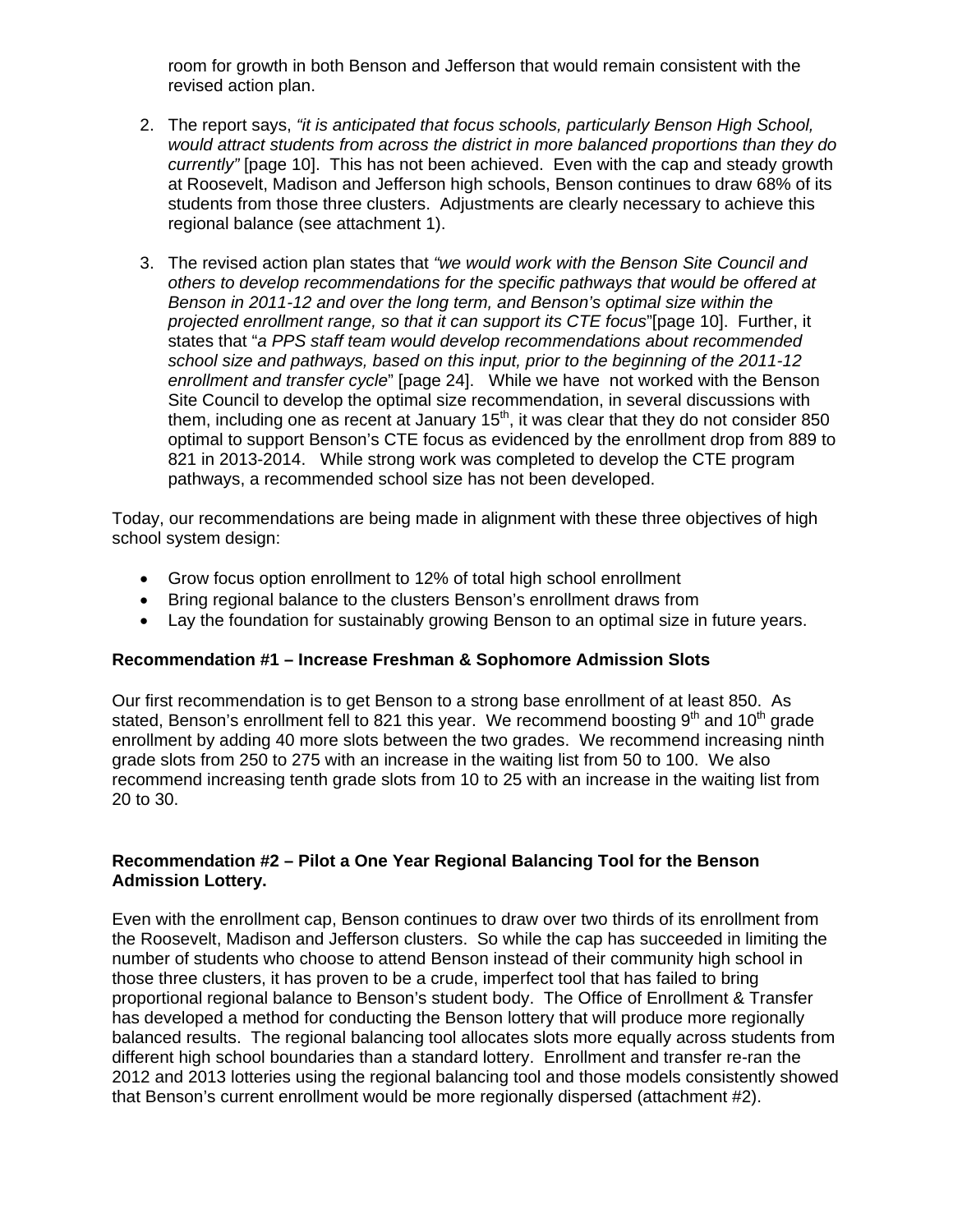Specifically, it showed that fewer students would have been drawn from the Roosevelt, Madison and Jefferson clusters, while more students would have been drawn from the rest of the clusters.

We recommend that the board adopt the use of this regional balancing tool as a one year pilot with the intention of making this change to the Benson lottery permanent in future years. If the regional balancing tool proves to work the same way it did in the models, it could lay the ground work for increasing Benson's overall enrollment further in future years. It would allow Benson's enrollment to grow without disrupting the steady enrollment growth that high school system design has produced.

#### **Recommendation #3: Allow increased individual student referrals and improved retention strategies to increase Benson's enrollment above 850.**

We recommend that PPS work to increase Benson enrollment by granting more upper grades students admission to Benson when it has been identified through individual referral process as a better educational option for them. We believe that increased outreach to high school counselors and teachers will identify more students who will have a better opportunity to succeed academically if they are encouraged and allowed to attend Benson's unique educational experience. We will also work with Benson to develop more aggressive strategies to retain students instead of allowing students to return to their community high school. In the past, PPS has allowed Benson's enrollment to grow above the 850 cap when year-to-year retention has come in above projections. We recommend that we continue and strengthen this practice.

We recommend that Benson enrollment be allowed to exceed 850 in 2013 – 2014 if these efforts are successful with a maximum enrollment of 1,000. While we don't expect enrollment to reach 1,000 this would still leave focus option enrollment below the target 12% of all high school students set in high school system redesign. Freshman and Sophomore lottery slots will still be capped at the recommended levels.

#### **Conclusion**

We know that Benson's unique CTE focused educational experience is successful (81% graduation rate) and in high demand. The Benson enrollment cap has helped achieve several goals of high school system design, including bringing academic stability to Benson. The district is currently updating plans to improve and increase access to CTE/cte educational opportunities for PPS students with the vision of building the strongest career education programs in the region. Continuing to support and build a strong Benson Polytechnic High School, combined with improved unique CTE offerings at community high schools, is identified as the essential factor in all of these plans. We believe these recommendations, once fully implemented, will allow for future Benson enrollment growth without undermining the improving health of the overall high school system. And it will affirm that Benson Polytechnic is essential to the future success of Portland Public Schools and the students we serve.

Attachments: Benson enrollment by comprehensive school Regional balancer modeling results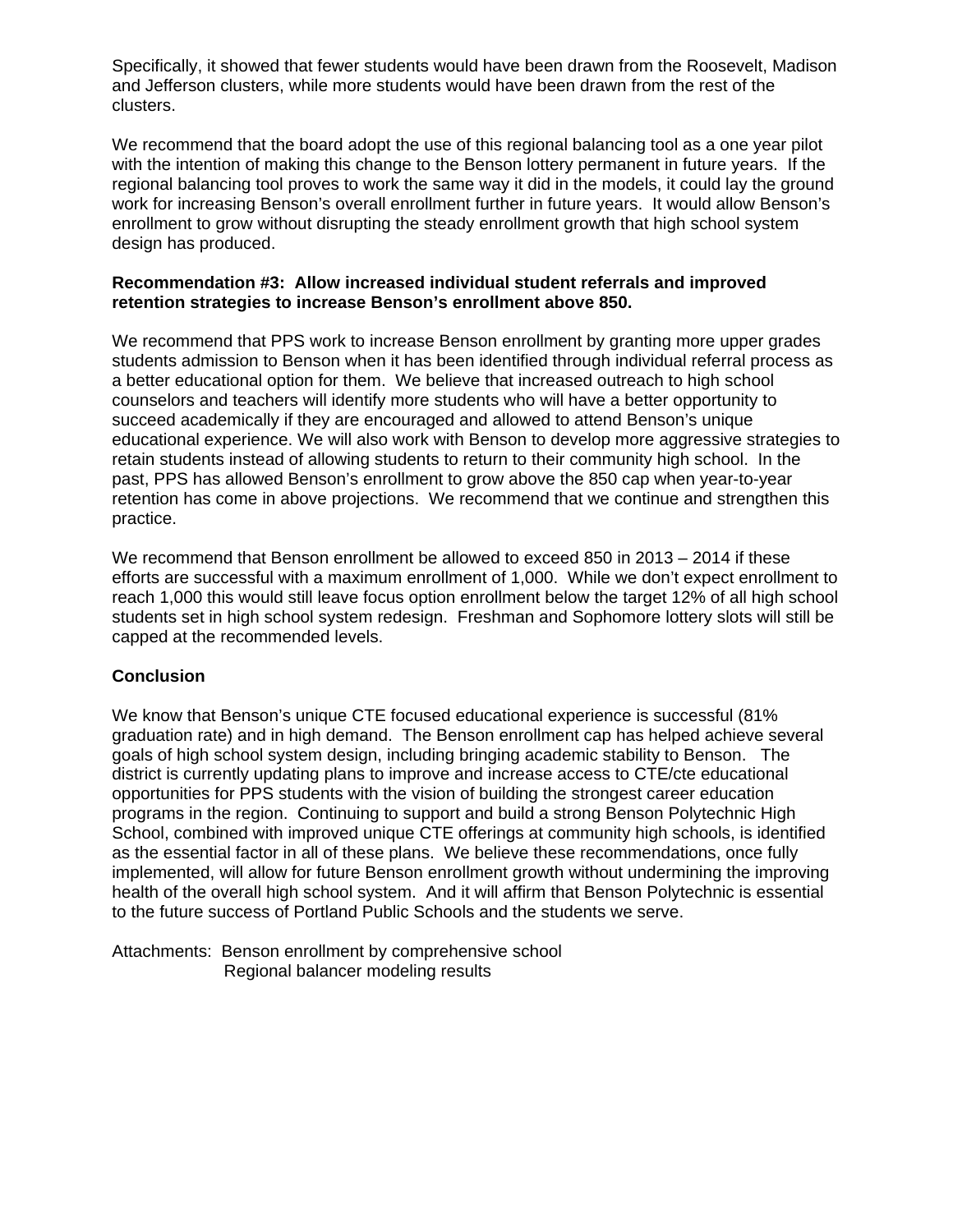#### **Benson Enrollment (All School and by Student Catchment)**

Percentages for the All Students row shows the percent of Benson students from each catchment. Remaining percentages are the percent of students for each demographic or program within the catchment group of students.

| Group             | <b>Benson</b> | Franklin  | Jefferson   | Jefferson/Grant | Jefferson/Madison | Jefferson/Roosevelt | Madison   | Roosevelt | Other*      |
|-------------------|---------------|-----------|-------------|-----------------|-------------------|---------------------|-----------|-----------|-------------|
| All Students      | 821 (100%)    | 108 (13%) | 207 (25%)   | 40 (5%)         | 49 (6%)           | 118 (14%)           | 212 (26%) | 141 (17%) | 153 (19%)   |
| Female            | 358 (44%)     | 41 (38%)  | 85 (41%)    | 17 (43%)        | 18 (37%)          | 50 (42%)            | 104 (49%) | 62 (44%)  | 66 (43%)    |
| Male              | 463 (55%)     | 67 (62%)  | 122 (59%)   | 23 (58%)        | 31 (63%)          | 68 (58%)            | 108 (51%) | 79 (56%)  | 87 (57%)    |
| Asian             | 129 (16%)     | 27 (25%)  | 11 (5%)     | 1(3%)           | 1(2%)             | 9(8%)               | 53 (25%)  | 21 (15%)  | 17 (11%)    |
| <b>Black</b>      | 170 (21%)     | 8(7%)     | 63 (30%)    | 15 (38%)        | 20 (41%)          | 28 (24%)            | 38 (18%)  | 26 (18%)  | 35 (23%)    |
| Hispanic          | 240 (29%)     | 27 (25%)  | 69 (33%)    | 18 (45%)        | 18 (37%)          | 33 (28%)            | 63 (30%)  | 53 (38%)  | 28 (18%)    |
| Multi-Racial      | 35 (4%)       | 5(5%)     | 11 (5%)     | 1(3%)           | 1(2%)             | 9(8%)               | 7(3%)     | 2(1%)     | 10 (7%)     |
| Native Amer       | 4(1%)         | $0(0\%)$  | $0(0\%)$    | $0(0\%)$        | $0(0\%)$          | $0(0\%)$            | $1(1\%)$  | 2(1%)     | $1( < 1\%)$ |
| Pac Isl           | 8(1%)         | 1(1%)     | $1( < 1\%)$ | $0(0\%)$        | $0(0\%)$          | 1(1%)               | 4(2%)     | 2(1%)     | $0(0\%)$    |
| White             | 235 (29%)     | 40 (37%)  | 52 (25%)    | 5(13%)          | 9(0%)             | 38 (32%)            | 46 (22%)  | 35 (25%)  | 62 (41%)    |
| <b>ELL</b>        | 27 (3%)       | 4(4%)     | 6(3%)       | 2(5%)           | 1(2%)             | 3(3%)               | 10 (5%)   | 6(4%)     | $1( < 1\%)$ |
| Free/Reduced      | 530 (65%)     | 76 (70%)  | 130 (63%)   | 29 (73%)        | 29 (59%)          | 72 (61%)            | 141 (67%) | 96 (68%)  | 87 (57%)    |
| <b>Price Meal</b> |               |           |             |                 |                   |                     |           |           |             |
| Eligible          |               |           |             |                 |                   |                     |           |           |             |
| SpEd              | 99 (12%)      | 11 (10%)  | 23 (11%)    | 6(15%)          | 5(10%)            | 12 (10%)            | 18 (8%)   | 16 (11%)  | 31 (20%)    |
| <b>TAG</b>        | 93 (11%)      | 12 (11%)  | 23 (11%)    | 4(10%)          | 6(12%)            | 13 (11%)            | 23 (11%)  | 21 (15%)  | 14 (9%)     |

\*Other includes:

Cleveland – 48

Grant – 48

Lincoln – 7

Wilson – 14

Out of District – 36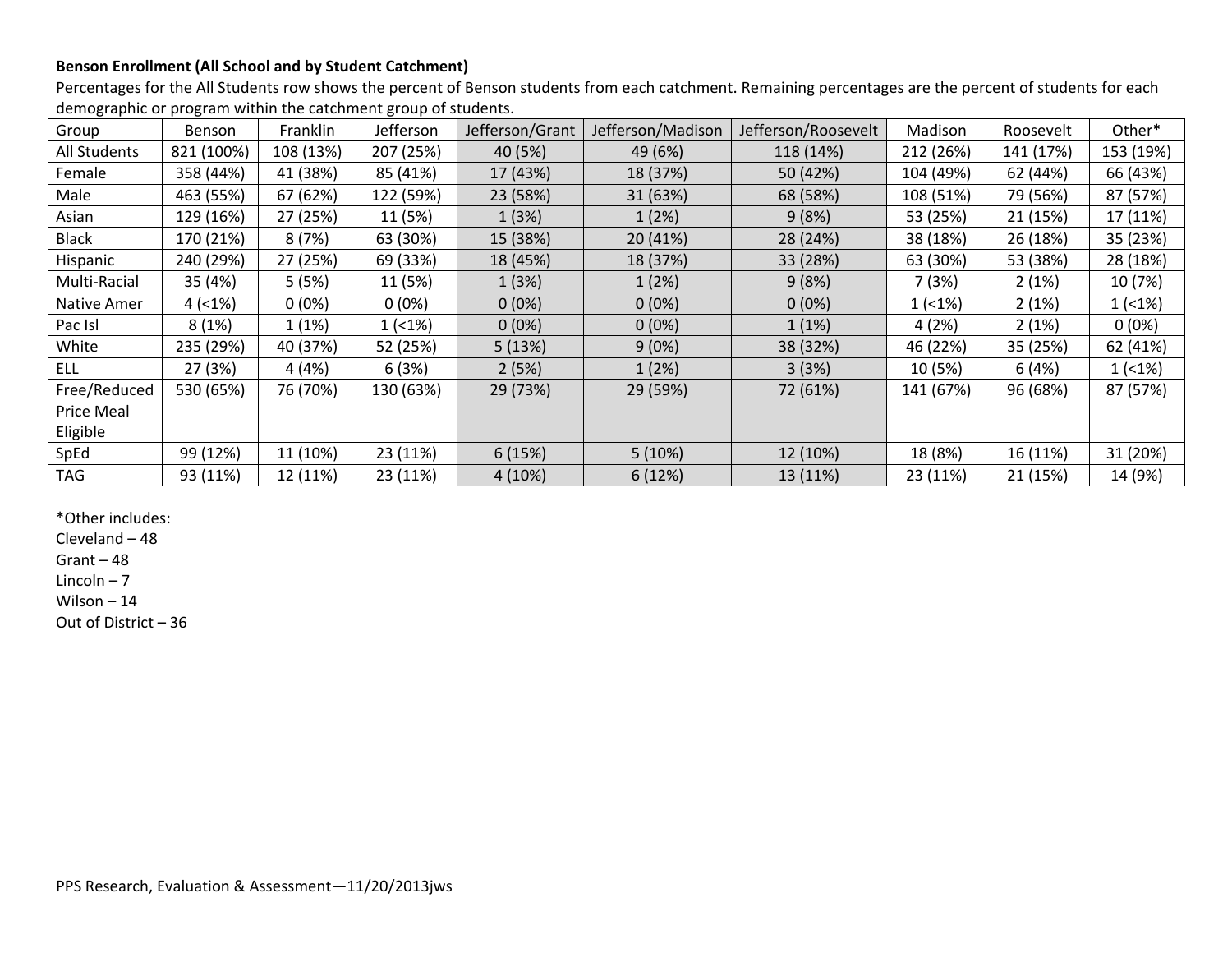#### **Franklin: Benson Enrollment of Neighborhood Students Compared with Catchment School Enrollment**

|                      |                   | Franklin                  | All Students | Franklin                  | Franklin      | Franklin Neighborhood        |
|----------------------|-------------------|---------------------------|--------------|---------------------------|---------------|------------------------------|
|                      |                   | Neighborhood              | Attending    | Neighborhood              | Students from | <b>Students Attending</b>    |
|                      | <b>Benson All</b> | <b>Students Attending</b> | Franklin     | <b>Students Attending</b> | Other         | <b>Other Schools Besides</b> |
| Group                | <b>Students</b>   | <b>Benson</b>             |              | Franklin                  | Catchments    | Benson                       |
| All Students         | 821 (100%)        | 108 (100%)                | 1439 (100%)  | 1287 (100%)               | 152 (100%)    | 652 (100%)                   |
| Female               | 358 (44%)         | 41 (38%)                  | 679 (47%)    | 604 (47%)                 | 75 (49%)      | 340 (52%)                    |
| Male                 | 463 (55%)         | 67 (62%)                  | 760 (53%)    | 683 (53%)                 | 77 (51%)      | 312 (48%)                    |
| Asian                | 129 (16%)         | 27 (25%)                  | 277 (19%)    | 246 (19%)                 | 31 (20%)      | 103 (16%)                    |
| <b>Black</b>         | 170 (21%)         | 8(7%)                     | 79 (5%)      | 70 (5%)                   | 9(6%)         | 53 (8%)                      |
| Hispanic             | 240 (29%)         | 27 (25%)                  | 245 (17%)    | 205 (16%)                 | 40 (26%)      | 112 (17%)                    |
| Multi-Racial         | 35 (4%)           | 5(5%)                     | 65 (5%)      | 54 (4%)                   | 11 (7%)       | 36 (6%)                      |
| Native Amer          | $4( <1\%)$        | $0(0\%)$                  | 16 (1%)      | 16 (1%)                   | $0(0\%)$      | 17 (3%)                      |
| Pac Isl              | 8(1%)             | 1(1%)                     | 15 (1%)      | 14 (1%)                   | 1(1%)         | 11 (2%)                      |
| White                | 235 (29%)         | 40 (37%)                  | 742 (52%)    | 682 (53%)                 | 60 (39%)      | 320 (49%)                    |
| <b>ELL</b>           | 27 (3%)           | 4(4%)                     | 115 (8%)     | 102 (8%)                  | 13 (9%)       | 42 (6%)                      |
| Free/Reduced Price   | 530 (65%)         | 76 (70%)                  | 768 (53%)    | 681 (53%)                 | 87 (57%)      | 317 (49%)                    |
| <b>Meal Eligible</b> |                   |                           |              |                           |               |                              |
| SpEd                 | 99 (12%)          | 11 (10%)                  | 196 (14%)    | 171 (13%)                 | 25 (16%)      | 115 (18%)                    |
| <b>TAG</b>           | 93 (11%)          | 12 (11%)                  | 171 (12%)    | 161 (13%)                 | 10 (7%)       | 82 (13%)                     |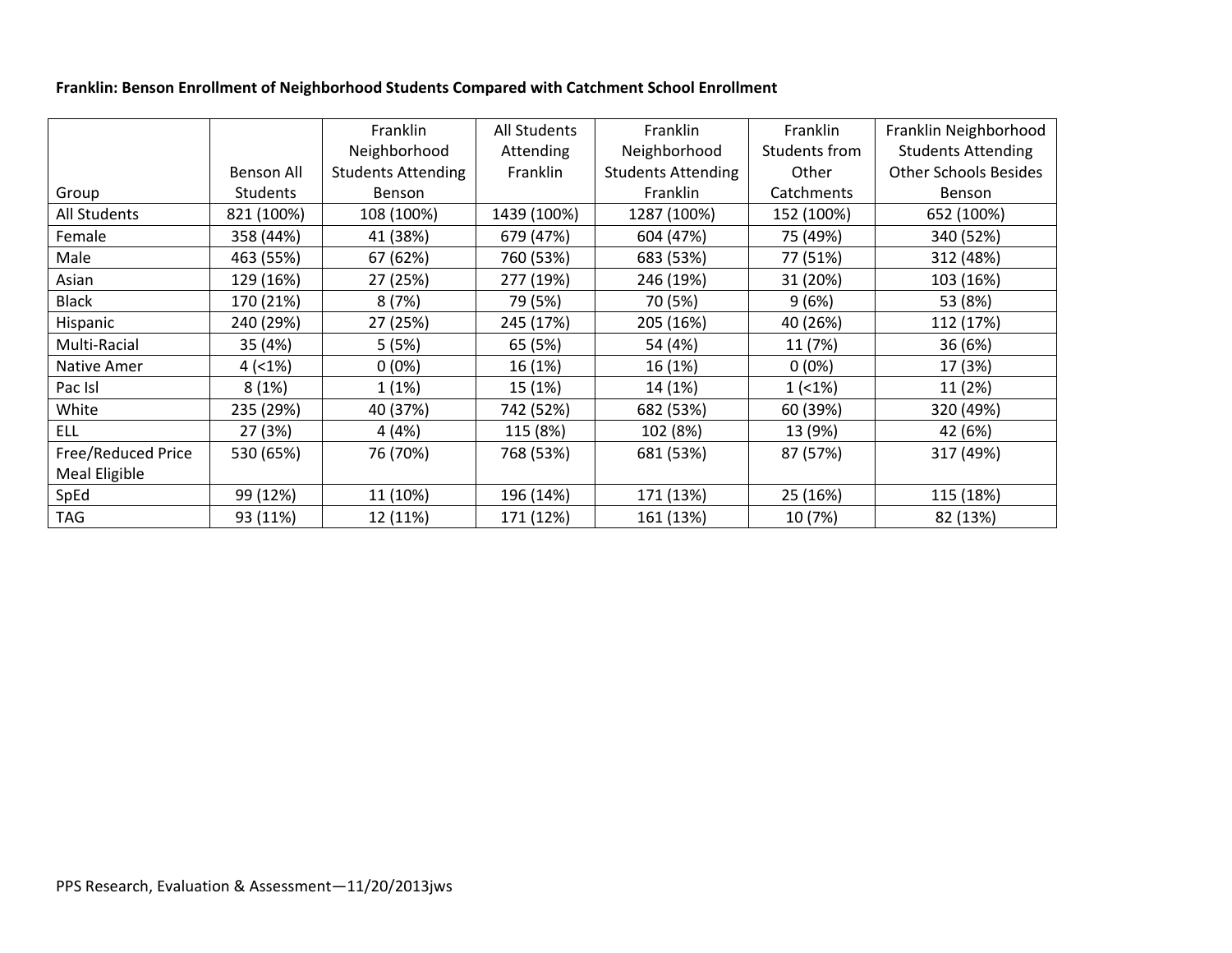#### **Jefferson: Benson Enrollment of Neighborhood Students Compared with Catchment School Enrollment**

|                     |                   | Jefferson                 | All Students | Jefferson                 | Jefferson     | Jefferson Neighborhood       |
|---------------------|-------------------|---------------------------|--------------|---------------------------|---------------|------------------------------|
|                     |                   | Neighborhood              | Attending    | Neighborhood              | Students from | <b>Students Attending</b>    |
|                     | <b>Benson All</b> | <b>Students Attending</b> | Jefferson    | <b>Students Attending</b> | Other         | <b>Other Schools Besides</b> |
| Group               | <b>Students</b>   | <b>Benson</b>             |              | Jefferson                 | Catchments    | <b>Benson</b>                |
| <b>All Students</b> | 821 (100%)        | 207 (100%)                | 501 (100%)   | 353 (100%)                | 148 (100%)    | 1371 (100%)                  |
| Female              | 358 (44%)         | 85 (41%)                  | 271 (54%)    | 182 (52%)                 | 89 (60%)      | 650 (47%)                    |
| Male                | 463 (55%)         | 122 (59%)                 | 230 (46%)    | 171 (48%)                 | 59 (40%)      | 721 (52%)                    |
| Asian               | 129 (16%)         | 11 (5%)                   | 8(2%)        | 7(2%)                     | 1(1%)         | 40 (3%)                      |
| <b>Black</b>        | 170 (21%)         | 63 (30%)                  | 289 (58%)    | 212 (60%)                 | 77 (52%)      | 494 (36%)                    |
| Hispanic            | 240 (29%)         | 69 (33%)                  | 63 (13%)     | 48 (14%)                  | 15 (10%)      | 286 (21%)                    |
| Multi-Racial        | 35 (4%)           | 11 (5%)                   | 35 (7%)      | 24 (7%)                   | 11 (7%)       | 92 (7%)                      |
| Native Amer         | 4(1%)             | $0(0\%)$                  | 5(1%)        | $2( < 1\%)$               | 3(2%)         | 18 (1%)                      |
| Pac Isl             | 8(1%)             | 1(1%)                     | 15 (3%)      | 6(2%)                     | 9(6%)         | 15 (1%)                      |
| White               | 235 (29%)         | 52 (25%)                  | 86 (17%)     | 54 (15%)                  | 32 (22%)      | 426 (31%)                    |
| <b>ELL</b>          | 27 (3%)           | 6(3%)                     | 30 (6%)      | 24 (7%)                   | 6(4%)         | 63 (5%)                      |
| Free/Reduced Price  | 530 (65%)         | 130 (63%)                 | 368 (73%)    | 262 (71%)                 | 106 (72%)     | 825 (60%)                    |
| Meal Eligible       |                   |                           |              |                           |               |                              |
| SpEd                | 99 (12%)          | 23 (11%)                  | 69 (14%)     | 45 (13%)                  | 24 (16%)      | 242 (18%)                    |
| <b>TAG</b>          | 93 (11%)          | 23 (11%)                  | 37 (7%)      | 28 (8%)                   | 9(6%)         | 160 (12%)                    |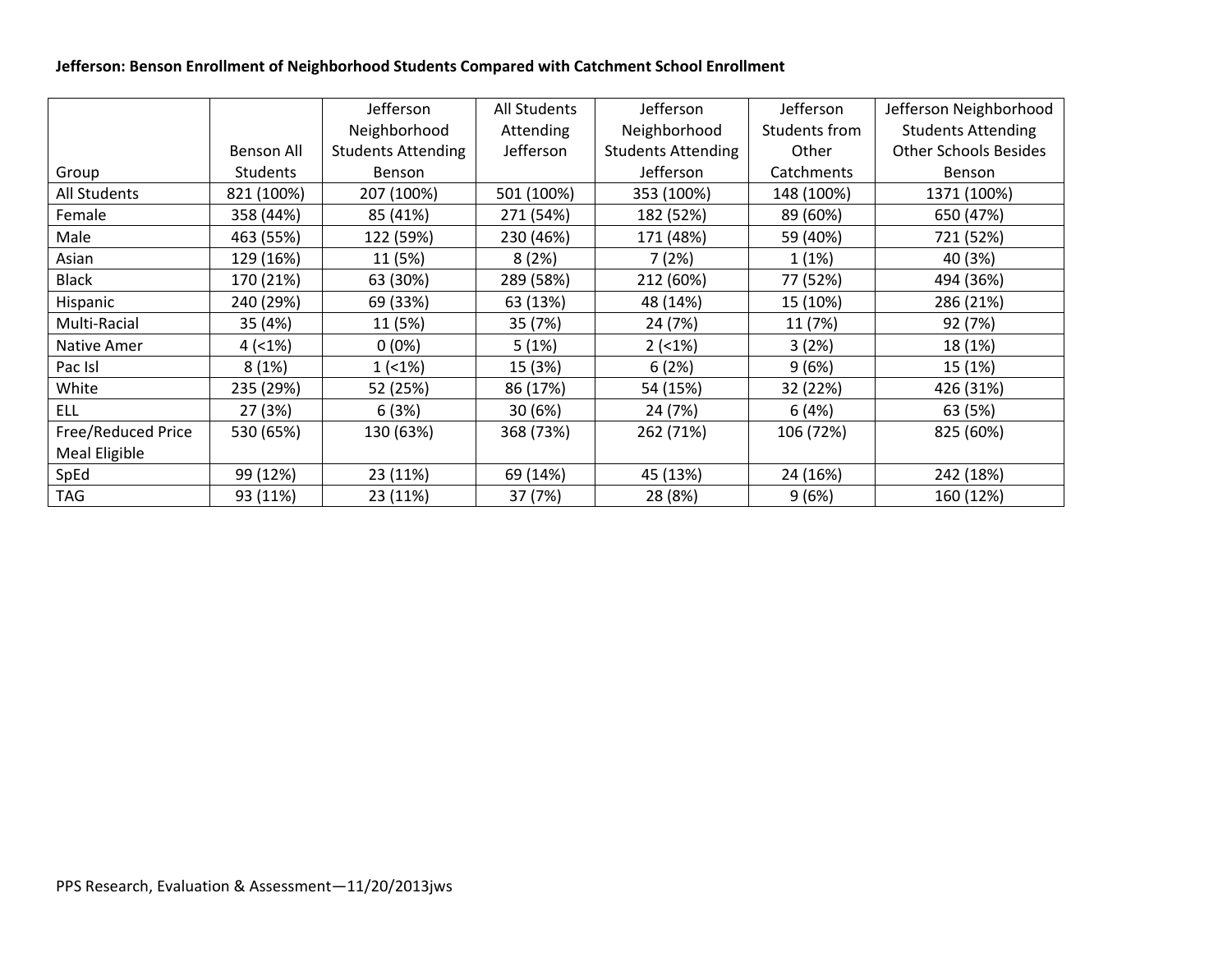#### **Madison: Benson Enrollment of Neighborhood Students Compared with Catchment School Enrollment**

|                     |                   | Madison                   | All Students | Madison                   | Madison       | Madison Neighborhood         |
|---------------------|-------------------|---------------------------|--------------|---------------------------|---------------|------------------------------|
|                     |                   | Neighborhood              | Attending    | Neighborhood              | Students from | <b>Students Attending</b>    |
|                     | <b>Benson All</b> | <b>Students Attending</b> | Madison      | <b>Students Attending</b> | Other         | <b>Other Schools Besides</b> |
| Group               | <b>Students</b>   | <b>Benson</b>             |              | Madison                   | Catchments    | Benson                       |
| <b>All Students</b> | 821 (100%)        | 212 (100%)                | 1046 (100%)  | 821 (100%)                | 225 (100%)    | 685 (100%)                   |
| Female              | 358 (44%)         | 104 (49%)                 | 521 (50%)    | 392 (48%)                 | 129 (57%)     | 321 (47%)                    |
| Male                | 463 (55%)         | 108 (51%)                 | 525 (50%)    | 429 (52%)                 | 96 (43%)      | 364 (53%)                    |
| Asian               | 129 (16%)         | 53 (25%)                  | 180 (17%)    | 145 (18%)                 | 35 (16%)      | 104 (15%)                    |
| <b>Black</b>        | 170 (21%)         | 38 (18%)                  | 182 (17%)    | 129 (16%)                 | 53 (24%)      | 120 (18%)                    |
| Hispanic            | 240 (29%)         | 63 (30%)                  | 221 (21%)    | 170 (21%)                 | 51 (24%)      | 155 (23%)                    |
| Multi-Racial        | 35 (4%)           | 7 (3%)                    | 60 (6%)      | 47 (6%)                   | 13 (6%)       | 43 (6%)                      |
| Native Amer         | 4(1%)             | $1(1\%)$                  | 25 (2%)      | 21 (3%)                   | 4(2%)         | 25 (4%)                      |
| Pac Isl             | 8(1%)             | 4(2%)                     | 22 (2%)      | 17 (2%)                   | 5(2%)         | 7(1%)                        |
| White               | 235 (29%)         | 46 (22%)                  | 356 (34%)    | 292 (36%)                 | 64 (28%)      | 231 (34%)                    |
| <b>ELL</b>          | 27 (3%)           | 10 (5%)                   | 109 (10%)    | 81 (10%)                  | 28 (12%)      | 49 (7%)                      |
| Free/Reduced Price  | 530 (65%)         | 141 (67%)                 | 680 (65%)    | 523 (64%)                 | 157 (70%)     | 394 (58%)                    |
| Meal Eligible       |                   |                           |              |                           |               |                              |
| SpEd                | 99 (12%)          | 18 (8%)                   | 178 (17%)    | 126 (15%)                 | 52 (23%)      | 125 (18%)                    |
| <b>TAG</b>          | 93 (11%)          | 23 (11%)                  | 78 (7%)      | 62 (8%)                   | 16 (7%)       | 57 (8%)                      |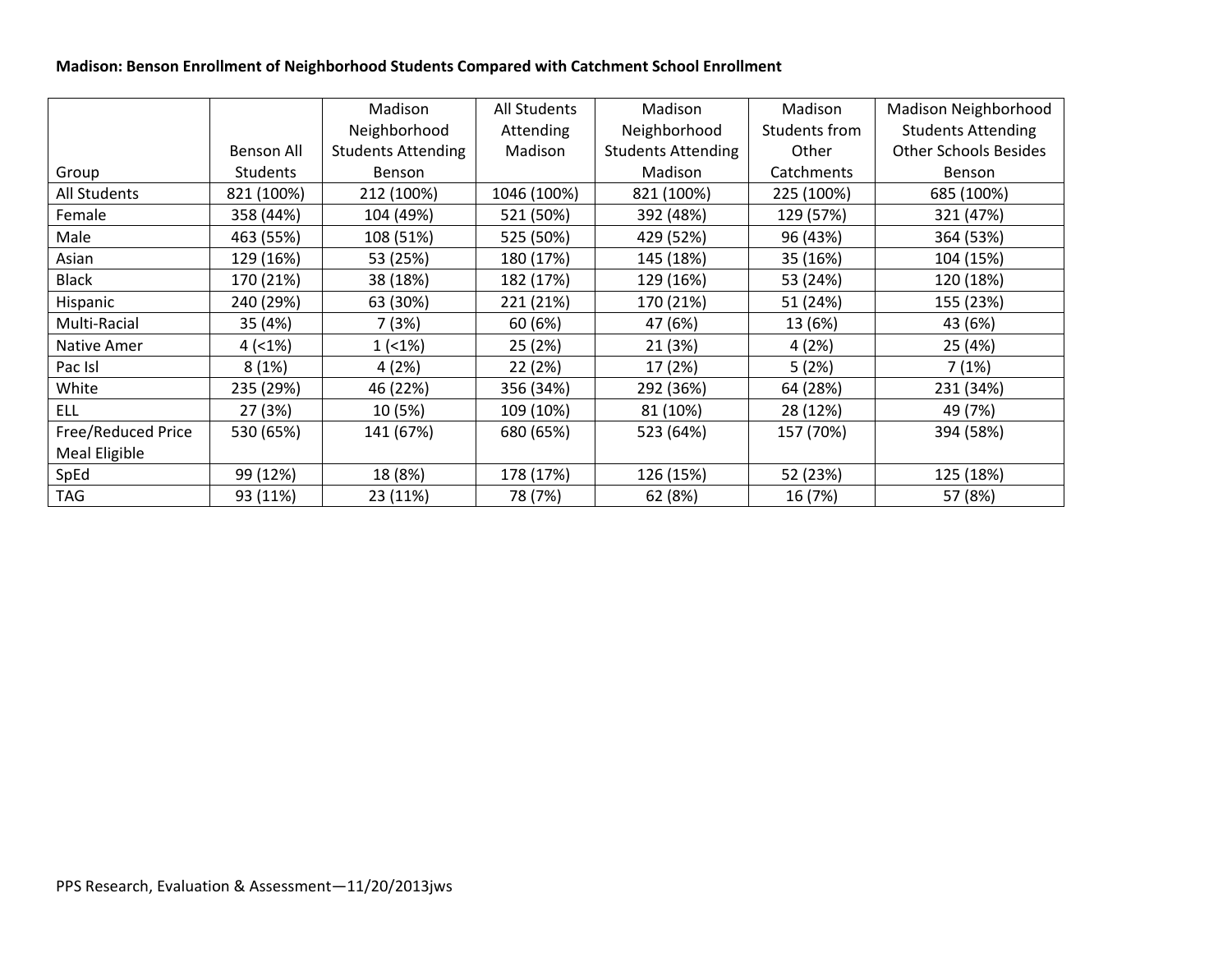#### **Roosevelt: Benson Enrollment of Neighborhood Students Compared with Catchment School Enrollment**

|                    |                   | Roosevelt                 | All Students | Roosevelt                 | Roosevelt     | Roosevelt                      |
|--------------------|-------------------|---------------------------|--------------|---------------------------|---------------|--------------------------------|
|                    |                   | Neighborhood              | Attending    | Neighborhood              | Students from | Neighborhood Students          |
|                    | <b>Benson All</b> | <b>Students Attending</b> | Roosevelt    | <b>Students Attending</b> | Other         | <b>Attending Other Schools</b> |
| Group              | <b>Students</b>   | Benson                    |              | Roosevelt                 | Catchments    | <b>Besides Benson</b>          |
| All Students       | 821 (100%)        | 141 (100%)                | 886 (100%)   | 726 (100%)                | 160 (100%)    | 519 (100%)                     |
| Female             | 358 (44%)         | 62 (44%)                  | 395 (45%)    | 331 (46%)                 | 64 (40%)      | 247 (48%)                      |
| Male               | 463 (55%)         | 79 (56%)                  | 491 (55%)    | 395 (54%)                 | 96 (60%)      | 272 (52%)                      |
| Asian              | 129 (16%)         | 21 (15%)                  | 41 (5%)      | 39 (5%)                   | 2(1%)         | 35 (7%)                        |
| <b>Black</b>       | 170 (21%)         | 26 (18%)                  | 195 (22%)    | 160 (22%)                 | 35 (22%)      | 108 (21%)                      |
| Hispanic           | 240 (29%)         | 53 (38%)                  | 307 (35%)    | 258 (36%)                 | 49 (31%)      | 134 (26%)                      |
| Multi-Racial       | 35 (4%)           | 2(1%)                     | 41 (5%)      | 30 (4%)                   | 11 (7%)       | 34 (7%)                        |
| Native Amer        | 4(1%)             | 2(1%)                     | 14 (2%)      | 13 (2%)                   | $1( < 1\%)$   | 12 (2%)                        |
| Pac Isl            | 8(1%)             | 2(1%)                     | 14 (2%)      | 13 (2%)                   | $1(1\%)$      | 19 (4%)                        |
| White              | 235 (29%)         | 35 (25%)                  | 274 (31%)    | 213 (29%)                 | 61 (38%)      | 177 (34%)                      |
| <b>ELL</b>         | 27 (3%)           | 6(4%)                     | 101 (11%)    | 87 (12%)                  | 14 (9%)       | 23 (4%)                        |
| Free/Reduced Price | 530 (65%)         | 96 (68%)                  | 641 (72%)    | 533 (73%)                 | 108 (68%)     | 332 (64%)                      |
| Meal Eligible      |                   |                           |              |                           |               |                                |
| SpEd               | 99 (12%)          | 16 (11%)                  | 174 (20%)    | 138 (19%)                 | 36 (23%)      | 123 (24%)                      |
| <b>TAG</b>         | 93 (11%)          | 21 (15%)                  | 72 (8%)      | 58 (8%)                   | 14 (9%)       | 57 (11%)                       |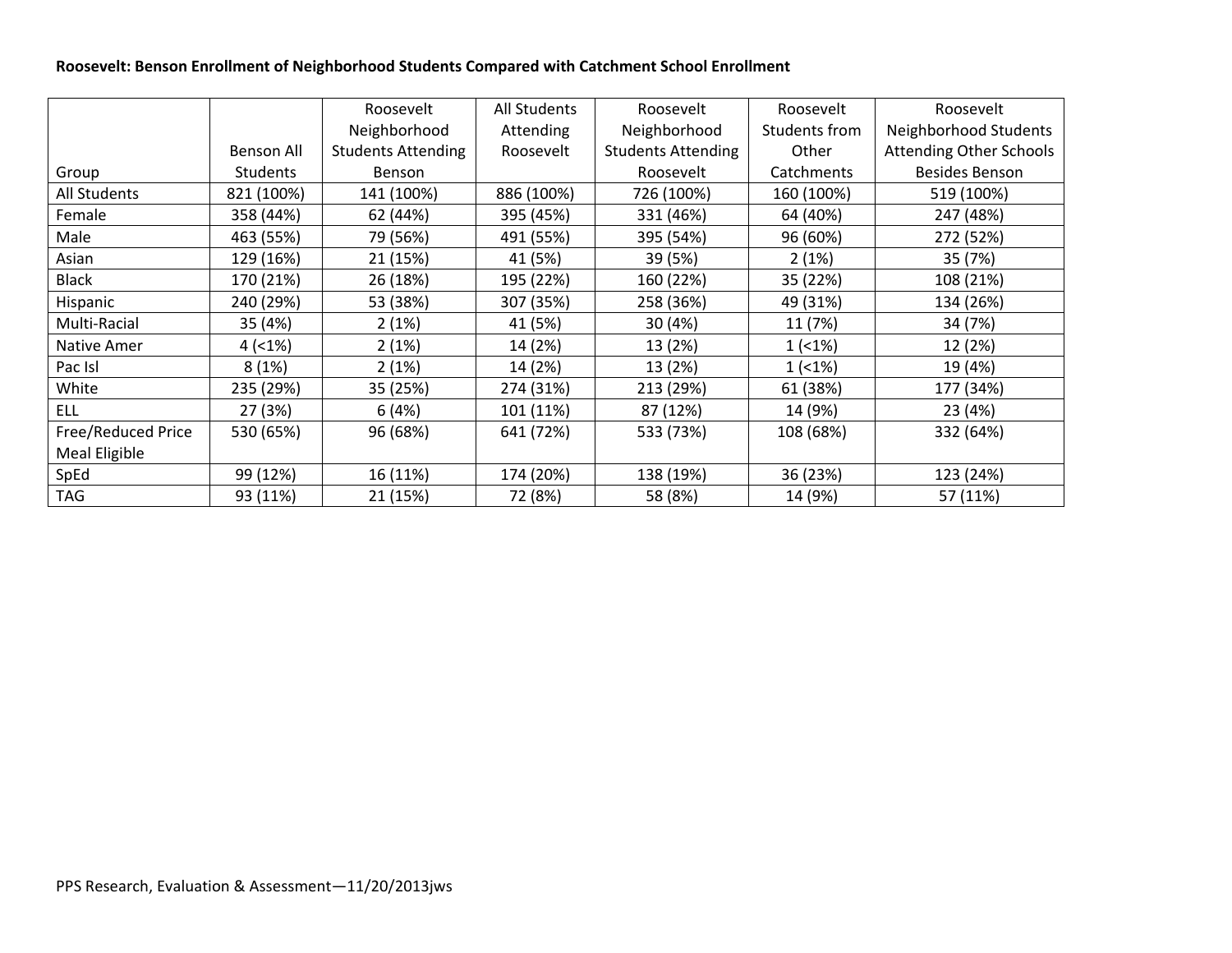| Focus Option Plan of Operation                                     | School Year:<br>$2014 - 15$              | Date:<br>1/15/2014 |  |  |  |  |  |  |  |
|--------------------------------------------------------------------|------------------------------------------|--------------------|--|--|--|--|--|--|--|
| 1. Program Profile                                                 |                                          |                    |  |  |  |  |  |  |  |
| School/Program Name: Benson Polytechnic High School                |                                          |                    |  |  |  |  |  |  |  |
| Location: 546 NE 12th Ave                                          | Contact Person: Curtis Wilson, Principal |                    |  |  |  |  |  |  |  |
| <b>Contact Phone: 503-916-5100</b><br>Administrator: Curtis Wilson |                                          |                    |  |  |  |  |  |  |  |
| <i>la. Mission/Purpose</i>                                         |                                          |                    |  |  |  |  |  |  |  |

#### **Mission**

**Benson's mission is to cultivate an environment that fosters diversity; our mission is to integrate handson career technical education and core academics today, for the innovations of tomorrow. The Benson Polytechnic High School community believes that strong career/technical skills are based on a solid academic foundation. We provide all students with an integrated curriculum of academic and career/technical experiences. Through these experiences Benson graduates are expected to be flexible thinkers with a highly developed work ethic and problem solving skills. Based on our Core Beliefs, the mission of Benson Polytechnic High School is to provide:** 

- **1. Career Academics**
- **2. Internships and Apprenticeships**
- **3. Literacy, Math and Science academic support and college preparatory opportunities such as AP**
- **4. Career experiences and training**
- **5. Technical skill and professional behavior development, and integrated academic learning in preparation for any and all post high school experiences**

#### **Vision:**

**Benson Polytechnic High School is a place to design your future with real world, qualified instructors who combine Career Technical Education (CTE) knowledge with academic rigor to develop the skills students need to build careers. Benson Polytechnic High School fills a special niche as the districts only 100% CTE focused option school. Benson provides career preparation opportunities in the setting of a comprehensive high school that serves the entire district.** 

#### **How does your program fit within the PPS District Mission?**

**Benson Polytechnic High School provides a much needed opportunity for students interested in CTE in PPS. Our program offers options of programming and curriculum to students that will not be offered in the community comprehensive high school, while providing a rigorous college prepatory academic program.** 

**Benson students participate in two years of exploratory course work in Career and Technical programming during their 9th and 10th grade year. The curriculum is broad in scope and covers many of our basic courses for our three academies: Health Sciences, Industrial and Engineering and Communications Technology. Students in their junior year will select a major within one of the three academies to specialize in for their remaining two years of high school. These majors currently include Health Sciences: Nursing/Certified Nursing Assistant, Dental Assistant and Medical Professions. Industry ad Engineering: Building Construction Technology, Automotive/Aviation Technology, Manufacturing Technology and Electrical Technology. Communications Technology: Digital Media Production, Photography/Video Technology, Web Design/Video for the Web and Radio Broadcasting (KBPS).** 

**Students who successfully complete the coursework in these courses are eligible for PCC/MHCC dual**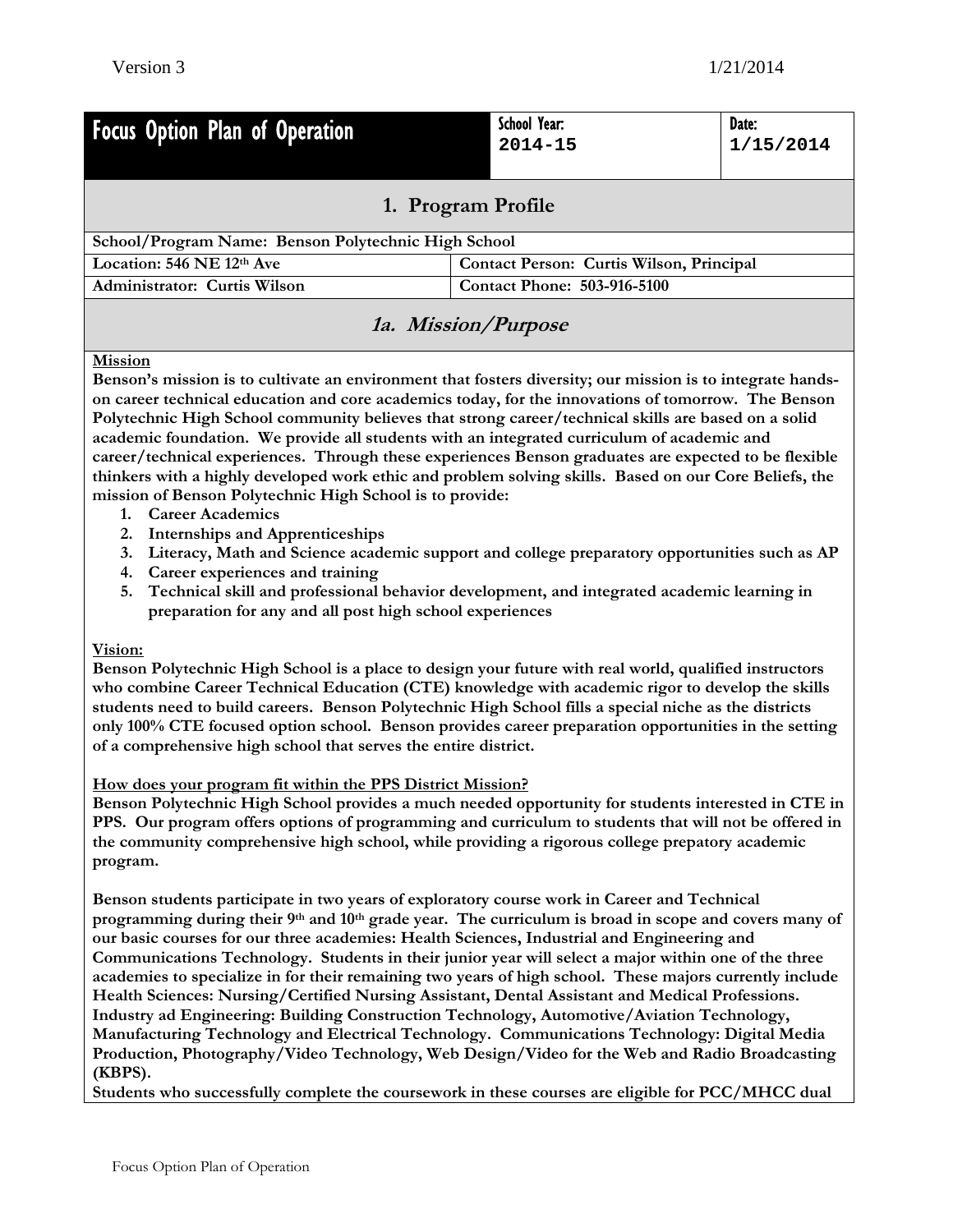#### **credit opportunities in each major.**

**As well completion of four years at Benson students will meet district graduation requirements and OUS admissions course recommendation. Benson offers an honors program and eight advanced placement courses. Students needing specialized instruction or language support will be provided these options as well.** 

#### **1b. School/Program Descriptions**

#### **Please provide a brief description of your school/program:**

**Since its opening in 1915, Benson Polytechnic High School has provided unique educational experience for students combining rigorous academics with hands-on experiences in career technical education (CTE) classes. Benson is proud of its longstanding tradition of excellence in academics and career exploration and preparation. Benson provides three Career Academy options for students: Health Services, Industrial and Engineering and Communications Technology. Students participate in exploratory rotations in all three academy areas during their 9th and 10th grade years. Students then pick a "major" area to specialize in during their 11th and 12th grade years. In Industrial and Engineering the "majors" include Electrical Technology, Building Construction Technology, Automotive/Aviation Technology and Manufacturing Technology. Communication Technology majors include Photography/Video Technology, Web Design/Video for the Web and Radio Broadcasting. Health services include, Medical Professions, Nursing/Certified Nursing Assistant and Dental Assistant. Benson provides an AP program and Pre-AP Strategies in core content areas. Benson also provides support courses for students with specialized learning or language needs. Benson offers a full array of clubs and extracurricular activities and athletics.** 

#### **2. Enrollment and Admission**

**How will students and their families become "interested and informed" about the school/programs? Students have several options in how to become informed about what Benson has to offer. First, we will send out postcards inviting students and parents to attend the "Benson Tech Show" (February 13th and 14th 2014) where students can see the CTE programs in action, tour the facility and speak directly to teachers and students. Students are also invited to attend the two ½ day shadow opportunities on our campus (Jan. 28th and 29th 2014). We will also visit all the middle and K-8 campuses and present information to the 8th grade students during the month of January. Lastly students and parents may visit our website and see a video describing our school and programs in detail and find enrollment information and processes (throughout the enrollment transfer window and after).** 

**Describe your communications plan (e.g. target audiences; timing; type of information). Our communications are directly timed with the transfer and enrollment lottery cycle. We are targeting**  incoming 9<sup>th</sup> graders (275) and some 10<sup>th</sup> graders (25) slots for incoming 10<sup>th</sup> graders from all over PPS. **We are using video presentations, flyers and postcards at open house nights, middle school visits and shadow days on our campus to communicate our information. For the upper grades (9-11) we will communicate with other PPS high schools with information regarding available slots in each CTE program.** 

**How will this plan reach families that are currently underrepresented in your school (such as by language group, disability, economic status, geographic region or gender).** 

**Our program information will be sent to all families in three languages. Because Benson is open to students from all over Portland, our diversity reflects our motto of "United by Spirit, bonded by Name."**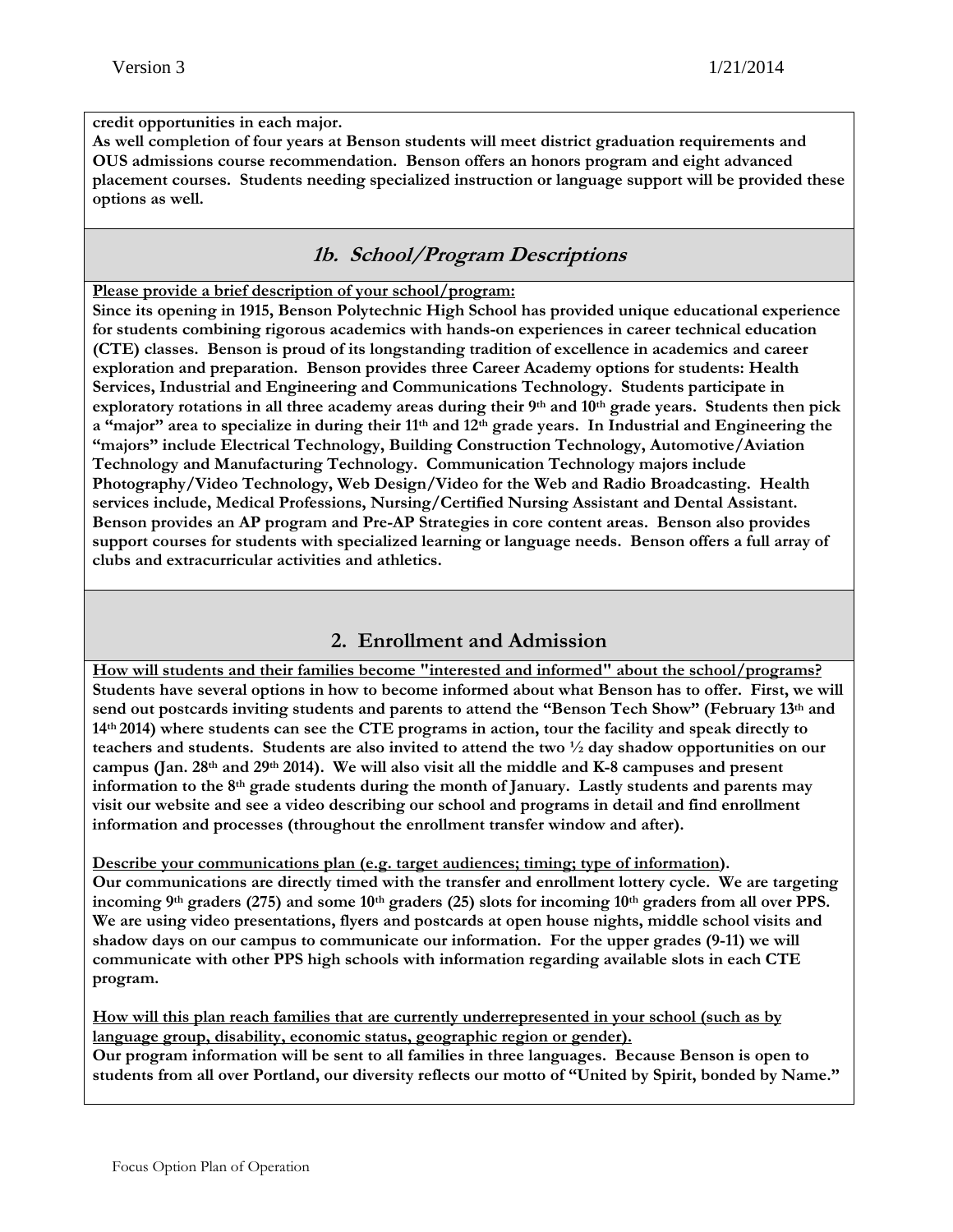#### **(Anything focused on the Westside?)**

**Counselors, teachers and administration will be making visits to local middle/K-8 schools located on the Westside in order to give our 8th grade presentation about Benson to those students.** 

### **2a. Current and Target Enrollment by Grade**

**Targeted Grade Levels and Projected Total Enrollment: Enter the target enrollment for each grade, as well as the actual enrollment this year, and the number of lottery slots you recommend for this grade next year. All slots decisions must be approved by your Deputy Superintendent.** 

| Grade Level> | و ، | 10             | 11        | 12         |  |  |  | Total |
|--------------|-----|----------------|-----------|------------|--|--|--|-------|
| Target       |     | See note below |           |            |  |  |  |       |
| Enrollment   |     |                |           |            |  |  |  |       |
| 2013-14      | 241 | 215            | 206       | 168        |  |  |  | 830   |
| Enrollment   |     |                |           |            |  |  |  |       |
| 2014-15 Slot | 275 | 25             |           | Individual |  |  |  |       |
| request      |     |                | referrals |            |  |  |  |       |

**NOTE: Benson enrollment target was set at 850 in 2010, as part of the high school system design. Plans to improve retention and increase access for upper grades students may result in a higher number of students attending Benson in future years.** 

**Minimum number of students needed in the school/program (total and by grade level): 1000** 

**Maximum number of students the school/program can handle (total and by grade level): 1350 (same number as the high school re-design target)** 

**Indicate any resources you will use to staff and run your program outside of the basic district allocation formula (list resource type and FTE or dollar equivalent):** 

**Two additional licensed FTE provided by the Superintendent to support lower class sizes in the CTE classes due to safety concerns. One additional licensed FTE to provide support for essential skills requirement (reading and writing). One additional classified FTE to provide support for other programs housed in Benson (to take load off of main office/principal secretary).** 

**What existing admission priorities do you have now (e.g. neighborhood, language group)? Students fill out a Benson application commitment and the district Enrollment and Transfer paperwork. Students attend one of three information nights or view an on-line video of our school.** 

**Are there admission priorities and/or entrance criteria you would like to add to your school/program? If so, what program goals would the priorities/criteria help you reach?** 

**We propose a regional balancer, to create a Benson enrollment that more closely represents PPS at large. Over the past 15 years, the majority of Benson applicants have come from North/Northeast and outer Southeast Portland. While Benson believes in serving all students well, we acknowledge that high rates of transfers from a particular school can have a negative impact on the comprehensive programs at that school.** 

**The regional balancer would set a maximum number of transfer approvals from each comprehensive high school. Smaller amounts of transfer approvals will be allowed for focus option, alternative and other schools. The maximums will be based on the applicant pool each year. The regional balancer adds a geographic factor to the lottery applicant pool. It does not cap the**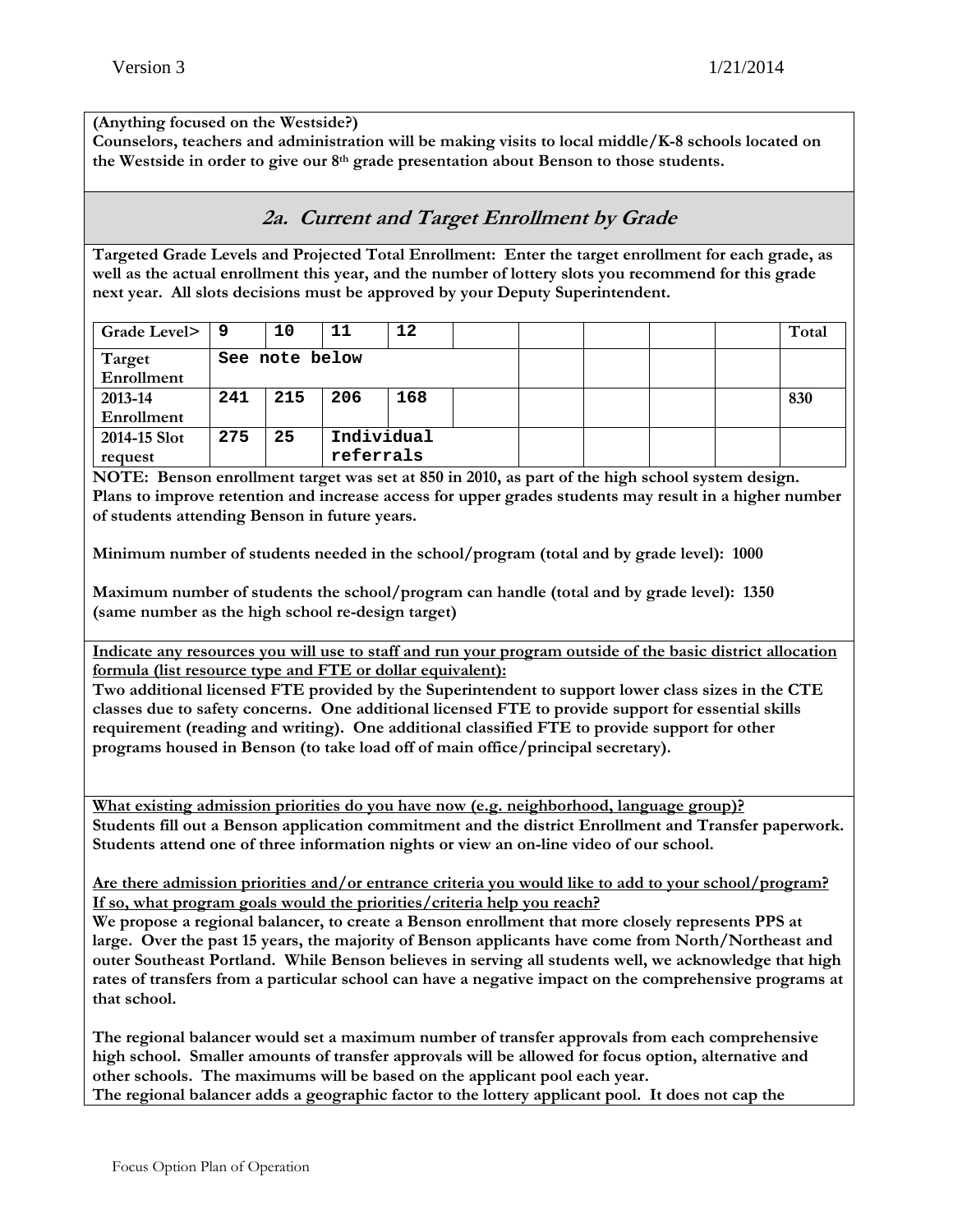**number of students who can apply or be accepted from any one school. However, it does maximize the number of approvals from across all schools.** 

**Example:** In 2013 there were 63 (9<sup>th</sup>) grade applicants from the Franklin neighborhood and 80 **applicants from the Roosevelt neighborhood. Without a geographic balancer, 38 students were selected from Franklin (60% of applicants), and 52 from Roosevelt (65% of applicants). If the regional balancer had been in place, 43 students would have been selected from Franklin and 44 from Roosevelt. The impact on each "sending" high school would have been evened out.** 

**See attached lottery applicant and approval examples.** 

#### **3. Facilities and Operations**

**Describe any space needs your school/program will face in order to reach your target enrollment: Some of Benson's CTE equipment may need to be upgraded to continue to meet industry standards. With the number of non-Benson affiliated programs in the building it makes it difficult to utilize all the space this building has to offer.** 

**Please indicate any other space or facility concerns you have:** 

**For programs that share a building with a neighborhood program: What efforts are made by the entire school community to maintain a harmonious working relationship? (e.g., problem-solving, discipline, duty, extended responsibility, fundraising)** 

**I have a standard monthly meeting date set up with the supervisors of DART, Alliance of Portland, Evening Scholars, PISA and Reconnect. If there are any issues or concerns that need to be discussed this standard monthly meeting time slot allows everyone the ability to come together to discuss issues or concerns in regards to their programs here at Benson Tech.** 

#### **4. Additional information**

**Please attach a copy of your: -Schedule of information events -Statement of understanding (if applicable)** 

**Please include any additional information or data that you think is relevant to this plan:** 

| Principal signature: Curtis Wilson Jr. | Date: January 15th 2014 |
|----------------------------------------|-------------------------|
| Regional Administrator signature:      | Date:                   |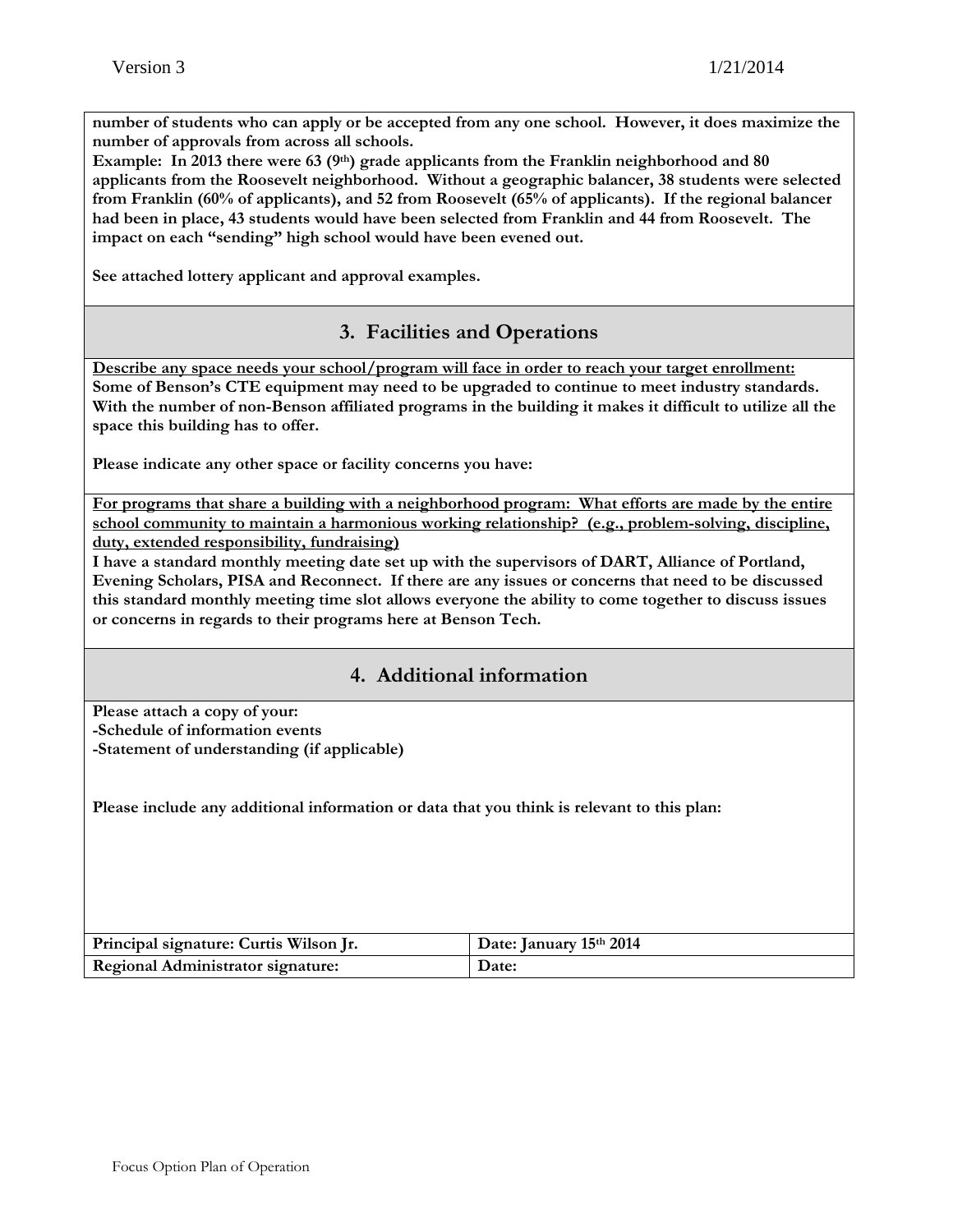

### **Beverly Cleary Short‐Term Enrollment Relief Options: 2014‐15**

**Issue:** Beverly Cleary continues to grow at an unsustainable pace. This year's increase of 83 students has already filled the spaces that were repurposed into classrooms last year to accommodate more students. A long-term growth management plan will be part of the upcoming district-wide boundary review. However, those changes will not take place until 2015. Additional short-term strategies are needed for 2014‐15. No feasible facility‐based solutions remain, so other types of enrollment changes must be considered.

**Enrollment change goal:** Move enough students to free up at least one—and preferably two classrooms at Hollyrood; free up at least one—and preferably two or more—classrooms at Fernwood. Reducing the number of students on each campus would also alleviate overcrowding in common areas.

**Community's role in decision**: Community input is valuable to help identify the strengths and weaknesses of several options for change. The final decision will be made by Superintendent Carole Smith and possibly (depending on the scope of change), the PPS School Board. Ideally, a decision will be made in February, since kindergarten registration and the annual school choice lottery happen that month and school staffing occurs soon after.

PPS staff developed the options for short-term enrollment relief shown below. Several other types of change are not under consideration at this time:

- Adding modulars to the Fernwood campus: Cost prohibitive, would not be complete by September, would not address overcrowding in common areas.
- Adding classrooms in gym or locker-room space on the Fernwood campus: cost prohibitive, would not address overcrowding in common areas.
- Moving grade 8 to Grant High School: Requires City code review, significant instructional program changes.
- Changes to high school assignments: Short-term relief for Beverly Cleary will NOT impact student's high school assignment.

#### **Criteria for evaluating enrollment relief options**

All of the options listed come with challenges and trade‐offs. The following factors should be considered when evaluating the relative merits and weaknesses of each option:

- Maintain strong, consistent instructional program for all students
- Provide adequate relief for both campuses
- Minimize disruption for students, teachers and families
- Align resources needed for temporary change with long‐term directions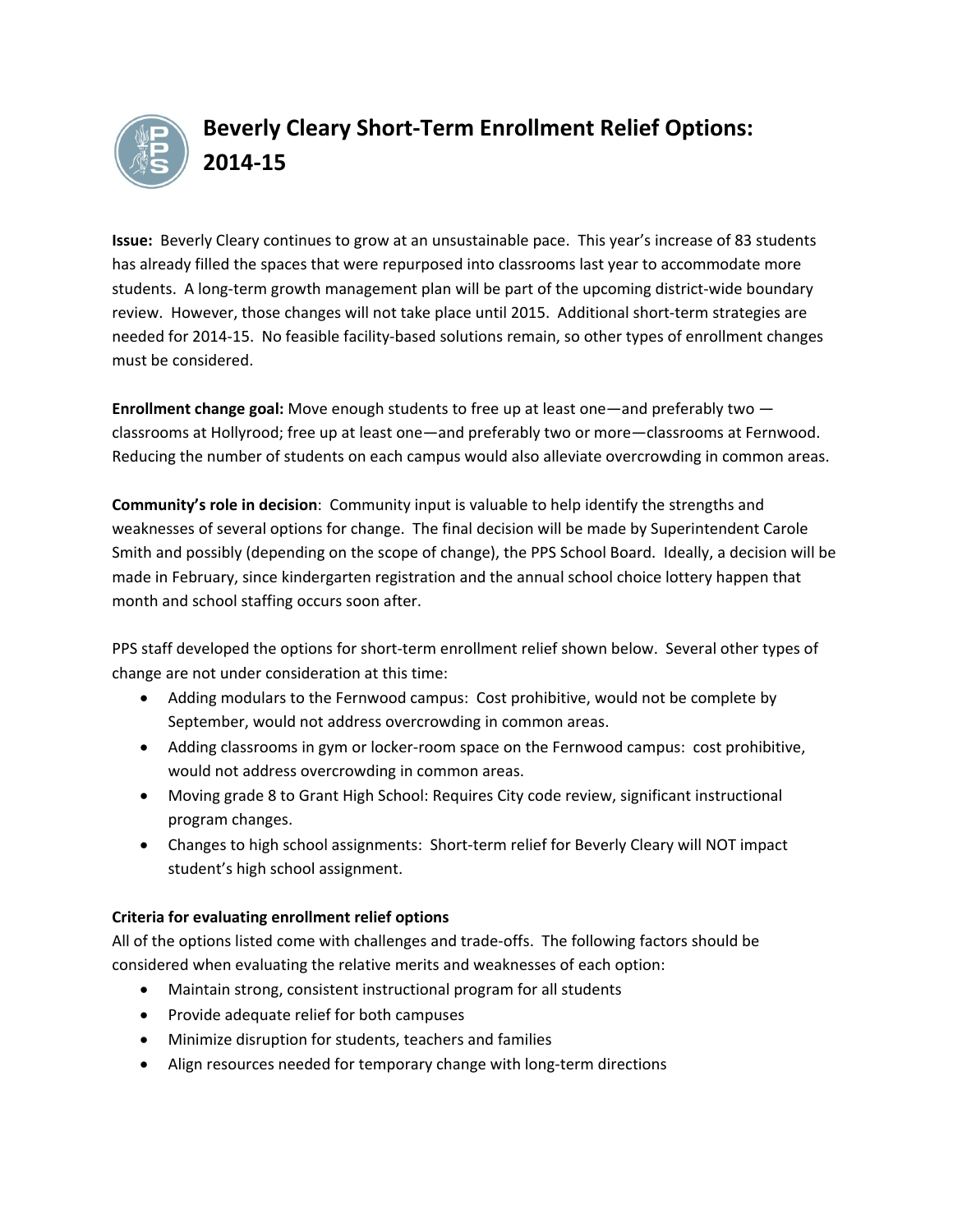#### **Three types of short‐term enrollment relief**:

- 1. Create a third Beverly Cleary campus at Rose City Park School, sharing space with ACCESS.
	- Any grades could be considered for the move, but grades K-1 are least likely to go to RCP
	- $\bullet$  1<sup>st</sup> grade would likely move in whole or part to Fernwood
	- All other grades could move to Rose City Park, alone or in combination. Examples:
		- o Grades 2 & 3 to Rose City Park, Grade 1 to Fernwood
		- o Grades 7 & 8 to Rose City Park, part or all of grade 1 to Fernwood
	- Frees up six to eight classrooms across both Beverly Cleary campuses
	- If this option is selected, additional specifics will be determined by school leaders, with input from community members:
		- o Actual grade levels to move
		- o Linkages with ACCESS (staffing for electives and supports, child care, etc)
		- o Start times, transportation, etc
	- This type of change does not require School Board approval
	- Option benefits: Keeps current community together, provides plenty of relief
	- Option challenges: Operating three sites, professional development limitations, logistical challenges for families with students on multiple campuses, possibility of splitting  $1<sup>st</sup>$  grade between Hollyrood and Fernwood.
- 2. Assign some students to nearby schools based on address (temporary boundary change).
	- Makes the Beverly Cleary boundary smaller for 2014‐15. Incoming kindergartners and students at Hollyrood who live in the boundary change area would move to another school next year. They would be allowed to remain at the new school through  $8<sup>th</sup>$  grade, or could return to Beverly Cleary in the future.
	- Two examples:
		- o Students in grades K-2 who reside west of 28<sup>th</sup> Street would attend Irvington instead of Beverly Cleary beginning next fall: Approximately 56 students, frees up 1‐2 classrooms at Hollyrood and up to one classroom at Fernwood.
		- o Students in grades K-2 who reside east of  $47<sup>th</sup>$  Street would attend Roseway Heights or Rose City Park beginning next fall: Approximately 78 student, frees up 2 classrooms at Hollyrood and one classroom at Fernwood.
	- If this option is selected, a boundary change process would occur, involving potential receiving schools and community members and resulting in recommendations for actual areas for reassignment, sibling provisions, etc.
	- The School Board would make the final boundary change decision
	- Option benefits: Students move to less crowded schools but keep access to excellent programs, may be the starter of a new neighborhood school for Rose City Park
	- Option challenges: Highly disruptive to a small number of families, no assurance that boundary change will be permanent, provides a minimal amount of relief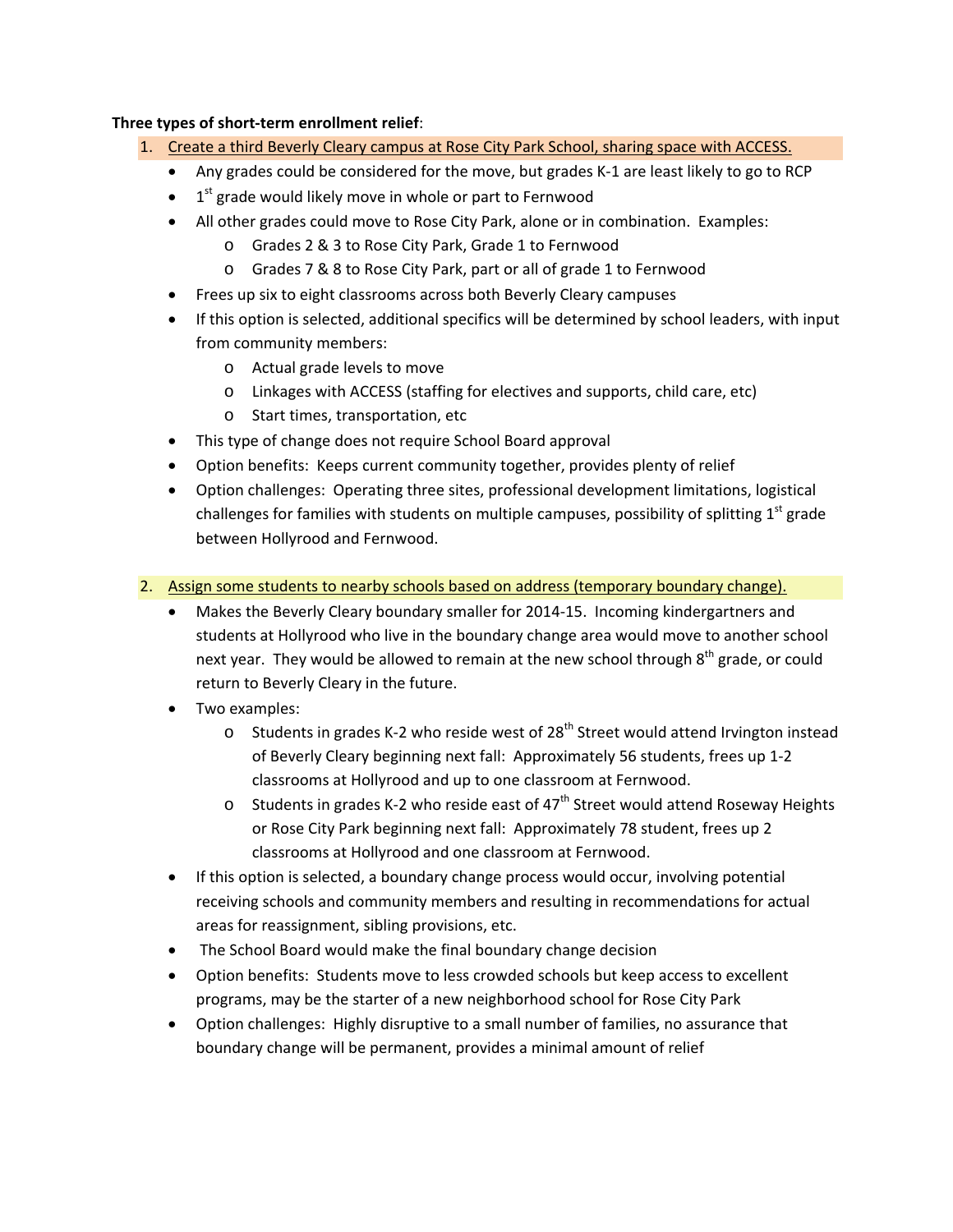#### 3. Cap enrollment, non-neighborhood students transfer back to neighborhood schools

- Kindergarten enrollment would be limited to 81 students next year (27 students x 3 classrooms), overflow students would be assigned through a lottery to nearby schools with space
- All new neighborhood students at other grades would be assigned to nearby schools with space
- All non-Beverly Cleary neighborhood students, except for those assigned for special education services, would move to their actual neighborhood schools next year.
- If this type of change is selected, follow-up work will be done to determine which schools will serve as overflow sites, when a kindergarten lottery will be run and whether any preference will be given for siblings
- The School Board would have to approve this type of change
- Likely to free up one kindergarten classroom and possibly one  $1<sup>st</sup>$  grade classroom. Class sizes would be reduced at all other grades, but change may not free up any classrooms in grades 2‐8.
- Option benefits: Burden of change is spread across those who do not attend Beverly Cleary now or do not live in the Beverly Cleary neighborhood
- Option challenges: Overflow assignments add uncertainty for community and other schools, moves many students to other schools, but provides only minimal classroom spaces

#### **What you can do next**

Review the information packets: available tonight, online and at tables tomorrow and Tuesday. Share your questions: tonight, at the info tables or online. A Q & A will start tonight, and will be added to over the course of this process.

Share your comments, concerns and ideas: Respond on paper or online:

#### https://www.surveymonkey.com/s/BCSsurveyJan2014

Responses received through 1/22 will be included in summary presentation on 1/23.

Help others learn about the options:Share information with other families not in attendance tonight Come back next week**:** We will meet here again next *Thursday, January 23*, to share the results of the feedback we received to date and provide any additional information available.

Stay involved: In the coming weeks, staff will make a recommendation to the Chief Academic Officer and Superintendent regarding the type of change we believe is the most viable. Our recommendation will be influenced by the feedback you give, and by input from school and central department leaders.

Recommending a type of enrollment change is the first step. More detailed work will be needed to develop a full proposal. There will be more opportunities for input as the process continues. The Superintendent and (depending on the scope of change) the School Board will make the final decision.

Like you, we recognize that all of these options mean loss and change for the Beverly Cleary community. We pledge to work with you to come up with a plan for short-term enrollment relief that is best for all *the children who attend this school.*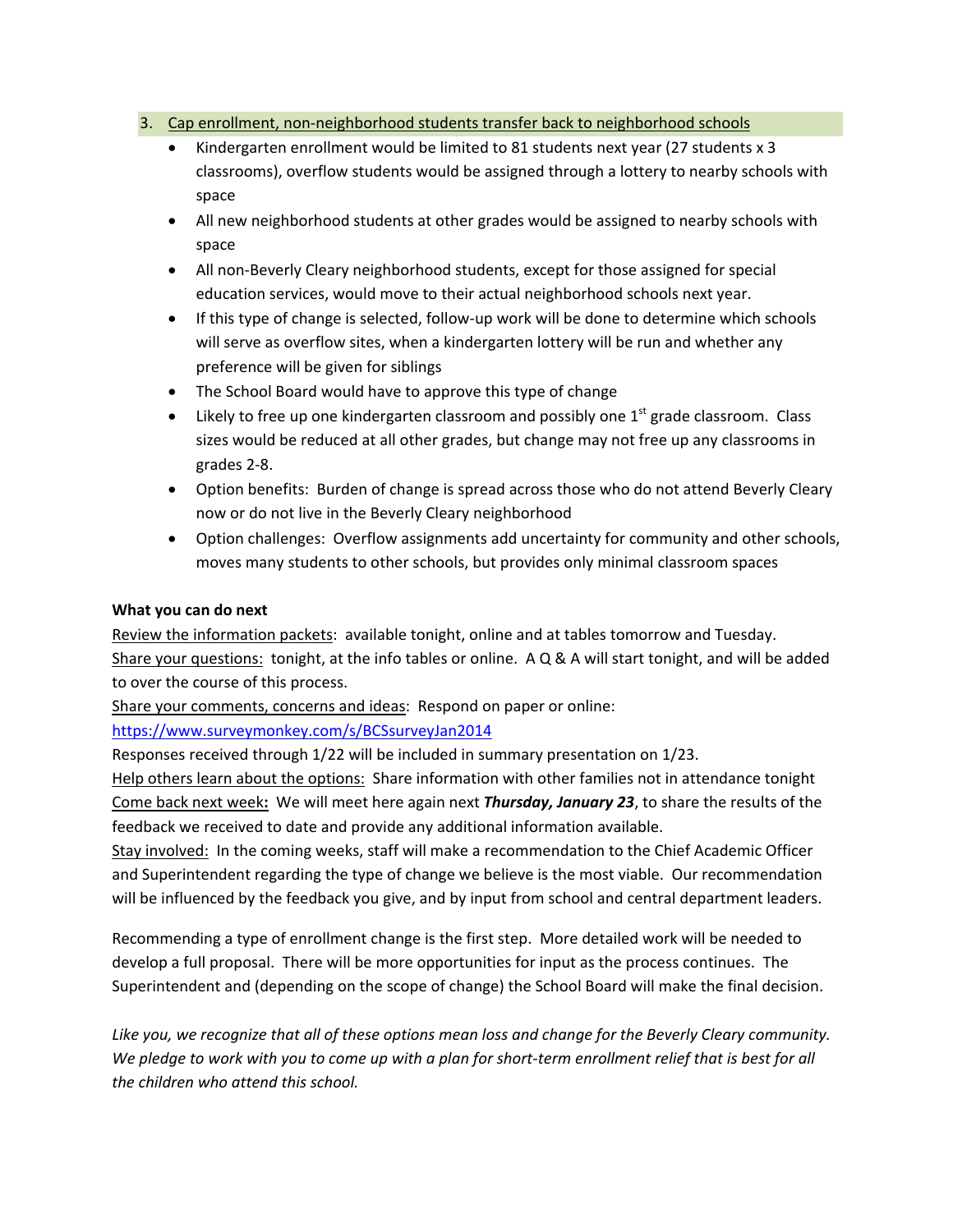

### **Beverly Cleary Short‐term Enrollment Relief Options: Feedback**

Please provide brief responses to the questions below or respond online :

https://www.surveymonkey.com/s/BCSsurveyJan2014

In fairness to your fellow Beverly Cleary community members, please complete the survey only one time per person. Thank you.

|                                                  | <b>Option 1: Temporary</b><br><b>Third BC campus</b> | <b>Option 2: Temporary</b><br>boundary change | <b>Option 3: Temporary</b><br><b>Enrollment cap</b> |
|--------------------------------------------------|------------------------------------------------------|-----------------------------------------------|-----------------------------------------------------|
| What is appealing<br>about this option?          |                                                      |                                               |                                                     |
| What problems do<br>you see with this<br>option? |                                                      |                                               |                                                     |

Of the options presented, which will be best for all the students served by this school? Why?

Of the options presented, which will be least beneficial for all the students served by this school? Why?

What additional ideas would you like us to consider?

Please describe your relationship with Beverly Cleary School:

Live in the Beverly Cleary neighborhood. Nearest intersection:

\_\_\_Teach/work at Beverly Cleary school. Job title:\_\_\_\_\_\_\_\_\_\_\_\_\_\_\_\_\_\_\_\_\_\_\_\_\_\_\_\_\_\_\_\_\_

Parent of student(s) at Beverly Cleary school. Grade(s):

\_\_\_Other:\_\_\_\_\_\_\_\_\_\_\_\_\_\_\_\_\_\_\_\_\_\_\_\_\_\_\_\_\_\_\_\_\_\_\_\_\_\_\_\_\_\_\_\_\_\_\_\_\_\_\_\_\_\_\_\_\_\_\_\_\_\_\_\_\_\_

*Question? Contact the Enrollment and Transfer Center: 503‐916‐3205, enrollment‐office@pps.net*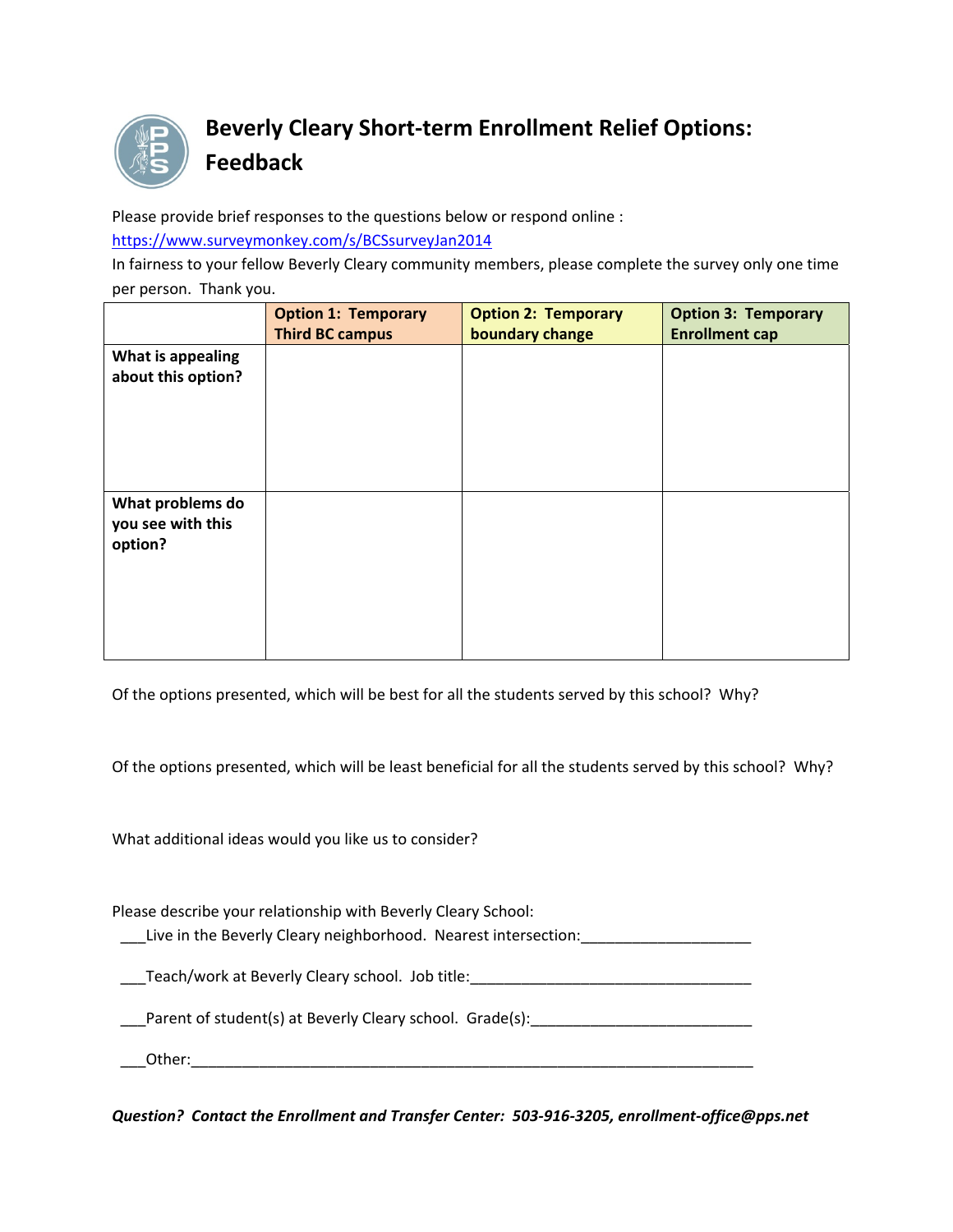

#### **MEMORANDUM**

| Date:    | <b>January 2, 2014</b>                                        |
|----------|---------------------------------------------------------------|
| To:      | Sue Ann Higgens, Chief Academic Officer                       |
| From:    | Judy Brennan, Enrollment Director                             |
| Subject: | 2014 Interdistrict transfer status report and recommendations |
|          |                                                               |

In 2011 and 2013, the Oregon Legislature passed new laws regarding student transfers across district lines. Of particular note:

- Each year by February 1, districts must announce whether they will participate in an open enrollment lottery that allows students to transfer into a different district without receiving permission from their resident district.
- Beginning in 2014, districts cannot ask for or use information about a non-resident student's demographics, background or abilities when considering a transfer request.
- The legislature is expected to take up the issue again in the coming special session and provide additional guidelines for inter-district transfers.

In the long-term, PPS interdistrict transfer rules will change as part of the broader enrollment and transfer overhaul being undertaken by Superintendent's Advisory Committee on Enrollment and Transfer (SACET). However, short-term decisions are needed to bring 2014 practices into compliance with recent laws. This memo contains background and recommendations on interdistrict transfer issues that must be resolved in advance of the 2014-15 transfer cycle:

#### **Open Enrollment**

The provision to allow school districts to accept non-resident students without seeking permission from resident districts was approved by the legislature in 2011 and is scheduled to sunset in 2017. PPS did not participate in open enrollment in the 2012 or 2013 transfer cycles. However, several nearby districts have accepted PPS resident students through open enrollment, increasing the overall numbers of students transferring out of PPS by a third between 2011 and 2012 (see attachment 1).

In addition to open enrollment, PPS has seen fewer net interdistrict transfers as other districts have tightened restrictions on allowing students to attend schools elsewhere. However, these reductions have come at the same time as continued overall enrollment growth in PPS.

An analysis of students approved to other districts through open enrollment found that about half were former residents of other districts who are staying in schools they attended prior to moving in to the PPS boundary. The remaining group of students had not been attending a PPS school prior to applying for open enrollment transfer, including students in private schools and those paying tuition to attend other public schools.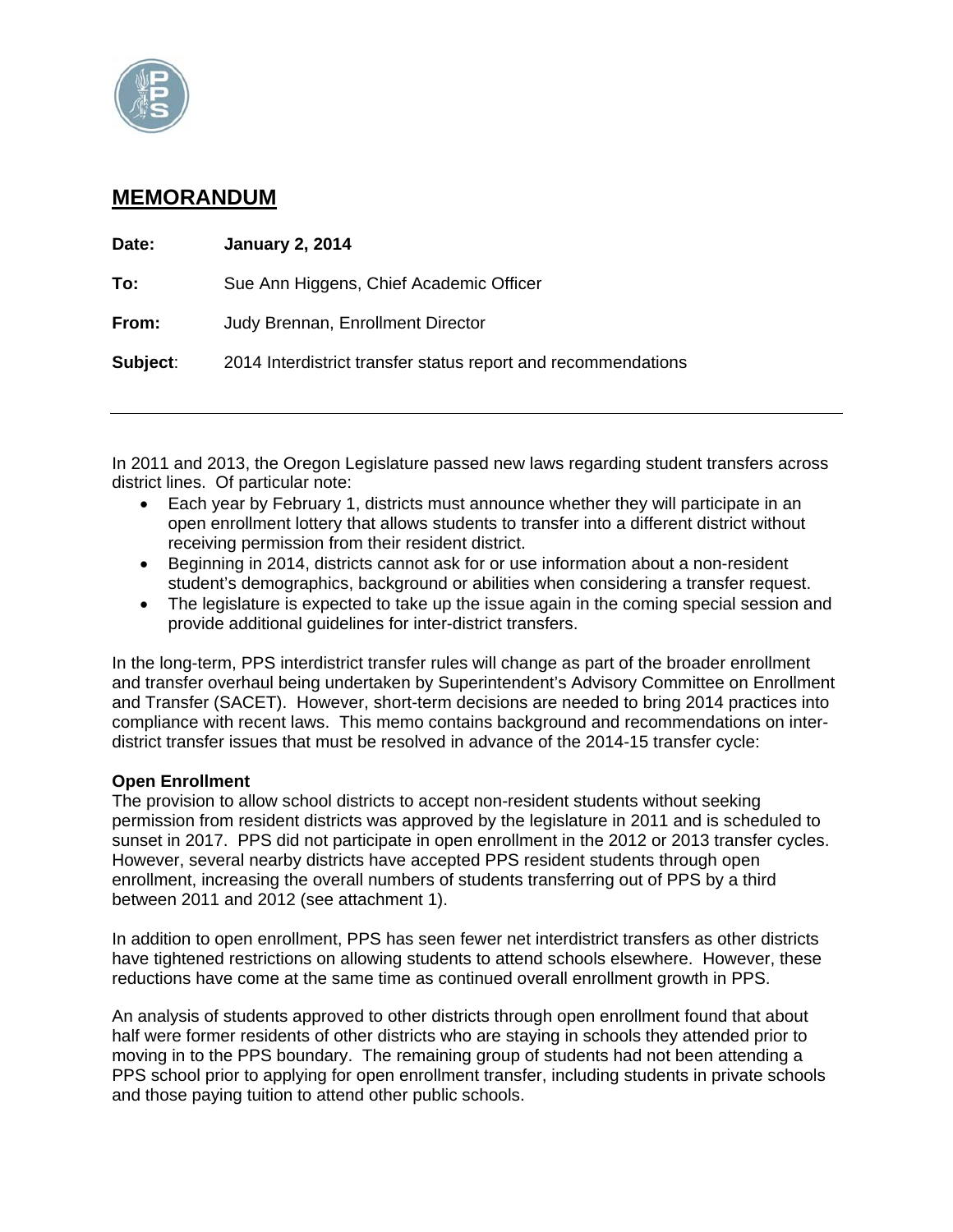Open enrollment is a limited transfer option during a specific lottery cycle, and does not affect students who move or seek transfer at other times. Since space is very limited in most PPS schools, the number of non-resident students approved during the annual lottery has dropped in the past four years (see attachment 2). While open enrollment would allow PPS to retain students for longer periods without seeking permission from their resident districts, it would not necessarily lead to more transfers since open enrollment rules require that resident students be placed before non-residents.

#### **Lottery compatibility**

The existing PPS transfer process is incompatible with state rules that, beginning this year, will apply not just to open enrollment applicants but to all students seeking transfer in or out of PPS. In the current lottery system, weights are applied to promote socio-economic and gender balance and staff can review a student's IEP to ensure there is appropriate space in the requested school.

Enrollment and transfer policies are expected to be revised substantially in 2014, but the changes will not take effect until 2015. In the meantime, a separate lottery is recommended for non-resident students who wish to transfer into PPS for the 2014-15 school year. A reasonable timeframe for an interdistrict transfer lottery would have it occur in late March-early April, after the upcoming special legislative session ends and the PPS lottery application period closes. It should include only openings at schools/programs that were not filled during the PPS lottery, to reduce confusion and false hopes for non-resident applicants.

Unfortunately, this timeframe for a separate interdistrict transfer lottery is outside the state rules which require open enrollment transfer slots to be announced by March 1. Thus, students who participate in a separate lottery outside the open enrollment window would still need to receive permission from their resident district to transfer into PPS.

#### **Non-lottery interdistrict agreements**

According to a law approved last summer that will take effect in September 2014, districts are no longer allowed to look at student demographics or history when deciding whether to approve or deny a non-resident transfer request. Currently, PPS screens non-resident applicants for attendance, behavior and academic achievement information, and can deny a transfer request if a student has not met minimal standards. Additionally, the new law states that all new interdistrict applicants have to be approved through a lottery mechanism. Since most interdistrict requests are from students who have moved in or out of the district and wish to remain at their current school, it is unclear how a lottery mechanism would work for these midyear requests. We expect greater clarity to come out of the coming special legislative session.

#### **Recommendations**

Given the continued uncertainty around new interdistrict agreement laws, and the coming changes to PPS enrollment and transfer policy, I recommend that PPS continue to opt out of the open enrollment provision. Instead, we should commit to offering non-resident students a separate interdistrict transfer lottery in late March-early April, and offers clear and realistic choices to non-resident students. Outside of a lottery, I recommend that we commit resources to updating forms and procedures and provide training for front office school staff, to ensure that we effectively implement new state laws regarding interdistrict transfers.

Please contact me with questions or concerns.

#### Attachment

Cc: Harriet Adair, Jon Isaacs, Amanda Whalen, David Williams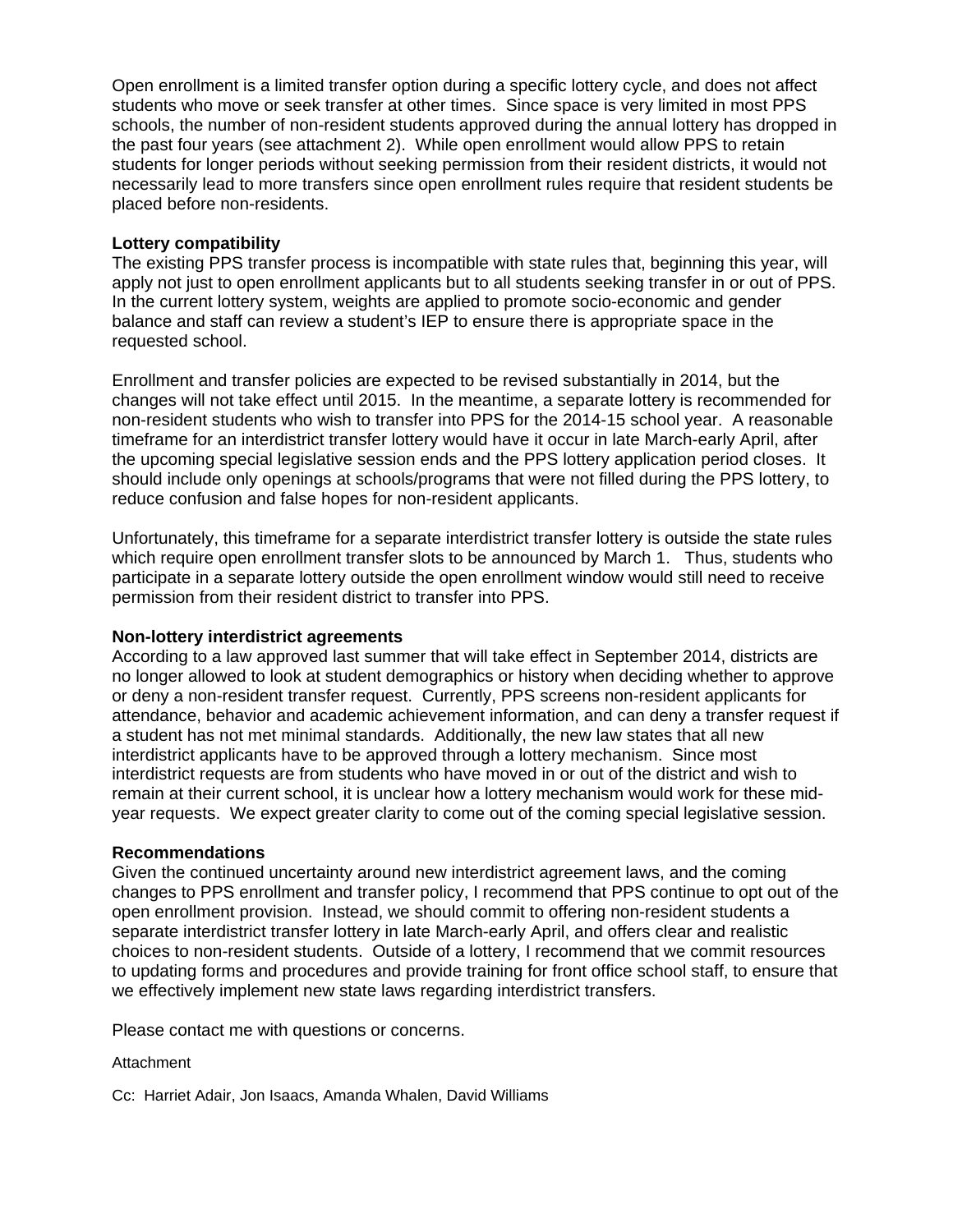#### **PORTLAND PUBLIC SCHOOLS**

501 North Dixon Street • Suite 140 • Portland, OR 97227

Mailing Address: P.O. Box 3107 • Portland, OR 97208‐3107



### **MEMORANDUM**

| TO:          | Carole Smith, Superintendent                                                  |
|--------------|-------------------------------------------------------------------------------|
| <b>FROM:</b> | Trip Goodall, Director of High Schools<br>Judith Brennan, Enrollment Director |
| DATE:        | January 18, 2014                                                              |
| RE:          | Temporary enrollment relief option for Lincoln High School                    |

#### **OVERVIEW**

Lincoln High School is facing serious overcrowding next year. Long-term enrollment change will be considered as part of the upcoming district‐wide boundary review process, however results from that work will not take effect until the 2015-16 school year. In the meantime, staff recommends that all Lincoln neighborhood students have the option to transfer to Wilson High School next year, as a voluntary measure to prevent further crowding.

Through the annual lottery, Lincoln students can choose to attend other schools that are less crowded than Lincoln, including Roosevelt, Jefferson Middle College, Benson and Madison. In addition to these choices, staff also recommends that any student who lives in the Lincoln neighborhood be allowed to transfer to Wilson next year. Interested students must apply during the annual lottery timeframe, but all requests will be granted. Wilson will not be open to other students through the lottery.

Staff anticipates that 30‐50 students may take advantage of the transfer opportunities. Wilson is relatively close to many Lincoln neighborhood households and offers a strong, competitive academic and elective program. There is sufficient space for even more students at Wilson, and other schools, should there be greater interest in transfer out of Lincoln than anticipated.

If a lower number of students choose transfer out of Lincoln, the Wilson guarantee option will remain open beyond the lottery timeframe. Low participation may lead to implementation of additional steps to relieve overcrowding, including assigning new neighborhood students to other schools with space instead of Lincoln, and returning students who live in other areas to their neighborhood comprehensive schools.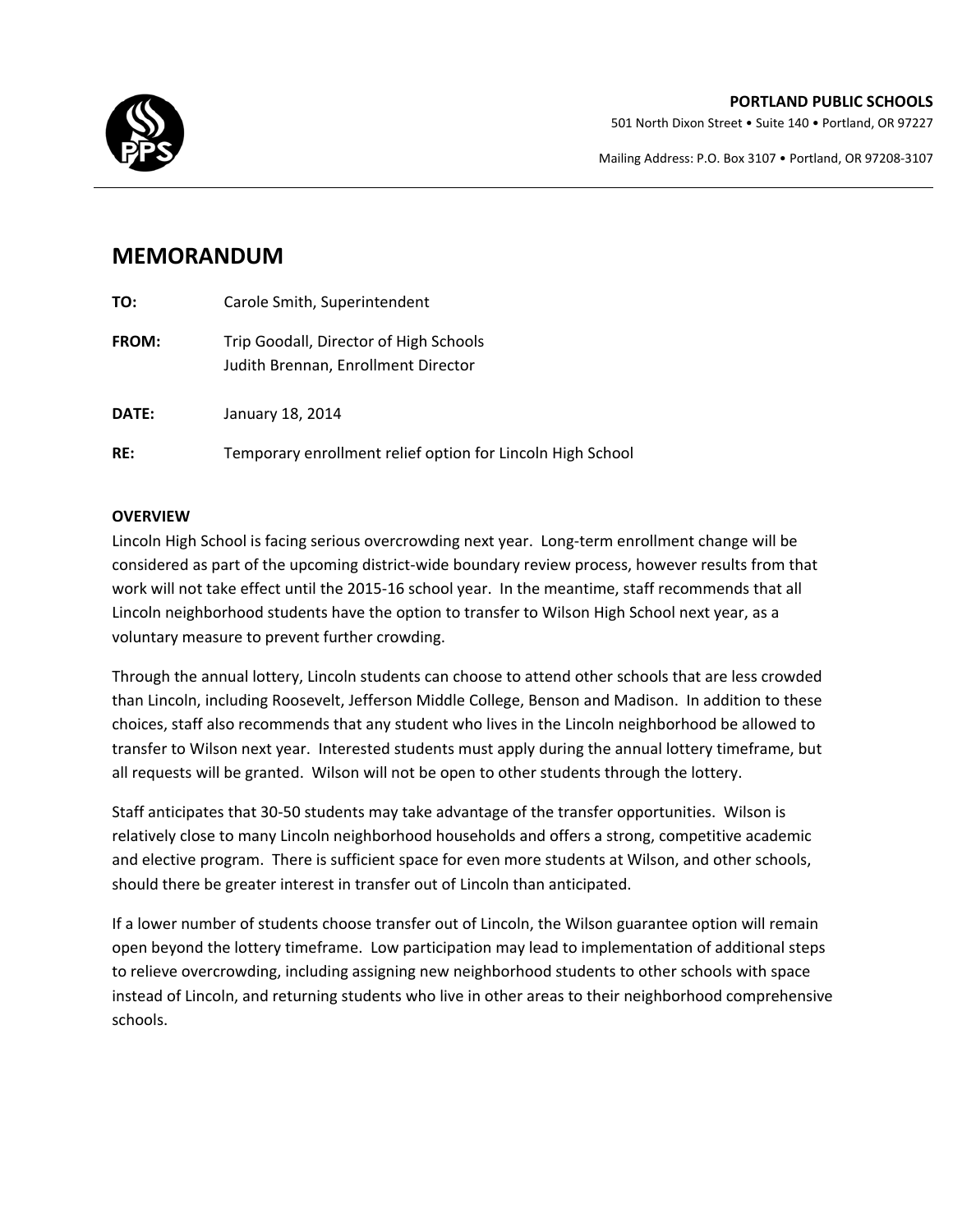#### **BACKGROUND**

Enrollment at Lincoln has grown steadily since 2008. Transfers have been strictly curtailed, so growth is primarily due to increasing numbers of neighborhood students choosing Lincoln instead of other PPS and private school choices.

| <b>School Year</b> | <b>Total</b><br><b>Enrollment</b> | Neighborhood<br><b>Students</b> | <b>Transfer</b><br><b>Students</b> | All Neighborhood HS<br><b>Students In PPS</b><br><b>Schools</b> | Neighborhood<br><b>Capture Rate</b> |
|--------------------|-----------------------------------|---------------------------------|------------------------------------|-----------------------------------------------------------------|-------------------------------------|
| 2008-09            | 1335                              | 1132                            | 203                                | 1345                                                            | 84%                                 |
| 2009-10            | 1395                              | 1164                            | 231                                | 1380                                                            | 84%                                 |
| 2010-11            | 1410                              | 1222                            | 188                                | 1426                                                            | 86%                                 |
| 2011-12            | 1476                              | 1277                            | 199                                | 1484                                                            | 86%                                 |
| 2012-13            | 1513                              | 1332                            | 181                                | 1546                                                            | 86%                                 |
| 2013-14            | 1565                              | 1378                            | 187                                | 1579                                                            | 87%                                 |

**Table 1: Lincoln High School Historic and Current Enrollment and Neighborhood Population**

Rapid growth brings significant concerns because Lincoln High School has the smallest number of classrooms of all PPS comprehensive high schools. While Lincoln staff and community members work together to serve every child well, the facility is not large enough to accommodate additional students.

Several facility strategies have been implemented in recent years to manage growth. For example, significant portions of the cafeteria and kitchen areas have been converted into classrooms as well as space for the bookkeeper, student store, tutoring and robotics. Lincoln staff and community members have been actively involved in these and other efforts to creatively address overcrowding.

#### **RECOMMENDATION DETAILS**

The transfer guarantee proposed now is an extension of the opportunity that students in the Bridlemile neighborhood have had in place since 2004. Below are the numbers of students who have transferred from Bridlemile neighborhood to Wilson for the past five years. The option must be exercised during the annual lottery, and is available for middle grades students who wish to attend Robert Gray Middle School instead of East/West Sylvan Middle School, as well.

|                   | 2009 | 2010 | 2011 | 2012 | 2013 |
|-------------------|------|------|------|------|------|
| Lincoln to Wilson |      |      | O    |      | 13   |
| W. Sylvan to Gray | O    |      | 13   | 11   |      |

#### **Table 2: Bridlemile Transfer Guarantees**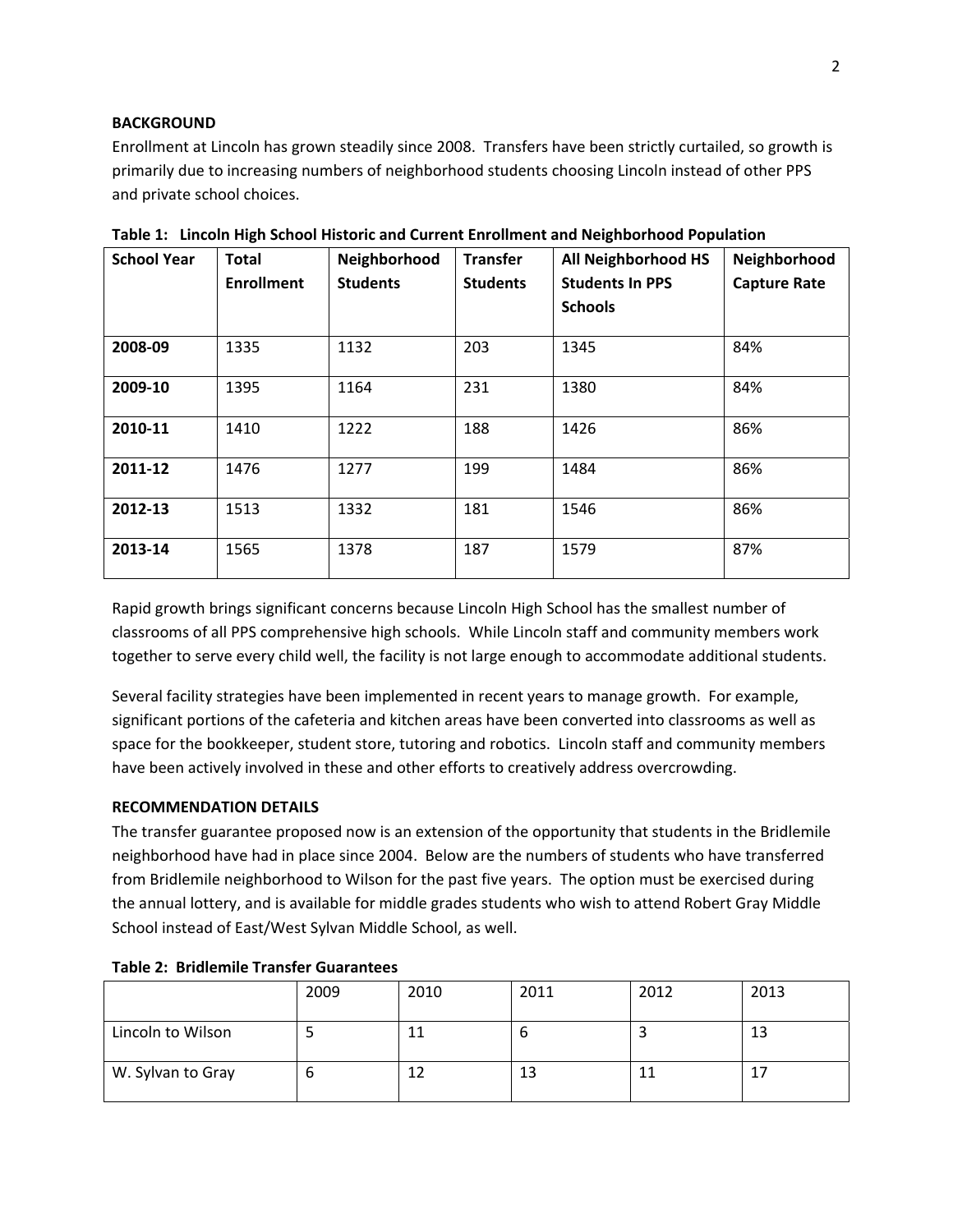Should this recommendation be approved, Lincoln neighborhood students will receive information about all transfer options, including the Wilson guarantee, through direct mail and school websites. Wilson staff will host additional meetings and shadow dates for interested students.

The transfer option will be available during the lottery application period. Staff will report results in the spring and, if the number of requests is low, propose other methods to manage overenrollment at Lincoln. Possibilities could include:

- Extending the Wilson guarantee option through the end of the school year
- Assigning new students who move in to the Lincoln neighborhood to other high schools with available space
- Assigning some portion of students who have transferred into Lincoln or who have moved out of the Lincoln neighborhood to their neighborhood school (may not apply to seniors, or students in special education or Spanish Immersion programs).

Long-term enrollment planning for all schools will be undertaken through the district-wide boundary review process. PPS is partnering with the PSU Center for Public Service on the effort, which is in its initial assessment stage. Work will continue through fall 2014, and results are expected to take effect beginning in 2015. Long‐term enrollment change options include boundary change, and program moves.

In the longer-term, change could come through a complete facility modernization that would increase Lincoln's size to that of other comprehensive high schools. This modernization may be an option in future bond measures that will require voter-approval. Timing for that eventuality is not known at this time. Best effort given discussions that occurred around the 2012 bond would be a second bond measure moving forward in November 2016. If Lincoln were included in that bond and it was approved by voters, construction still remains at least five years away.

We look forward to your feedback on this recommendation.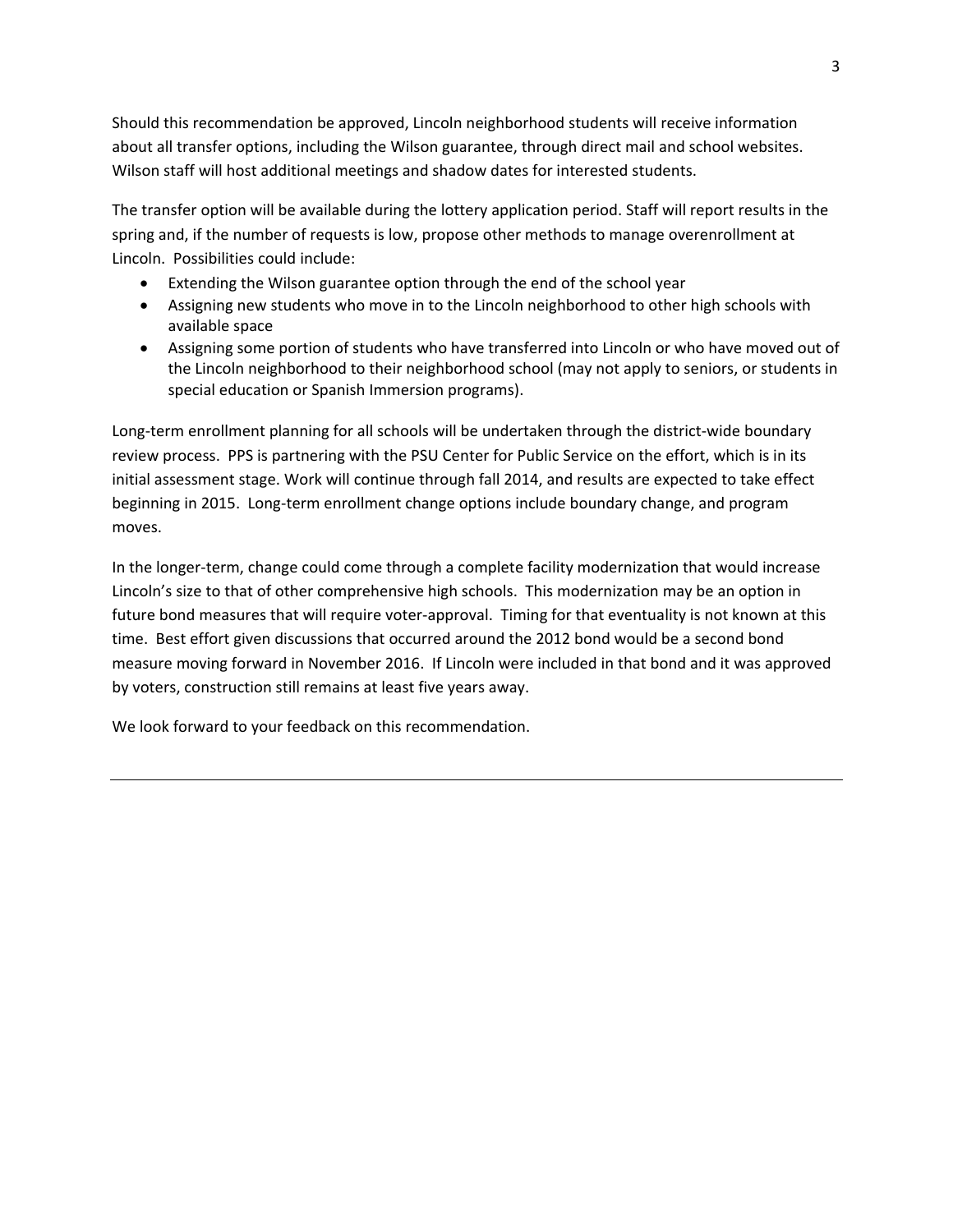|                                                                                                                                      | Lottery applicants and approvals--9th grade Benson*<br>Total                                                                         |                 |       |             |              |                |           |                |                        |     |
|--------------------------------------------------------------------------------------------------------------------------------------|--------------------------------------------------------------------------------------------------------------------------------------|-----------------|-------|-------------|--------------|----------------|-----------|----------------|------------------------|-----|
| 2012 Actual                                                                                                                          | <b>Cleveland</b>                                                                                                                     | Franklin        | Grant | Jefferson** | Lincoln      | <b>Madison</b> | Roosevelt | <b>Wilson</b>  | Other (MLC, YWLA, etc) |     |
| applicants                                                                                                                           | 22                                                                                                                                   | 54              | 42    | 51          |              | 96             | 91        | 9              | 11                     |     |
| approvals                                                                                                                            | 13                                                                                                                                   | 38              | 27    | 34          |              | 68             | 65        | 7              | 5                      | 260 |
| % approved                                                                                                                           | 59%                                                                                                                                  | 70%             | 64%   | 67%         | 75%          | 71%            | 71%       | 78%            | 45%                    |     |
|                                                                                                                                      | 2012 lottery WITH regional balance factor in place. No high school neighborhood would have more than 47 students approved to Benson. |                 |       |             |              |                |           |                |                        |     |
|                                                                                                                                      | Cleveland                                                                                                                            | <b>Franklin</b> | Grant | Jefferson** | Lincoln      | <b>Madison</b> | Roosevelt | Wilson         | Other (MLC, YWLA, etc) |     |
| applicants                                                                                                                           | 22                                                                                                                                   | 54              | 42    | 51          |              | 96             | 91        | 9              | 11                     |     |
| approvals                                                                                                                            | 22                                                                                                                                   | 47              | 42    | 31          | 4            | 47             | 47        | 9              | 11                     | 260 |
| % approved                                                                                                                           | 100%                                                                                                                                 | 87%             | 100%  | 61%         | 100%         | 49%            | 52%       | 100%           | 100%                   |     |
| <b>Difference</b>                                                                                                                    | 9                                                                                                                                    | 9               | 15    | $-3$        | $\mathbf{1}$ | $-21$          | $-18$     | $\overline{2}$ | 6                      |     |
| from 2012 actual                                                                                                                     |                                                                                                                                      |                 |       |             |              |                |           |                |                        |     |
| 2013 Actual                                                                                                                          | Cleveland                                                                                                                            | <b>Franklin</b> | Grant | Jefferson** | Lincoln      | <b>Madison</b> | Roosevelt | Wilson         | Other (MLC, Trillium)  |     |
| applicants                                                                                                                           | 45                                                                                                                                   | 63              | 41    | 51          | 3            | 106            | 80        | 5              |                        |     |
| approvals                                                                                                                            | 31                                                                                                                                   | 38              | 26    | 30          |              | 65             | 52        | Δ              |                        | 250 |
| % approved                                                                                                                           | 69%                                                                                                                                  | 60%             | 63%   | 59%         | 67%          | 61%            | 65%       | 80%            | 50%                    |     |
| 2013 lottery WITH regional balance factor in place. No high school neighborhood would have more than 41 students approved to Benson. |                                                                                                                                      |                 |       |             |              |                |           |                |                        |     |
|                                                                                                                                      | <b>Cleveland</b>                                                                                                                     | <b>Franklin</b> | Grant | Jefferson** | Lincoln      | <b>Madison</b> | Roosevelt | Wilson         | Other (MLC, etc)       |     |
| applicants                                                                                                                           | 45                                                                                                                                   | 63              | 41    | 51          |              | 106            | 80        | 5              |                        |     |
| approvals                                                                                                                            | 41                                                                                                                                   | 41              | 41    | 33          | 3            | 41             | 41        | 5              | Δ                      | 250 |
| % approved                                                                                                                           | 91%                                                                                                                                  | 65%             | 100%  | 65%         | 100%         | 39%            | 51%       | 100%           | 100%                   |     |
| <b>Difference</b>                                                                                                                    | 10                                                                                                                                   | 3               | 15    | 3           | $\mathbf{1}$ | $-24$          | $-11$     | $\mathbf{1}$   | $\overline{2}$         |     |
| from 2013 actual                                                                                                                     |                                                                                                                                      |                 |       |             |              |                |           |                |                        |     |
| 2013 lottery results with 275 slots and regional balance factor in place.                                                            |                                                                                                                                      |                 |       |             |              |                |           |                |                        |     |
| No high school neighorhood would have more than 47 students approved to Benson.                                                      |                                                                                                                                      |                 |       |             |              |                |           |                |                        |     |
|                                                                                                                                      | Cleveland                                                                                                                            | <b>Franklin</b> | Grant | Jefferson** | Lincoln      | <b>Madison</b> | Roosevelt | Wilson         | Other (MLC, etc)       |     |
| applicants                                                                                                                           | 45                                                                                                                                   | 63              | 41    | 51          |              | 106            | 80        | 5              |                        |     |
| approvals                                                                                                                            | 45                                                                                                                                   | 47              | 41    | 36          |              | 47             | 47        | 5              |                        | 275 |
| % approved                                                                                                                           | 100%                                                                                                                                 | 75%             | 100%  | 71%         | 100%         | 44%            | 59%       | 100%           | 100%                   |     |
| Diff from '13                                                                                                                        | 14                                                                                                                                   | 9               | 15    | 6           | 1            | $-18$          | $-5$      | 1              | 2                      |     |

\* First choice applicants meeting criteria

\*\* Jefferson includes all students who forecast to Jefferson through the dual assignment process. Jefferson neighborhood students who forecast to their regional comprehensive school are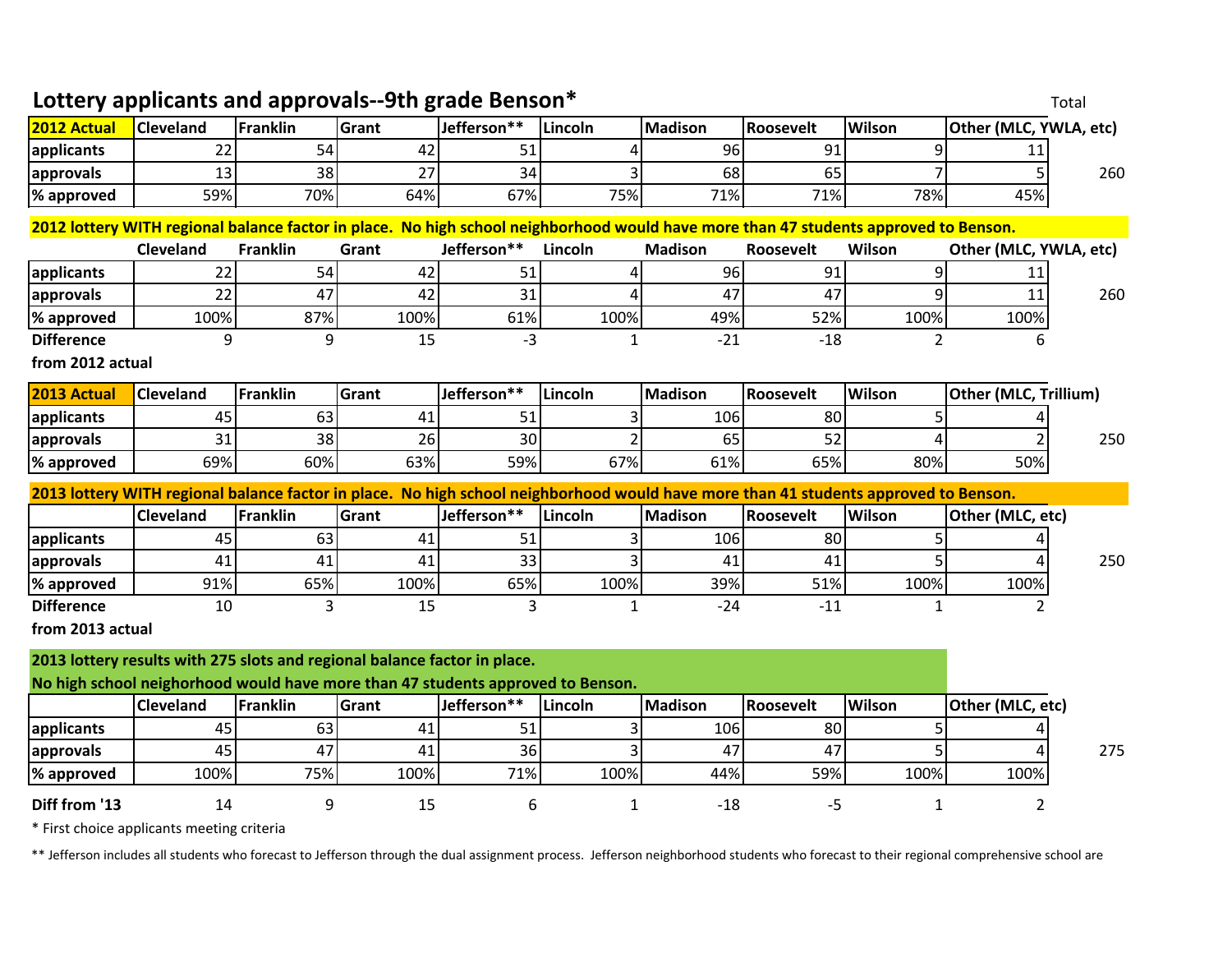included in the counts for that school

g g p g g p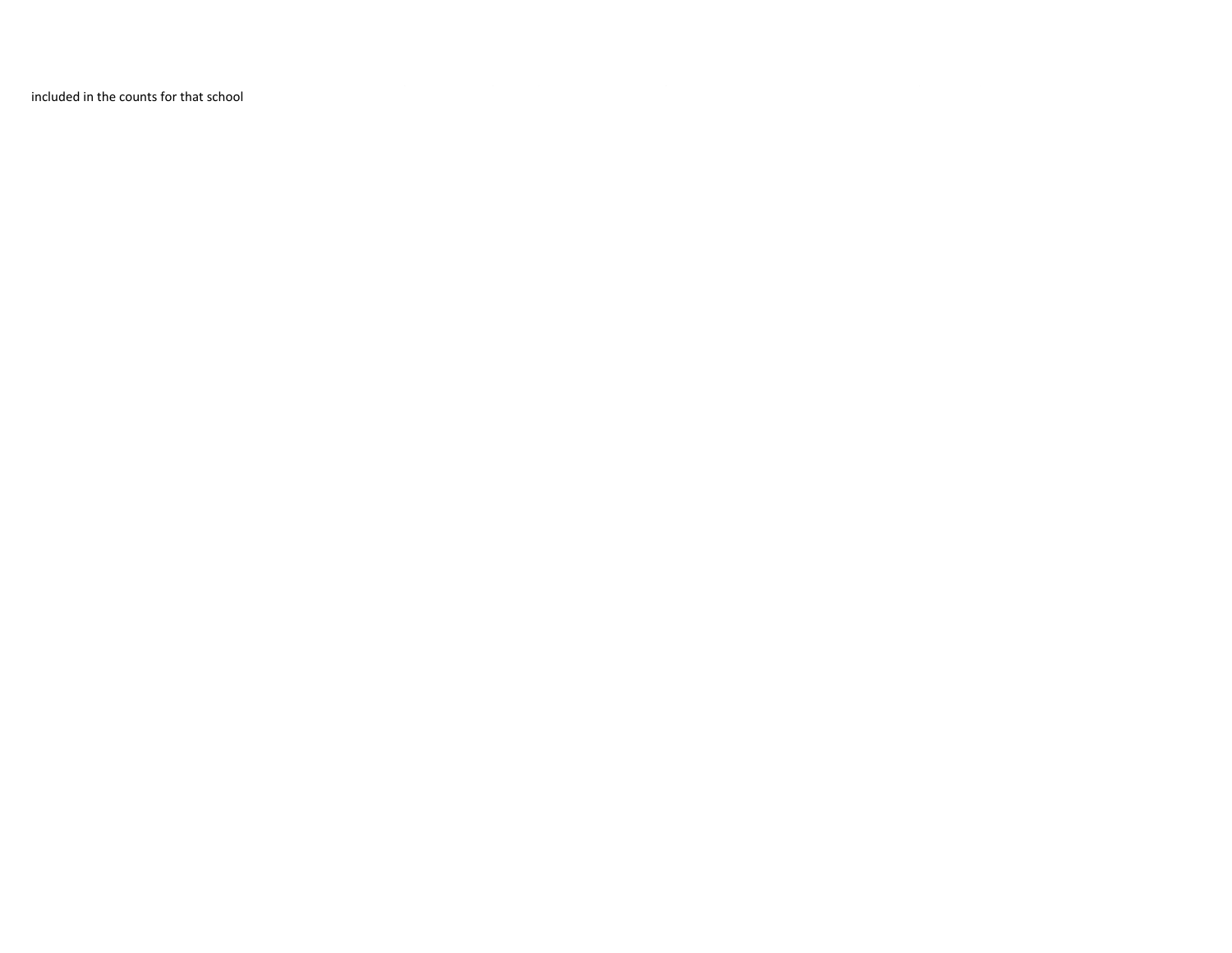#### Enrollment Data Analysis October 2013 **DRAFT FOR DISCUSSION**

| Class-<br>Grade<br>2012<br><b>Utilization</b><br>Cluster<br>School<br>Structure<br>2013<br>Change rooms<br>Teachers<br>22.1<br>$K-5$<br>529<br>505<br>24<br>23<br>96%<br>Cleveland<br>Abernethy<br>Ainsworth<br>$K-5$<br>569<br>569<br>25.1<br>97%<br>Lincoln<br>$\bf{0}$<br>26<br>$K-5$<br>769<br>31<br>33.6<br>108%<br>Alameda<br>769<br>$\bf{0}$<br>Grant<br>12<br>$K-8$<br>475<br>463<br>29<br>25.3<br>87%<br>Franklin<br>Arleta<br>$K-8$<br>496<br>478<br>18<br>22<br>25.8<br>Roosevelt<br>Astor<br>117%<br>Franklin<br>$K-5$<br>439<br>$-1$<br>23<br>21.5<br>93%<br>Atkinson<br>440<br>90%<br>Jefferson<br>$K-8$<br>616<br>594<br>22<br>34<br>30.5<br>Beach<br>$6 - 8$<br>583<br>585<br>$-2$<br>36<br>26.8<br>74%<br>Grant<br>Beaumont<br>$K-8$<br>83<br>731<br>34<br>35.4<br>104%<br><b>Beverly Cleary</b><br>814<br>Grant<br>Boise-Eliot/Humboldt*<br>$K-8$<br>485<br>535<br>$-50$<br>35<br>31.0<br>89%<br>Jefferson<br>Franklin<br>$K-8$<br>23<br>22.3<br>97%<br><b>Bridger</b><br>408<br>406<br>$\overline{c}$<br><b>Bridlemile</b><br>Lincoln<br>$K-5$<br>449<br>457<br>-8<br>25<br>20.3<br>81%<br>$K-5$<br>450<br>$-10$<br>29<br>23.1<br>80%<br>Cleveland<br><b>Buckman</b><br>460<br>$\overline{3}$<br>$K-5$<br>406<br>403<br>19<br>18.3<br>96%<br>Wilson<br>Capitol Hill<br>9<br>César Chávez<br>$K-8$<br>97%<br>483<br>27<br>26.3<br>Roosevelt<br>474<br>$K-8$<br>51<br>Jefferson<br>641<br>459<br>182<br>34.3<br>67%<br>Ch Joseph/Ockley Green<br>$K-5$<br>639<br>27<br>Lincoln<br>592<br>47<br>27.5<br>102%<br>Chapman<br>Madison<br>Creative Science**<br>$K-8$<br>425<br>388<br>37<br>22.1<br>96%<br>23<br>$K-8$<br>349<br>3<br>18<br>15.5<br>86%<br>Franklin<br>Creston<br>346<br>$-3$<br>$6 - 8$<br>32<br>66%<br>Grant<br>da Vinci Arts<br>467<br>470<br>21.0<br>12<br>$K-5$<br>435<br>423<br>25<br>19.6<br>79%<br>Cleveland<br>Duniway<br>23<br>Faubion*<br>$K-8$<br>467<br>434<br>33<br>22.9<br><b>Jefferson</b><br>100%<br>$K-5$<br>501<br>21<br>98%<br>Lincoln<br><b>Forest Park</b><br>488<br>$-13$<br>20.6<br>$6 - 8$<br>373<br>$-13$<br>27<br>22.6<br>84%<br>386<br>Roosevelt<br>George<br>Franklin<br>Glencoe<br>$K-5$<br>501<br>472<br>29<br>25<br>20.3<br>81%<br>$6 - 8$<br>464<br>19.1<br>68%<br>Wilson<br>423<br>41<br>28<br>Gray<br>5<br>$K-5$<br>371<br>27<br>21.3<br>79%<br>Cleveland<br>Grout<br>376<br>$-15$<br>$K-8$<br>38<br>41.3<br>Madison<br>Harrison Park<br>743<br>758<br>109%<br>Wilson<br>$K-8$<br>416<br>$\overline{c}$<br>22<br>79%<br>Hayhurst<br>414<br>17.3<br>39<br>34<br>576<br>537<br>27.3<br>80%<br>Cleveland<br>Hosford<br>$6 - 8$<br>$K-8$<br>18<br>23.3<br>461<br>29<br>80%<br>Grant<br>Irvington<br>479<br>$-3$<br>$6 - 8$<br>24.3<br>64%<br>Wilson<br>Jackson<br>531<br>534<br>38<br>James John**<br>$K-5$<br>26<br>25.3<br>97%<br>460<br>440<br>20<br>Roosevelt<br>Kelly**<br>$-5$<br>Franklin<br>$K-5$<br>622<br>627<br>27<br>31.3<br>116%<br>$K-8$<br>309<br>17<br>20.2<br>59%<br>Jefferson<br>292<br>34<br>King*<br>$6 - 8$<br>38<br>25.5<br>67%<br>Franklin<br>508<br>486<br>22<br>Lane<br>9<br>$K-8$<br>Laurelhurst<br>670<br>28<br>28.9<br>103%<br>Grant<br>661<br>$-3$<br>$K-8$<br>494<br>497<br>25.6<br>Madison<br>25<br>102%<br>Lee<br>$K-8$<br>575<br>28<br>33<br>32.9<br>Franklin<br>603<br>100%<br>Lent<br>102%<br>Cleveland<br>$K-5$<br>414<br>400<br>14<br>19<br>19.4<br>Lewis<br>$K-5$<br>568<br>583<br>$-15$<br>23<br>25.8<br>112%<br>Cleveland<br>Llewellyn<br>5<br>$K-5$<br>332<br>91%<br>Wilson<br>327<br>16<br>14.6<br>Maplewood<br>9<br>20.9<br>Markham<br>$K-5$<br>392<br>24<br>Wilson<br>383<br>87%<br>Marysville<br>$K-8$<br>415<br>352<br>63<br>26<br>Franklin<br>19.0<br>73%<br>$6 - 8$<br>32<br>Franklin<br>Mt.Tabor<br>630<br>606<br>24<br>25.8<br>81%<br>9<br>$K-8$<br>376<br>23.8<br>85%<br>Roosevelt<br>Peninsula<br>367<br>28<br>$K-5$<br>25<br>31<br>89%<br>Franklin<br>Richmond*<br>637<br>612<br>27.6<br>$K-5$<br>17<br>98%<br>Wilson<br>Rieke<br>387<br>388<br>$-1$<br>16.6<br>$K-5$<br>461<br>23.8<br>85%<br>Madison<br>449<br>12<br>28<br>Rigler<br>25<br>23.8<br>$-4$<br>95% | <b>School Information</b> |             |       | K-8 Enrollment |     |  | Utilization |  |  |
|-----------------------------------------------------------------------------------------------------------------------------------------------------------------------------------------------------------------------------------------------------------------------------------------------------------------------------------------------------------------------------------------------------------------------------------------------------------------------------------------------------------------------------------------------------------------------------------------------------------------------------------------------------------------------------------------------------------------------------------------------------------------------------------------------------------------------------------------------------------------------------------------------------------------------------------------------------------------------------------------------------------------------------------------------------------------------------------------------------------------------------------------------------------------------------------------------------------------------------------------------------------------------------------------------------------------------------------------------------------------------------------------------------------------------------------------------------------------------------------------------------------------------------------------------------------------------------------------------------------------------------------------------------------------------------------------------------------------------------------------------------------------------------------------------------------------------------------------------------------------------------------------------------------------------------------------------------------------------------------------------------------------------------------------------------------------------------------------------------------------------------------------------------------------------------------------------------------------------------------------------------------------------------------------------------------------------------------------------------------------------------------------------------------------------------------------------------------------------------------------------------------------------------------------------------------------------------------------------------------------------------------------------------------------------------------------------------------------------------------------------------------------------------------------------------------------------------------------------------------------------------------------------------------------------------------------------------------------------------------------------------------------------------------------------------------------------------------------------------------------------------------------------------------------------------------------------------------------------------------------------------------------------------------------------------------------------------------------------------------------------------------------------------------------------------------------------------------------------------------------------------------------------------------------------------------------------------------------------------------------------------------------------------------------------------------------------------------------------------------------------------------------------------------------------------------------------------------------------------------------------------------------------------------------------------------------------------------------------------------------------------------------------------------------------------------------------------------|---------------------------|-------------|-------|----------------|-----|--|-------------|--|--|
|                                                                                                                                                                                                                                                                                                                                                                                                                                                                                                                                                                                                                                                                                                                                                                                                                                                                                                                                                                                                                                                                                                                                                                                                                                                                                                                                                                                                                                                                                                                                                                                                                                                                                                                                                                                                                                                                                                                                                                                                                                                                                                                                                                                                                                                                                                                                                                                                                                                                                                                                                                                                                                                                                                                                                                                                                                                                                                                                                                                                                                                                                                                                                                                                                                                                                                                                                                                                                                                                                                                                                                                                                                                                                                                                                                                                                                                                                                                                                                                                                                                                                   |                           |             |       |                |     |  |             |  |  |
|                                                                                                                                                                                                                                                                                                                                                                                                                                                                                                                                                                                                                                                                                                                                                                                                                                                                                                                                                                                                                                                                                                                                                                                                                                                                                                                                                                                                                                                                                                                                                                                                                                                                                                                                                                                                                                                                                                                                                                                                                                                                                                                                                                                                                                                                                                                                                                                                                                                                                                                                                                                                                                                                                                                                                                                                                                                                                                                                                                                                                                                                                                                                                                                                                                                                                                                                                                                                                                                                                                                                                                                                                                                                                                                                                                                                                                                                                                                                                                                                                                                                                   |                           |             |       |                |     |  |             |  |  |
|                                                                                                                                                                                                                                                                                                                                                                                                                                                                                                                                                                                                                                                                                                                                                                                                                                                                                                                                                                                                                                                                                                                                                                                                                                                                                                                                                                                                                                                                                                                                                                                                                                                                                                                                                                                                                                                                                                                                                                                                                                                                                                                                                                                                                                                                                                                                                                                                                                                                                                                                                                                                                                                                                                                                                                                                                                                                                                                                                                                                                                                                                                                                                                                                                                                                                                                                                                                                                                                                                                                                                                                                                                                                                                                                                                                                                                                                                                                                                                                                                                                                                   |                           |             |       |                |     |  |             |  |  |
|                                                                                                                                                                                                                                                                                                                                                                                                                                                                                                                                                                                                                                                                                                                                                                                                                                                                                                                                                                                                                                                                                                                                                                                                                                                                                                                                                                                                                                                                                                                                                                                                                                                                                                                                                                                                                                                                                                                                                                                                                                                                                                                                                                                                                                                                                                                                                                                                                                                                                                                                                                                                                                                                                                                                                                                                                                                                                                                                                                                                                                                                                                                                                                                                                                                                                                                                                                                                                                                                                                                                                                                                                                                                                                                                                                                                                                                                                                                                                                                                                                                                                   |                           |             |       |                |     |  |             |  |  |
|                                                                                                                                                                                                                                                                                                                                                                                                                                                                                                                                                                                                                                                                                                                                                                                                                                                                                                                                                                                                                                                                                                                                                                                                                                                                                                                                                                                                                                                                                                                                                                                                                                                                                                                                                                                                                                                                                                                                                                                                                                                                                                                                                                                                                                                                                                                                                                                                                                                                                                                                                                                                                                                                                                                                                                                                                                                                                                                                                                                                                                                                                                                                                                                                                                                                                                                                                                                                                                                                                                                                                                                                                                                                                                                                                                                                                                                                                                                                                                                                                                                                                   |                           |             |       |                |     |  |             |  |  |
|                                                                                                                                                                                                                                                                                                                                                                                                                                                                                                                                                                                                                                                                                                                                                                                                                                                                                                                                                                                                                                                                                                                                                                                                                                                                                                                                                                                                                                                                                                                                                                                                                                                                                                                                                                                                                                                                                                                                                                                                                                                                                                                                                                                                                                                                                                                                                                                                                                                                                                                                                                                                                                                                                                                                                                                                                                                                                                                                                                                                                                                                                                                                                                                                                                                                                                                                                                                                                                                                                                                                                                                                                                                                                                                                                                                                                                                                                                                                                                                                                                                                                   |                           |             |       |                |     |  |             |  |  |
|                                                                                                                                                                                                                                                                                                                                                                                                                                                                                                                                                                                                                                                                                                                                                                                                                                                                                                                                                                                                                                                                                                                                                                                                                                                                                                                                                                                                                                                                                                                                                                                                                                                                                                                                                                                                                                                                                                                                                                                                                                                                                                                                                                                                                                                                                                                                                                                                                                                                                                                                                                                                                                                                                                                                                                                                                                                                                                                                                                                                                                                                                                                                                                                                                                                                                                                                                                                                                                                                                                                                                                                                                                                                                                                                                                                                                                                                                                                                                                                                                                                                                   |                           |             |       |                |     |  |             |  |  |
|                                                                                                                                                                                                                                                                                                                                                                                                                                                                                                                                                                                                                                                                                                                                                                                                                                                                                                                                                                                                                                                                                                                                                                                                                                                                                                                                                                                                                                                                                                                                                                                                                                                                                                                                                                                                                                                                                                                                                                                                                                                                                                                                                                                                                                                                                                                                                                                                                                                                                                                                                                                                                                                                                                                                                                                                                                                                                                                                                                                                                                                                                                                                                                                                                                                                                                                                                                                                                                                                                                                                                                                                                                                                                                                                                                                                                                                                                                                                                                                                                                                                                   |                           |             |       |                |     |  |             |  |  |
|                                                                                                                                                                                                                                                                                                                                                                                                                                                                                                                                                                                                                                                                                                                                                                                                                                                                                                                                                                                                                                                                                                                                                                                                                                                                                                                                                                                                                                                                                                                                                                                                                                                                                                                                                                                                                                                                                                                                                                                                                                                                                                                                                                                                                                                                                                                                                                                                                                                                                                                                                                                                                                                                                                                                                                                                                                                                                                                                                                                                                                                                                                                                                                                                                                                                                                                                                                                                                                                                                                                                                                                                                                                                                                                                                                                                                                                                                                                                                                                                                                                                                   |                           |             |       |                |     |  |             |  |  |
|                                                                                                                                                                                                                                                                                                                                                                                                                                                                                                                                                                                                                                                                                                                                                                                                                                                                                                                                                                                                                                                                                                                                                                                                                                                                                                                                                                                                                                                                                                                                                                                                                                                                                                                                                                                                                                                                                                                                                                                                                                                                                                                                                                                                                                                                                                                                                                                                                                                                                                                                                                                                                                                                                                                                                                                                                                                                                                                                                                                                                                                                                                                                                                                                                                                                                                                                                                                                                                                                                                                                                                                                                                                                                                                                                                                                                                                                                                                                                                                                                                                                                   |                           |             |       |                |     |  |             |  |  |
|                                                                                                                                                                                                                                                                                                                                                                                                                                                                                                                                                                                                                                                                                                                                                                                                                                                                                                                                                                                                                                                                                                                                                                                                                                                                                                                                                                                                                                                                                                                                                                                                                                                                                                                                                                                                                                                                                                                                                                                                                                                                                                                                                                                                                                                                                                                                                                                                                                                                                                                                                                                                                                                                                                                                                                                                                                                                                                                                                                                                                                                                                                                                                                                                                                                                                                                                                                                                                                                                                                                                                                                                                                                                                                                                                                                                                                                                                                                                                                                                                                                                                   |                           |             |       |                |     |  |             |  |  |
|                                                                                                                                                                                                                                                                                                                                                                                                                                                                                                                                                                                                                                                                                                                                                                                                                                                                                                                                                                                                                                                                                                                                                                                                                                                                                                                                                                                                                                                                                                                                                                                                                                                                                                                                                                                                                                                                                                                                                                                                                                                                                                                                                                                                                                                                                                                                                                                                                                                                                                                                                                                                                                                                                                                                                                                                                                                                                                                                                                                                                                                                                                                                                                                                                                                                                                                                                                                                                                                                                                                                                                                                                                                                                                                                                                                                                                                                                                                                                                                                                                                                                   |                           |             |       |                |     |  |             |  |  |
|                                                                                                                                                                                                                                                                                                                                                                                                                                                                                                                                                                                                                                                                                                                                                                                                                                                                                                                                                                                                                                                                                                                                                                                                                                                                                                                                                                                                                                                                                                                                                                                                                                                                                                                                                                                                                                                                                                                                                                                                                                                                                                                                                                                                                                                                                                                                                                                                                                                                                                                                                                                                                                                                                                                                                                                                                                                                                                                                                                                                                                                                                                                                                                                                                                                                                                                                                                                                                                                                                                                                                                                                                                                                                                                                                                                                                                                                                                                                                                                                                                                                                   |                           |             |       |                |     |  |             |  |  |
|                                                                                                                                                                                                                                                                                                                                                                                                                                                                                                                                                                                                                                                                                                                                                                                                                                                                                                                                                                                                                                                                                                                                                                                                                                                                                                                                                                                                                                                                                                                                                                                                                                                                                                                                                                                                                                                                                                                                                                                                                                                                                                                                                                                                                                                                                                                                                                                                                                                                                                                                                                                                                                                                                                                                                                                                                                                                                                                                                                                                                                                                                                                                                                                                                                                                                                                                                                                                                                                                                                                                                                                                                                                                                                                                                                                                                                                                                                                                                                                                                                                                                   |                           |             |       |                |     |  |             |  |  |
|                                                                                                                                                                                                                                                                                                                                                                                                                                                                                                                                                                                                                                                                                                                                                                                                                                                                                                                                                                                                                                                                                                                                                                                                                                                                                                                                                                                                                                                                                                                                                                                                                                                                                                                                                                                                                                                                                                                                                                                                                                                                                                                                                                                                                                                                                                                                                                                                                                                                                                                                                                                                                                                                                                                                                                                                                                                                                                                                                                                                                                                                                                                                                                                                                                                                                                                                                                                                                                                                                                                                                                                                                                                                                                                                                                                                                                                                                                                                                                                                                                                                                   |                           |             |       |                |     |  |             |  |  |
|                                                                                                                                                                                                                                                                                                                                                                                                                                                                                                                                                                                                                                                                                                                                                                                                                                                                                                                                                                                                                                                                                                                                                                                                                                                                                                                                                                                                                                                                                                                                                                                                                                                                                                                                                                                                                                                                                                                                                                                                                                                                                                                                                                                                                                                                                                                                                                                                                                                                                                                                                                                                                                                                                                                                                                                                                                                                                                                                                                                                                                                                                                                                                                                                                                                                                                                                                                                                                                                                                                                                                                                                                                                                                                                                                                                                                                                                                                                                                                                                                                                                                   |                           |             |       |                |     |  |             |  |  |
|                                                                                                                                                                                                                                                                                                                                                                                                                                                                                                                                                                                                                                                                                                                                                                                                                                                                                                                                                                                                                                                                                                                                                                                                                                                                                                                                                                                                                                                                                                                                                                                                                                                                                                                                                                                                                                                                                                                                                                                                                                                                                                                                                                                                                                                                                                                                                                                                                                                                                                                                                                                                                                                                                                                                                                                                                                                                                                                                                                                                                                                                                                                                                                                                                                                                                                                                                                                                                                                                                                                                                                                                                                                                                                                                                                                                                                                                                                                                                                                                                                                                                   |                           |             |       |                |     |  |             |  |  |
|                                                                                                                                                                                                                                                                                                                                                                                                                                                                                                                                                                                                                                                                                                                                                                                                                                                                                                                                                                                                                                                                                                                                                                                                                                                                                                                                                                                                                                                                                                                                                                                                                                                                                                                                                                                                                                                                                                                                                                                                                                                                                                                                                                                                                                                                                                                                                                                                                                                                                                                                                                                                                                                                                                                                                                                                                                                                                                                                                                                                                                                                                                                                                                                                                                                                                                                                                                                                                                                                                                                                                                                                                                                                                                                                                                                                                                                                                                                                                                                                                                                                                   |                           |             |       |                |     |  |             |  |  |
|                                                                                                                                                                                                                                                                                                                                                                                                                                                                                                                                                                                                                                                                                                                                                                                                                                                                                                                                                                                                                                                                                                                                                                                                                                                                                                                                                                                                                                                                                                                                                                                                                                                                                                                                                                                                                                                                                                                                                                                                                                                                                                                                                                                                                                                                                                                                                                                                                                                                                                                                                                                                                                                                                                                                                                                                                                                                                                                                                                                                                                                                                                                                                                                                                                                                                                                                                                                                                                                                                                                                                                                                                                                                                                                                                                                                                                                                                                                                                                                                                                                                                   |                           |             |       |                |     |  |             |  |  |
|                                                                                                                                                                                                                                                                                                                                                                                                                                                                                                                                                                                                                                                                                                                                                                                                                                                                                                                                                                                                                                                                                                                                                                                                                                                                                                                                                                                                                                                                                                                                                                                                                                                                                                                                                                                                                                                                                                                                                                                                                                                                                                                                                                                                                                                                                                                                                                                                                                                                                                                                                                                                                                                                                                                                                                                                                                                                                                                                                                                                                                                                                                                                                                                                                                                                                                                                                                                                                                                                                                                                                                                                                                                                                                                                                                                                                                                                                                                                                                                                                                                                                   |                           |             |       |                |     |  |             |  |  |
|                                                                                                                                                                                                                                                                                                                                                                                                                                                                                                                                                                                                                                                                                                                                                                                                                                                                                                                                                                                                                                                                                                                                                                                                                                                                                                                                                                                                                                                                                                                                                                                                                                                                                                                                                                                                                                                                                                                                                                                                                                                                                                                                                                                                                                                                                                                                                                                                                                                                                                                                                                                                                                                                                                                                                                                                                                                                                                                                                                                                                                                                                                                                                                                                                                                                                                                                                                                                                                                                                                                                                                                                                                                                                                                                                                                                                                                                                                                                                                                                                                                                                   |                           |             |       |                |     |  |             |  |  |
|                                                                                                                                                                                                                                                                                                                                                                                                                                                                                                                                                                                                                                                                                                                                                                                                                                                                                                                                                                                                                                                                                                                                                                                                                                                                                                                                                                                                                                                                                                                                                                                                                                                                                                                                                                                                                                                                                                                                                                                                                                                                                                                                                                                                                                                                                                                                                                                                                                                                                                                                                                                                                                                                                                                                                                                                                                                                                                                                                                                                                                                                                                                                                                                                                                                                                                                                                                                                                                                                                                                                                                                                                                                                                                                                                                                                                                                                                                                                                                                                                                                                                   |                           |             |       |                |     |  |             |  |  |
|                                                                                                                                                                                                                                                                                                                                                                                                                                                                                                                                                                                                                                                                                                                                                                                                                                                                                                                                                                                                                                                                                                                                                                                                                                                                                                                                                                                                                                                                                                                                                                                                                                                                                                                                                                                                                                                                                                                                                                                                                                                                                                                                                                                                                                                                                                                                                                                                                                                                                                                                                                                                                                                                                                                                                                                                                                                                                                                                                                                                                                                                                                                                                                                                                                                                                                                                                                                                                                                                                                                                                                                                                                                                                                                                                                                                                                                                                                                                                                                                                                                                                   |                           |             |       |                |     |  |             |  |  |
|                                                                                                                                                                                                                                                                                                                                                                                                                                                                                                                                                                                                                                                                                                                                                                                                                                                                                                                                                                                                                                                                                                                                                                                                                                                                                                                                                                                                                                                                                                                                                                                                                                                                                                                                                                                                                                                                                                                                                                                                                                                                                                                                                                                                                                                                                                                                                                                                                                                                                                                                                                                                                                                                                                                                                                                                                                                                                                                                                                                                                                                                                                                                                                                                                                                                                                                                                                                                                                                                                                                                                                                                                                                                                                                                                                                                                                                                                                                                                                                                                                                                                   |                           |             |       |                |     |  |             |  |  |
|                                                                                                                                                                                                                                                                                                                                                                                                                                                                                                                                                                                                                                                                                                                                                                                                                                                                                                                                                                                                                                                                                                                                                                                                                                                                                                                                                                                                                                                                                                                                                                                                                                                                                                                                                                                                                                                                                                                                                                                                                                                                                                                                                                                                                                                                                                                                                                                                                                                                                                                                                                                                                                                                                                                                                                                                                                                                                                                                                                                                                                                                                                                                                                                                                                                                                                                                                                                                                                                                                                                                                                                                                                                                                                                                                                                                                                                                                                                                                                                                                                                                                   |                           |             |       |                |     |  |             |  |  |
|                                                                                                                                                                                                                                                                                                                                                                                                                                                                                                                                                                                                                                                                                                                                                                                                                                                                                                                                                                                                                                                                                                                                                                                                                                                                                                                                                                                                                                                                                                                                                                                                                                                                                                                                                                                                                                                                                                                                                                                                                                                                                                                                                                                                                                                                                                                                                                                                                                                                                                                                                                                                                                                                                                                                                                                                                                                                                                                                                                                                                                                                                                                                                                                                                                                                                                                                                                                                                                                                                                                                                                                                                                                                                                                                                                                                                                                                                                                                                                                                                                                                                   |                           |             |       |                |     |  |             |  |  |
|                                                                                                                                                                                                                                                                                                                                                                                                                                                                                                                                                                                                                                                                                                                                                                                                                                                                                                                                                                                                                                                                                                                                                                                                                                                                                                                                                                                                                                                                                                                                                                                                                                                                                                                                                                                                                                                                                                                                                                                                                                                                                                                                                                                                                                                                                                                                                                                                                                                                                                                                                                                                                                                                                                                                                                                                                                                                                                                                                                                                                                                                                                                                                                                                                                                                                                                                                                                                                                                                                                                                                                                                                                                                                                                                                                                                                                                                                                                                                                                                                                                                                   |                           |             |       |                |     |  |             |  |  |
|                                                                                                                                                                                                                                                                                                                                                                                                                                                                                                                                                                                                                                                                                                                                                                                                                                                                                                                                                                                                                                                                                                                                                                                                                                                                                                                                                                                                                                                                                                                                                                                                                                                                                                                                                                                                                                                                                                                                                                                                                                                                                                                                                                                                                                                                                                                                                                                                                                                                                                                                                                                                                                                                                                                                                                                                                                                                                                                                                                                                                                                                                                                                                                                                                                                                                                                                                                                                                                                                                                                                                                                                                                                                                                                                                                                                                                                                                                                                                                                                                                                                                   |                           |             |       |                |     |  |             |  |  |
|                                                                                                                                                                                                                                                                                                                                                                                                                                                                                                                                                                                                                                                                                                                                                                                                                                                                                                                                                                                                                                                                                                                                                                                                                                                                                                                                                                                                                                                                                                                                                                                                                                                                                                                                                                                                                                                                                                                                                                                                                                                                                                                                                                                                                                                                                                                                                                                                                                                                                                                                                                                                                                                                                                                                                                                                                                                                                                                                                                                                                                                                                                                                                                                                                                                                                                                                                                                                                                                                                                                                                                                                                                                                                                                                                                                                                                                                                                                                                                                                                                                                                   |                           |             |       |                |     |  |             |  |  |
|                                                                                                                                                                                                                                                                                                                                                                                                                                                                                                                                                                                                                                                                                                                                                                                                                                                                                                                                                                                                                                                                                                                                                                                                                                                                                                                                                                                                                                                                                                                                                                                                                                                                                                                                                                                                                                                                                                                                                                                                                                                                                                                                                                                                                                                                                                                                                                                                                                                                                                                                                                                                                                                                                                                                                                                                                                                                                                                                                                                                                                                                                                                                                                                                                                                                                                                                                                                                                                                                                                                                                                                                                                                                                                                                                                                                                                                                                                                                                                                                                                                                                   |                           |             |       |                |     |  |             |  |  |
|                                                                                                                                                                                                                                                                                                                                                                                                                                                                                                                                                                                                                                                                                                                                                                                                                                                                                                                                                                                                                                                                                                                                                                                                                                                                                                                                                                                                                                                                                                                                                                                                                                                                                                                                                                                                                                                                                                                                                                                                                                                                                                                                                                                                                                                                                                                                                                                                                                                                                                                                                                                                                                                                                                                                                                                                                                                                                                                                                                                                                                                                                                                                                                                                                                                                                                                                                                                                                                                                                                                                                                                                                                                                                                                                                                                                                                                                                                                                                                                                                                                                                   |                           |             |       |                |     |  |             |  |  |
|                                                                                                                                                                                                                                                                                                                                                                                                                                                                                                                                                                                                                                                                                                                                                                                                                                                                                                                                                                                                                                                                                                                                                                                                                                                                                                                                                                                                                                                                                                                                                                                                                                                                                                                                                                                                                                                                                                                                                                                                                                                                                                                                                                                                                                                                                                                                                                                                                                                                                                                                                                                                                                                                                                                                                                                                                                                                                                                                                                                                                                                                                                                                                                                                                                                                                                                                                                                                                                                                                                                                                                                                                                                                                                                                                                                                                                                                                                                                                                                                                                                                                   |                           |             |       |                |     |  |             |  |  |
|                                                                                                                                                                                                                                                                                                                                                                                                                                                                                                                                                                                                                                                                                                                                                                                                                                                                                                                                                                                                                                                                                                                                                                                                                                                                                                                                                                                                                                                                                                                                                                                                                                                                                                                                                                                                                                                                                                                                                                                                                                                                                                                                                                                                                                                                                                                                                                                                                                                                                                                                                                                                                                                                                                                                                                                                                                                                                                                                                                                                                                                                                                                                                                                                                                                                                                                                                                                                                                                                                                                                                                                                                                                                                                                                                                                                                                                                                                                                                                                                                                                                                   |                           |             |       |                |     |  |             |  |  |
|                                                                                                                                                                                                                                                                                                                                                                                                                                                                                                                                                                                                                                                                                                                                                                                                                                                                                                                                                                                                                                                                                                                                                                                                                                                                                                                                                                                                                                                                                                                                                                                                                                                                                                                                                                                                                                                                                                                                                                                                                                                                                                                                                                                                                                                                                                                                                                                                                                                                                                                                                                                                                                                                                                                                                                                                                                                                                                                                                                                                                                                                                                                                                                                                                                                                                                                                                                                                                                                                                                                                                                                                                                                                                                                                                                                                                                                                                                                                                                                                                                                                                   |                           |             |       |                |     |  |             |  |  |
|                                                                                                                                                                                                                                                                                                                                                                                                                                                                                                                                                                                                                                                                                                                                                                                                                                                                                                                                                                                                                                                                                                                                                                                                                                                                                                                                                                                                                                                                                                                                                                                                                                                                                                                                                                                                                                                                                                                                                                                                                                                                                                                                                                                                                                                                                                                                                                                                                                                                                                                                                                                                                                                                                                                                                                                                                                                                                                                                                                                                                                                                                                                                                                                                                                                                                                                                                                                                                                                                                                                                                                                                                                                                                                                                                                                                                                                                                                                                                                                                                                                                                   |                           |             |       |                |     |  |             |  |  |
|                                                                                                                                                                                                                                                                                                                                                                                                                                                                                                                                                                                                                                                                                                                                                                                                                                                                                                                                                                                                                                                                                                                                                                                                                                                                                                                                                                                                                                                                                                                                                                                                                                                                                                                                                                                                                                                                                                                                                                                                                                                                                                                                                                                                                                                                                                                                                                                                                                                                                                                                                                                                                                                                                                                                                                                                                                                                                                                                                                                                                                                                                                                                                                                                                                                                                                                                                                                                                                                                                                                                                                                                                                                                                                                                                                                                                                                                                                                                                                                                                                                                                   |                           |             |       |                |     |  |             |  |  |
|                                                                                                                                                                                                                                                                                                                                                                                                                                                                                                                                                                                                                                                                                                                                                                                                                                                                                                                                                                                                                                                                                                                                                                                                                                                                                                                                                                                                                                                                                                                                                                                                                                                                                                                                                                                                                                                                                                                                                                                                                                                                                                                                                                                                                                                                                                                                                                                                                                                                                                                                                                                                                                                                                                                                                                                                                                                                                                                                                                                                                                                                                                                                                                                                                                                                                                                                                                                                                                                                                                                                                                                                                                                                                                                                                                                                                                                                                                                                                                                                                                                                                   |                           |             |       |                |     |  |             |  |  |
|                                                                                                                                                                                                                                                                                                                                                                                                                                                                                                                                                                                                                                                                                                                                                                                                                                                                                                                                                                                                                                                                                                                                                                                                                                                                                                                                                                                                                                                                                                                                                                                                                                                                                                                                                                                                                                                                                                                                                                                                                                                                                                                                                                                                                                                                                                                                                                                                                                                                                                                                                                                                                                                                                                                                                                                                                                                                                                                                                                                                                                                                                                                                                                                                                                                                                                                                                                                                                                                                                                                                                                                                                                                                                                                                                                                                                                                                                                                                                                                                                                                                                   |                           |             |       |                |     |  |             |  |  |
|                                                                                                                                                                                                                                                                                                                                                                                                                                                                                                                                                                                                                                                                                                                                                                                                                                                                                                                                                                                                                                                                                                                                                                                                                                                                                                                                                                                                                                                                                                                                                                                                                                                                                                                                                                                                                                                                                                                                                                                                                                                                                                                                                                                                                                                                                                                                                                                                                                                                                                                                                                                                                                                                                                                                                                                                                                                                                                                                                                                                                                                                                                                                                                                                                                                                                                                                                                                                                                                                                                                                                                                                                                                                                                                                                                                                                                                                                                                                                                                                                                                                                   |                           |             |       |                |     |  |             |  |  |
|                                                                                                                                                                                                                                                                                                                                                                                                                                                                                                                                                                                                                                                                                                                                                                                                                                                                                                                                                                                                                                                                                                                                                                                                                                                                                                                                                                                                                                                                                                                                                                                                                                                                                                                                                                                                                                                                                                                                                                                                                                                                                                                                                                                                                                                                                                                                                                                                                                                                                                                                                                                                                                                                                                                                                                                                                                                                                                                                                                                                                                                                                                                                                                                                                                                                                                                                                                                                                                                                                                                                                                                                                                                                                                                                                                                                                                                                                                                                                                                                                                                                                   |                           |             |       |                |     |  |             |  |  |
|                                                                                                                                                                                                                                                                                                                                                                                                                                                                                                                                                                                                                                                                                                                                                                                                                                                                                                                                                                                                                                                                                                                                                                                                                                                                                                                                                                                                                                                                                                                                                                                                                                                                                                                                                                                                                                                                                                                                                                                                                                                                                                                                                                                                                                                                                                                                                                                                                                                                                                                                                                                                                                                                                                                                                                                                                                                                                                                                                                                                                                                                                                                                                                                                                                                                                                                                                                                                                                                                                                                                                                                                                                                                                                                                                                                                                                                                                                                                                                                                                                                                                   |                           |             |       |                |     |  |             |  |  |
|                                                                                                                                                                                                                                                                                                                                                                                                                                                                                                                                                                                                                                                                                                                                                                                                                                                                                                                                                                                                                                                                                                                                                                                                                                                                                                                                                                                                                                                                                                                                                                                                                                                                                                                                                                                                                                                                                                                                                                                                                                                                                                                                                                                                                                                                                                                                                                                                                                                                                                                                                                                                                                                                                                                                                                                                                                                                                                                                                                                                                                                                                                                                                                                                                                                                                                                                                                                                                                                                                                                                                                                                                                                                                                                                                                                                                                                                                                                                                                                                                                                                                   |                           |             |       |                |     |  |             |  |  |
|                                                                                                                                                                                                                                                                                                                                                                                                                                                                                                                                                                                                                                                                                                                                                                                                                                                                                                                                                                                                                                                                                                                                                                                                                                                                                                                                                                                                                                                                                                                                                                                                                                                                                                                                                                                                                                                                                                                                                                                                                                                                                                                                                                                                                                                                                                                                                                                                                                                                                                                                                                                                                                                                                                                                                                                                                                                                                                                                                                                                                                                                                                                                                                                                                                                                                                                                                                                                                                                                                                                                                                                                                                                                                                                                                                                                                                                                                                                                                                                                                                                                                   |                           |             |       |                |     |  |             |  |  |
|                                                                                                                                                                                                                                                                                                                                                                                                                                                                                                                                                                                                                                                                                                                                                                                                                                                                                                                                                                                                                                                                                                                                                                                                                                                                                                                                                                                                                                                                                                                                                                                                                                                                                                                                                                                                                                                                                                                                                                                                                                                                                                                                                                                                                                                                                                                                                                                                                                                                                                                                                                                                                                                                                                                                                                                                                                                                                                                                                                                                                                                                                                                                                                                                                                                                                                                                                                                                                                                                                                                                                                                                                                                                                                                                                                                                                                                                                                                                                                                                                                                                                   |                           |             |       |                |     |  |             |  |  |
|                                                                                                                                                                                                                                                                                                                                                                                                                                                                                                                                                                                                                                                                                                                                                                                                                                                                                                                                                                                                                                                                                                                                                                                                                                                                                                                                                                                                                                                                                                                                                                                                                                                                                                                                                                                                                                                                                                                                                                                                                                                                                                                                                                                                                                                                                                                                                                                                                                                                                                                                                                                                                                                                                                                                                                                                                                                                                                                                                                                                                                                                                                                                                                                                                                                                                                                                                                                                                                                                                                                                                                                                                                                                                                                                                                                                                                                                                                                                                                                                                                                                                   |                           |             |       |                |     |  |             |  |  |
|                                                                                                                                                                                                                                                                                                                                                                                                                                                                                                                                                                                                                                                                                                                                                                                                                                                                                                                                                                                                                                                                                                                                                                                                                                                                                                                                                                                                                                                                                                                                                                                                                                                                                                                                                                                                                                                                                                                                                                                                                                                                                                                                                                                                                                                                                                                                                                                                                                                                                                                                                                                                                                                                                                                                                                                                                                                                                                                                                                                                                                                                                                                                                                                                                                                                                                                                                                                                                                                                                                                                                                                                                                                                                                                                                                                                                                                                                                                                                                                                                                                                                   |                           |             |       |                |     |  |             |  |  |
|                                                                                                                                                                                                                                                                                                                                                                                                                                                                                                                                                                                                                                                                                                                                                                                                                                                                                                                                                                                                                                                                                                                                                                                                                                                                                                                                                                                                                                                                                                                                                                                                                                                                                                                                                                                                                                                                                                                                                                                                                                                                                                                                                                                                                                                                                                                                                                                                                                                                                                                                                                                                                                                                                                                                                                                                                                                                                                                                                                                                                                                                                                                                                                                                                                                                                                                                                                                                                                                                                                                                                                                                                                                                                                                                                                                                                                                                                                                                                                                                                                                                                   |                           |             |       |                |     |  |             |  |  |
|                                                                                                                                                                                                                                                                                                                                                                                                                                                                                                                                                                                                                                                                                                                                                                                                                                                                                                                                                                                                                                                                                                                                                                                                                                                                                                                                                                                                                                                                                                                                                                                                                                                                                                                                                                                                                                                                                                                                                                                                                                                                                                                                                                                                                                                                                                                                                                                                                                                                                                                                                                                                                                                                                                                                                                                                                                                                                                                                                                                                                                                                                                                                                                                                                                                                                                                                                                                                                                                                                                                                                                                                                                                                                                                                                                                                                                                                                                                                                                                                                                                                                   |                           |             |       |                |     |  |             |  |  |
|                                                                                                                                                                                                                                                                                                                                                                                                                                                                                                                                                                                                                                                                                                                                                                                                                                                                                                                                                                                                                                                                                                                                                                                                                                                                                                                                                                                                                                                                                                                                                                                                                                                                                                                                                                                                                                                                                                                                                                                                                                                                                                                                                                                                                                                                                                                                                                                                                                                                                                                                                                                                                                                                                                                                                                                                                                                                                                                                                                                                                                                                                                                                                                                                                                                                                                                                                                                                                                                                                                                                                                                                                                                                                                                                                                                                                                                                                                                                                                                                                                                                                   |                           |             |       |                |     |  |             |  |  |
|                                                                                                                                                                                                                                                                                                                                                                                                                                                                                                                                                                                                                                                                                                                                                                                                                                                                                                                                                                                                                                                                                                                                                                                                                                                                                                                                                                                                                                                                                                                                                                                                                                                                                                                                                                                                                                                                                                                                                                                                                                                                                                                                                                                                                                                                                                                                                                                                                                                                                                                                                                                                                                                                                                                                                                                                                                                                                                                                                                                                                                                                                                                                                                                                                                                                                                                                                                                                                                                                                                                                                                                                                                                                                                                                                                                                                                                                                                                                                                                                                                                                                   |                           |             |       |                |     |  |             |  |  |
|                                                                                                                                                                                                                                                                                                                                                                                                                                                                                                                                                                                                                                                                                                                                                                                                                                                                                                                                                                                                                                                                                                                                                                                                                                                                                                                                                                                                                                                                                                                                                                                                                                                                                                                                                                                                                                                                                                                                                                                                                                                                                                                                                                                                                                                                                                                                                                                                                                                                                                                                                                                                                                                                                                                                                                                                                                                                                                                                                                                                                                                                                                                                                                                                                                                                                                                                                                                                                                                                                                                                                                                                                                                                                                                                                                                                                                                                                                                                                                                                                                                                                   |                           |             |       |                |     |  |             |  |  |
|                                                                                                                                                                                                                                                                                                                                                                                                                                                                                                                                                                                                                                                                                                                                                                                                                                                                                                                                                                                                                                                                                                                                                                                                                                                                                                                                                                                                                                                                                                                                                                                                                                                                                                                                                                                                                                                                                                                                                                                                                                                                                                                                                                                                                                                                                                                                                                                                                                                                                                                                                                                                                                                                                                                                                                                                                                                                                                                                                                                                                                                                                                                                                                                                                                                                                                                                                                                                                                                                                                                                                                                                                                                                                                                                                                                                                                                                                                                                                                                                                                                                                   | Roosevelt                 | Rosa Parks* | $K-5$ | 384            | 388 |  |             |  |  |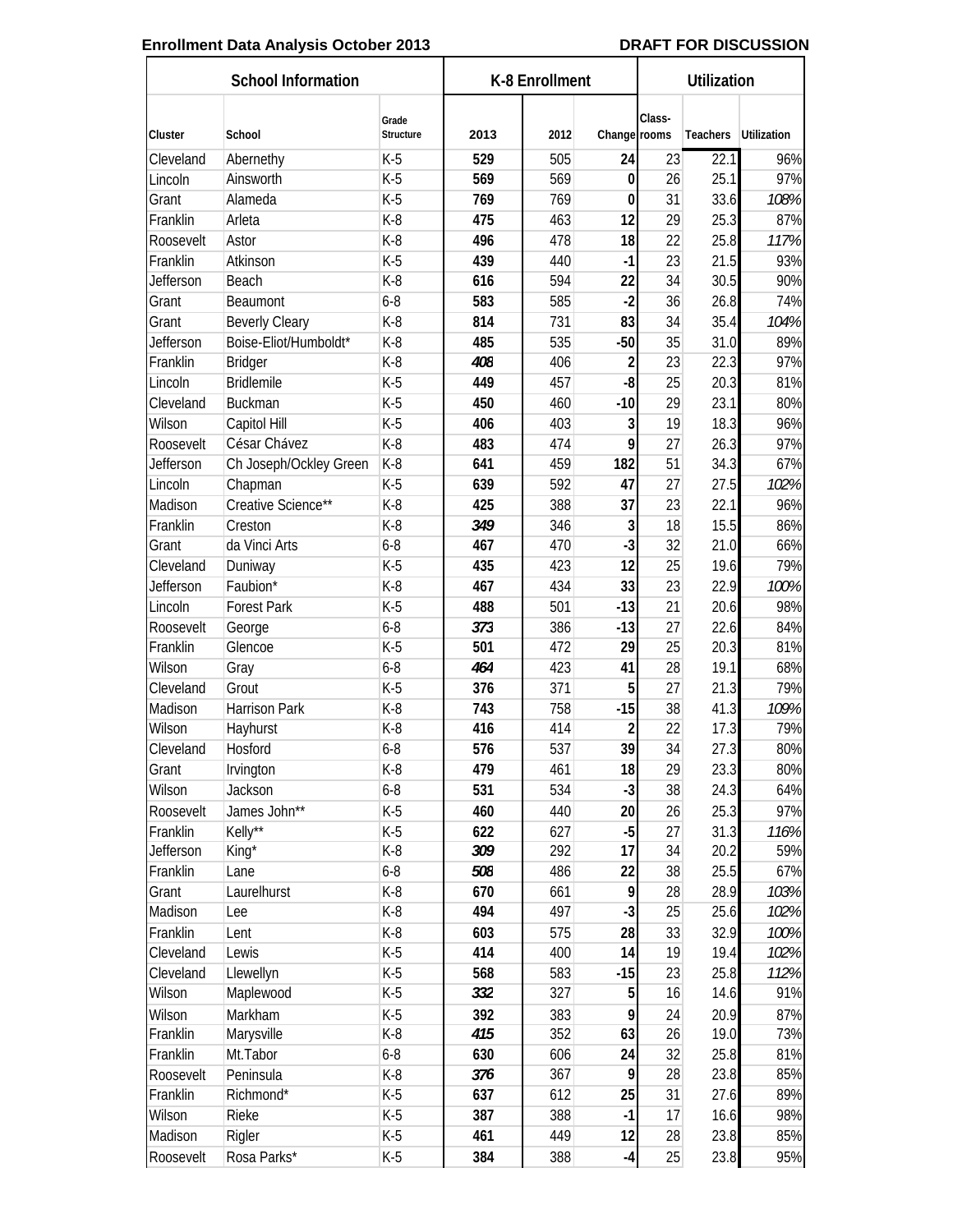#### **Enrollment Data Analysis October 2013 DRAFT FOR DISCUSSION**

| <b>School Information</b> |                     |                    |                  | K-8 Enrollment |              |        | <b>Utilization</b> |                    |  |
|---------------------------|---------------------|--------------------|------------------|----------------|--------------|--------|--------------------|--------------------|--|
| Cluster                   | School              | Grade<br>Structure | 2013             | 2012           | Change rooms | Class- | <b>Teachers</b>    | <b>Utilization</b> |  |
| Madison                   | Roseway Heights     | $K-8$              | 605              | 616            | $-11$        | 41     | 31.0               | 76%                |  |
| Grant                     | Sabin               | $K-8$              | 485              | 420            | 65           | 31     | 21.7               | 70%                |  |
| Madison                   | Scott               | $K-8$              | 505              | 519            | $-14$        | 26     | 27.5               | 106%               |  |
| Cleveland                 | Sellwood            | $6 - 8$            | 481              | 455            | 26           | 33     | 21.2               | 64%                |  |
| Roosevelt                 | Sitton**            | $K-5$              | 376              | 360            | 16           | 22     | 22.8               | 104%               |  |
| Lincoln                   | <b>Skyline</b>      | $K-8$              | 262              | 273            | $-11$        | 14     | 14.2               | 102%               |  |
| Wilson                    | Stephenson          | $K-5$              | 319              | 329            | $-10$        | 20     | 13.6               | 68%                |  |
| Franklin                  | Sunnyside           | $K-8$              | 587              | 606            | $-19$        | 27     | 24.6               | 91%                |  |
| <b>Jefferson</b>          | Vernon              | $K-8$              | 394              | 440            | -46          | 30     | 21.4               | 71%                |  |
| Madison                   | Vestal              | $K-8$              | 401              | 397            | 4            | 25     | 22.8               | 91%                |  |
| Lincoln                   | West Sylvan         | $6 - 8$            | 942              | 888            | 54           | 55     | 37.5               | 68%                |  |
| Cleveland                 | Whitman             | $K-5$              | 349              | 351            | $-2$         | 25     | 18.3               | 73%                |  |
| Cleveland                 | Winterhaven         | $K-8$              | 356              | 352            | 4            | 16     | 13.5               | 84%                |  |
| Jefferson                 | Woodlawn*           | $K-8$              | 428              | 421            | 7            | 29     | 27.8               | 96%                |  |
| Franklin                  | Woodmere            | $K-5$              | 373              | 385            | $-12$        | 22     | 20.3               | 92%                |  |
| Cleveland                 | Woodstock           | $K-5$              | 500              | 508            | -8           | 26     | 22.0               | 85%                |  |
|                           | <b>HIGH SCHOOLS</b> |                    |                  |                |              |        |                    |                    |  |
|                           | Cleveland           | $9-12$             | $\frac{1}{1521}$ | 1532           | $-11$        |        |                    |                    |  |
|                           | Franklin            | $9 - 12$           | 1462             | 1469           | $-7$         |        |                    |                    |  |
|                           | Grant               | $9 - 12$           | 1490             | 1536           | $-46$        |        |                    |                    |  |
|                           | Lincoln             | $9 - 12$           | 1563             | 1513           | 50           |        |                    |                    |  |
|                           | Madison             | $9 - 12$           | 1075             | 1107           | $-32$        |        |                    |                    |  |
|                           | Roosevelt           | $9 - 12$           | $\overline{915}$ | 828            | 87           |        |                    |                    |  |
|                           | Wilson              | $9-12$             | 1230             | 1236           | -6           |        |                    |                    |  |

Italics indicates schools operating below program size targets or above 100% utilization

#### Utilization compares teachers to classrooms as follows:

#### **TEACHERS**

Teacher data is from the SMT pulled 9-25-2013 Teachers excludes PE teachers (who don't need a room) Teachers half weights ESL teachers (assuming they can double up in ar room or push into a classroom, thus may not require a whole classroom)

#### **CLASSROOMS**

Classrooms are potential classroom spaces as published in the 2012-13 profiles. http://www.pps.k12.or.us/departments/data-analysis/4606.htm

\*In addition to the students and teachers shown above, 4 schools also use one classroom for a PK program: Boise/Eliot Humboldt, Faubion, King, Rosa Parks, Woodlawn

\*\*In addition to the students and teachers shown above, 4 schools also use the following classrooms for Head Start PI Creative Science School: 3 classrooms

> Creston Annex, 4 classrooms James John, 2 classrooms Kelly Annex, 5 classrooms Sitton, 2 classrooms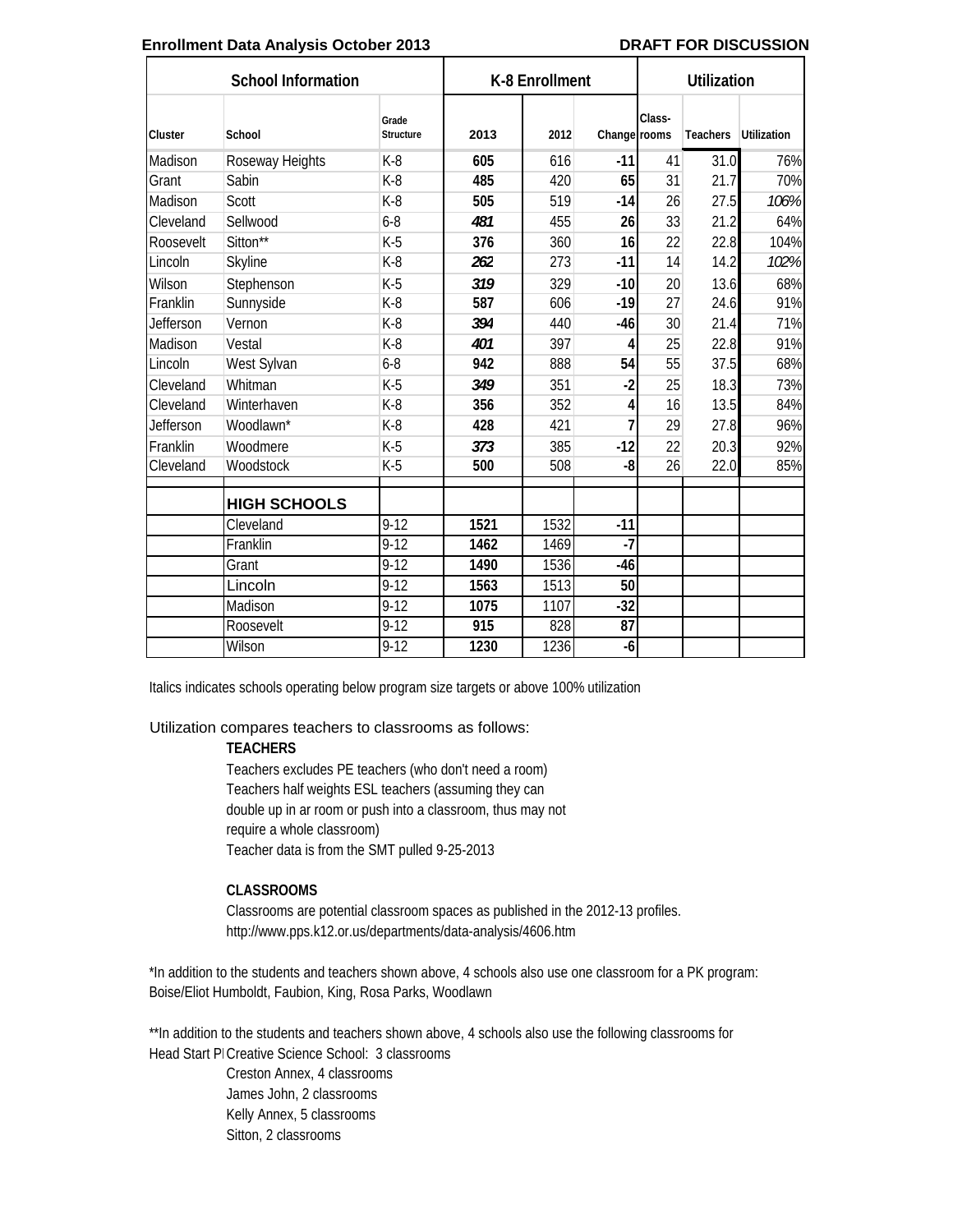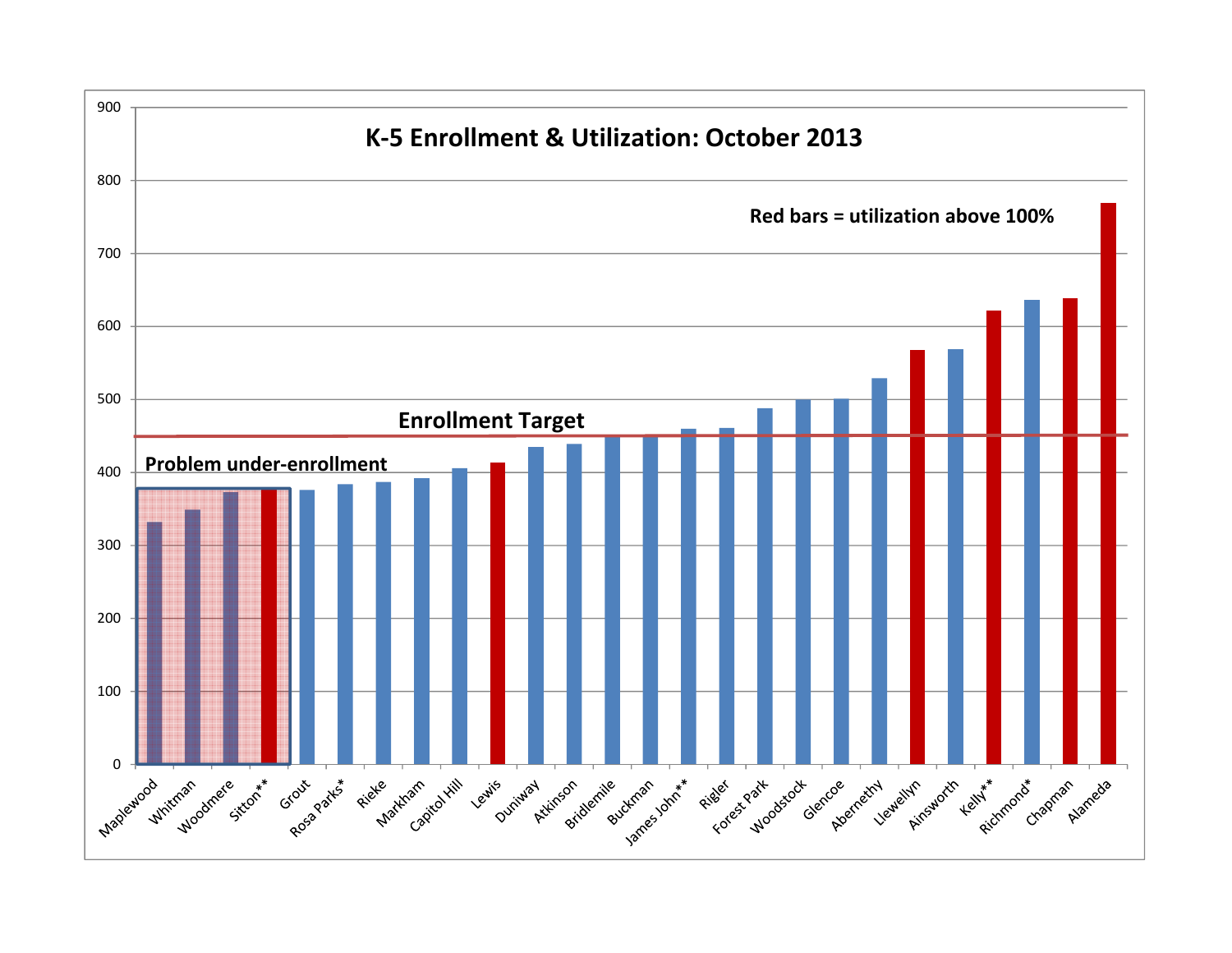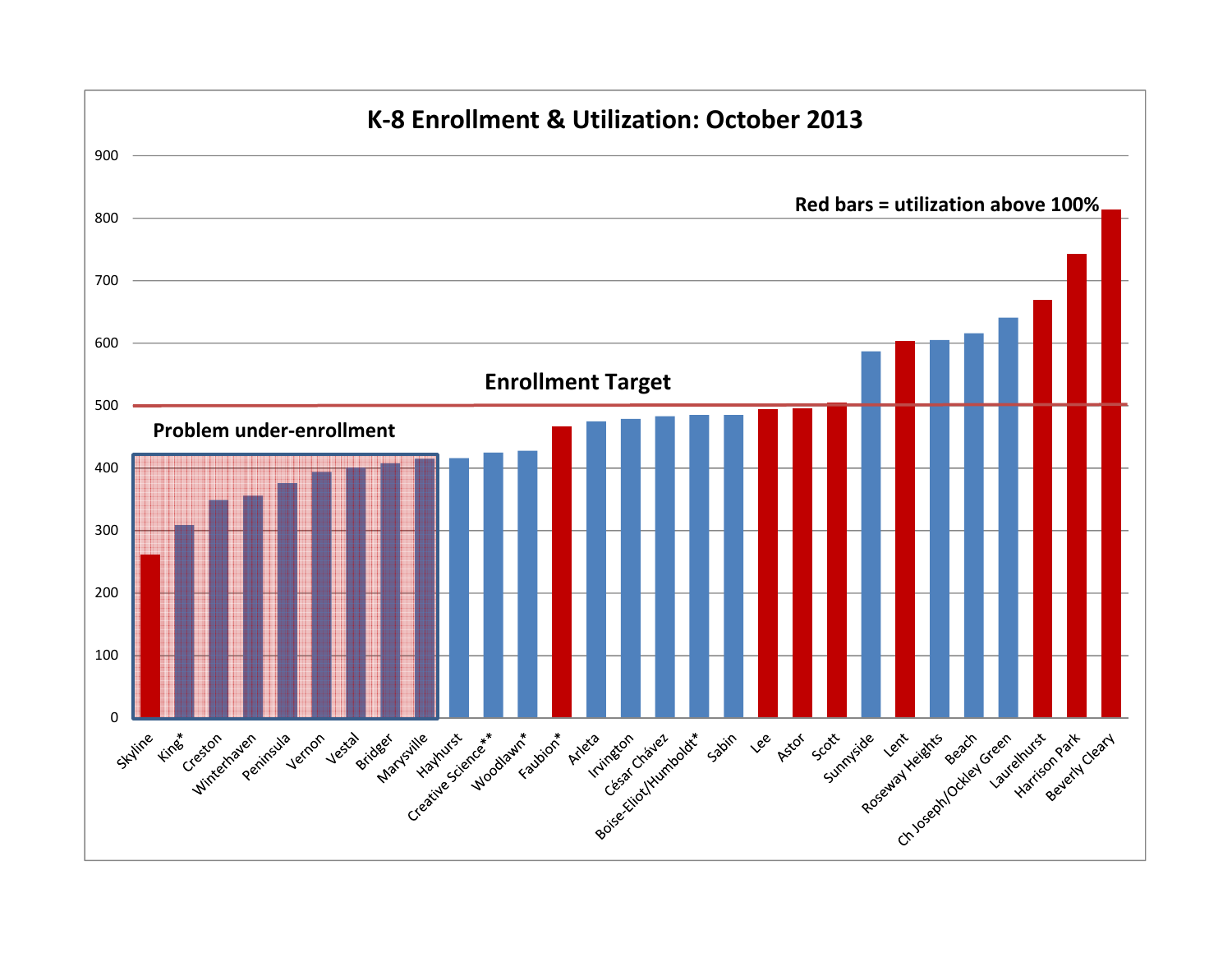